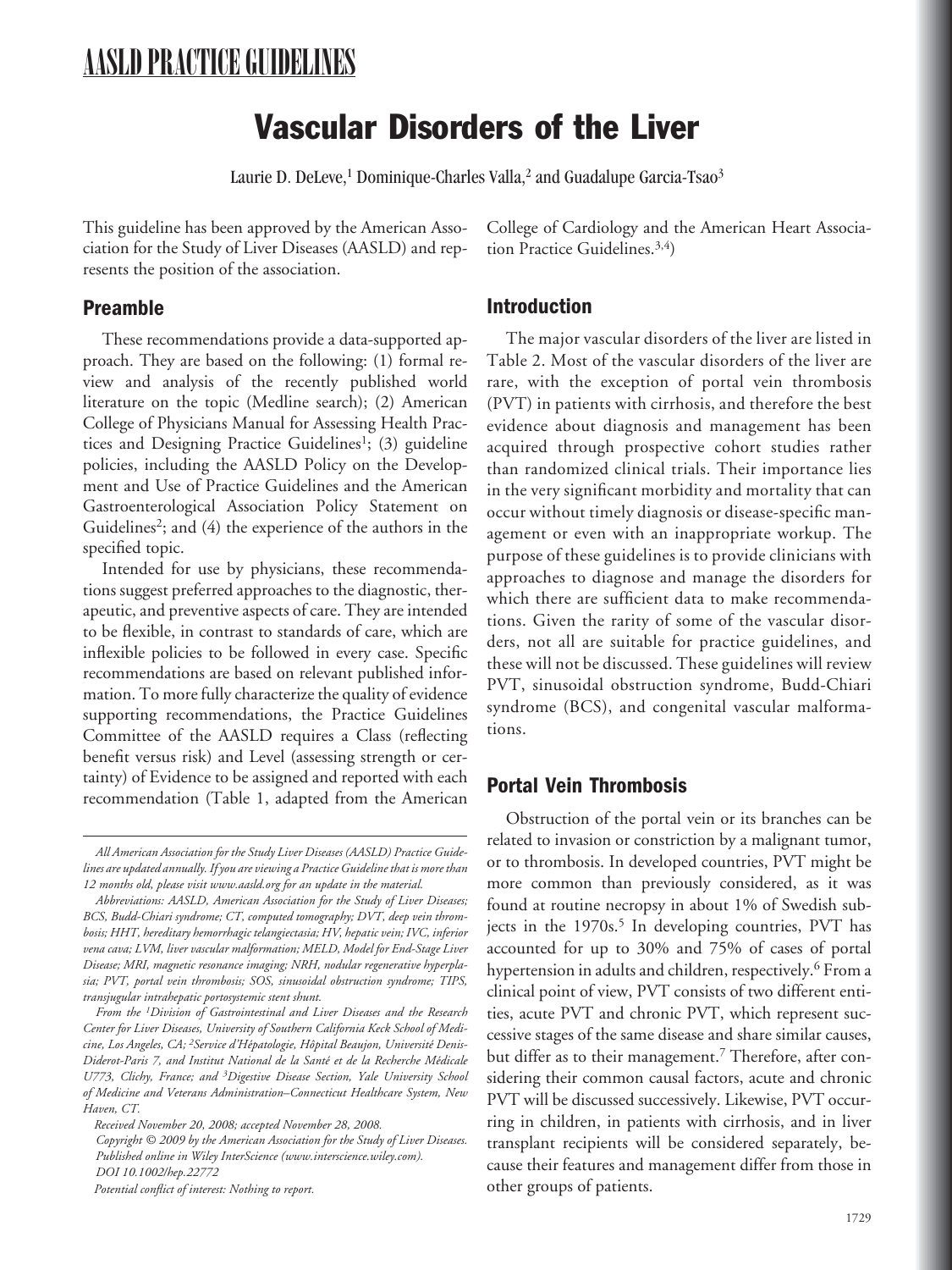**Table 1. Grading System for Recommendations**

| <b>Classification</b>       | <b>Description</b>                                                                                                                                                                   |
|-----------------------------|--------------------------------------------------------------------------------------------------------------------------------------------------------------------------------------|
| Class I                     | Conditions for which there is evidence and/or general<br>agreement that a given diagnostic evaluation,<br>procedure or treatment is beneficial, useful, and<br>effective.            |
| Class II                    | Conditions for which there is conflicting evidence<br>and/or a divergence of opinion about the<br>usefulness/efficacy of a diagnostic evaluation,<br>procedure or treatment.         |
| Class IIa                   | Weight of evidence/opinion is in favor of usefulness/<br>efficacy.                                                                                                                   |
| Class IIb                   | Usefulness/efficacy is less well established by<br>evidence/opinion.                                                                                                                 |
| Class III                   | Conditions for which there is evidence and/or general<br>agreement that a diagnostic evaluation/<br>procedure/treatment is not useful/effective and in<br>some cases may be harmful. |
| Level of<br><b>Evidence</b> | <b>Description</b>                                                                                                                                                                   |
| Level A                     | Data derived from multiple randomized clinical trials or meta-analyses.                                                                                                              |

Level B Data derived from a single randomized trial, or nonrandomized studies. Level C Only consensus opinion of experts, case studies, or standard-of-care.

# **Causes of Portal Vein Thrombosis**

PVT is caused by a combination of local and general risk factors. A local risk factor can be identified in about 30% of patients, and a general risk factor in  $70\%$ <sup>7-11</sup>

*Local Factors.* A list of these local risk factors is provided in Table 3. Malignant tumors within the portal venous territory (in the absence of portal venous invasion or constriction), and cirrhosis are the leading local risk factors for PVT.5,9 In the rest of the patients, the most common local factor for PVT is inflammatory foci in the abdomen.7,12,13 A local factor for PVT is more frequently recognized at the acute stage of PVT than later on at the chronic stage.<sup>7</sup>

*General Factors.* General risk factors are similar in nature and in prevalence in patients with acute PVT and chronic PVT.7 As shown in Table 4, an inherited or acquired prothrombotic condition has been found in many patients with PVT, whether a local risk factor had been identified.8,9,11,14-19 Therefore, identification of a local risk factor does not exclude the possibility that a general

|  | Table 2. Vascular Diseases of the Liver |  |  |
|--|-----------------------------------------|--|--|
|  |                                         |  |  |

| Portal vein thrombosis                          |
|-------------------------------------------------|
| Hepatic artery diseases (aneurysm, thrombosis)* |
| Sinusoidal obstruction syndrome                 |
| Radiation-induced liver disease*                |
| Peliosis hepatis and sinusoidal dilatation*     |
| Budd-Chiari syndrome                            |
| Congenital vascular malformations               |
|                                                 |

\*Not covered in this practice guideline

#### **Table 3. Local Risk Factors for Portal Vein Thrombosis**

| <b>Local Risk Factors</b>                           |  |  |  |
|-----------------------------------------------------|--|--|--|
| Cancer                                              |  |  |  |
| Any abdominal organ                                 |  |  |  |
| <b>Focal inflammatory lesions</b>                   |  |  |  |
| Neonatal omphalitis, ombilical vein catheterization |  |  |  |
| Diverticulitis, Appendicitis                        |  |  |  |
| Pancreatitis                                        |  |  |  |
| Duodenal ulcer                                      |  |  |  |
| Cholecystitis                                       |  |  |  |
| Tuberculous lymphadenitis                           |  |  |  |
| Crohn's disease. Ulcerative colitis                 |  |  |  |
| Cytomegalovirus hepatitis                           |  |  |  |
| Injury to the portal venous system                  |  |  |  |
| Splenectomy                                         |  |  |  |
| Colectomy, Gastrectomy                              |  |  |  |
| Cholecystectomy                                     |  |  |  |
| Liver transplantation                               |  |  |  |
| Abdominal trauma                                    |  |  |  |
| Surgical portosystemic shunting, TIPS, Liver        |  |  |  |
| transplantation                                     |  |  |  |
| <b>Cirrhosis</b>                                    |  |  |  |
| Preserved liver function with precipitating factors |  |  |  |
| (splenectomy, surgical portosystemic shunting, TIPS |  |  |  |
| dysfunction, thrombophilia)                         |  |  |  |
| Advanced disease in the absence of obvious          |  |  |  |
| precipitating factors                               |  |  |  |

risk factor is present. Malignancy is a well-established, although not fully understood, risk factor for deep vein thrombosis (DVT).<sup>20</sup> This malignancy-associated prothrombotic state may play a role in PVT developing in patients with malignant abdominal tumors in the absence of compression or invasion. Likewise, systemic inflamma-

### **Table 4. Prevalence of Thrombotic Risk Factors in Series of Routinely Investigated, Consecutive Adult Patients with Nontumorous and Noncirrhotic, Acute and/or Chronic PVT8-11,14,15,17-19,27 and in Consecutive Patients with Primary Budd-Chiari Syndrome (BCS)9,11,14-16,27,207-210**

| <b>Risk Factors</b>                 | <b>PVT</b><br><b>Patients</b> | <b>BCS</b><br><b>Patients</b> |
|-------------------------------------|-------------------------------|-------------------------------|
|                                     |                               |                               |
| Myeloproliferative disorders        | 30%-40%                       | 40%-50%                       |
| Atypical                            | 14%                           | 25%-35%                       |
| Classical                           | 17%                           | 10%-25%                       |
| Antiphospholipid syndrome           | 6%-19%                        | 4%-25%                        |
| Paroxysmal nocturnal hemoglobinuria | $0% - 2%$                     | $0% - 4%$                     |
| Behcet's disease                    | $0% - 31%$                    | 0%-33%                        |
| Factor V Leiden mutation            | 6%-32%                        | 6%-32%                        |
| Factor II mutation                  | 14%-40%                       | 5%-7%                         |
| Protein C deficiency*               | $0% - 26%$                    | 10%-30%                       |
| Protein S deficiency*               | 2%-30%                        | 7%-20%                        |
| Antithrombin deficiency*            | $0% - 26%$                    | $0% - 23%$                    |
| Plasminogen deficiency*             | $0% - 6%$                     | $0% - 4%$                     |
| Recent pregnancy                    | 6%-40%                        | 6%-12%                        |
| Recent oral contraceptive use       | 12%                           | 6%-60%                        |
| Hyperhomocysteinemia                | 12%-22%                       | 37%                           |
| TT677 MTHFR genotype                | 11%-50%                       | 12%-22%                       |

\*Regarded as preceding the development of PVT or BCS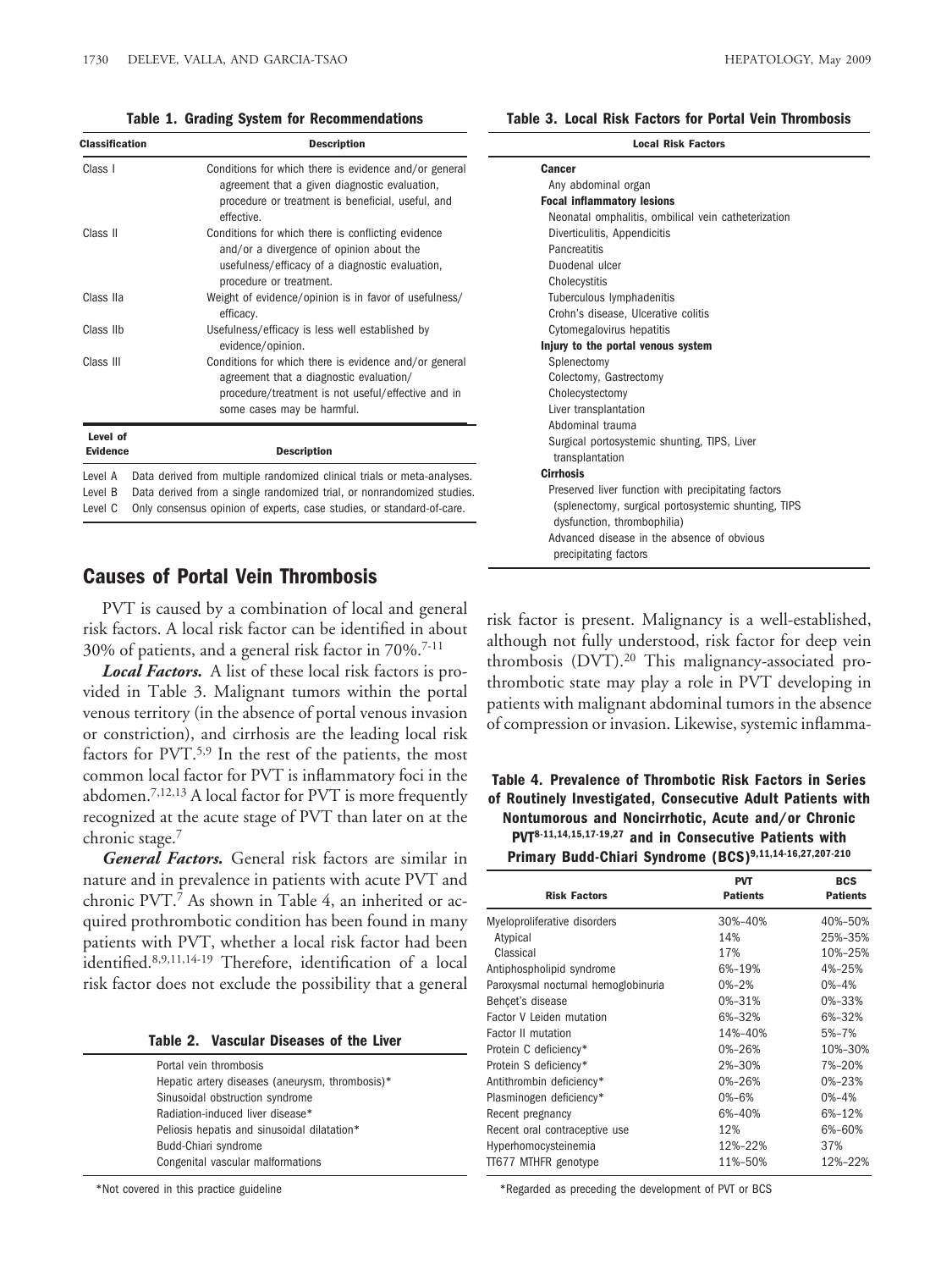tory response is a major general risk factor for thrombosis.21 In the context of acute PVT, however, it is difficult to determine whether inflammation is a cause or consequence of PVT.

In young adults without cancer or cirrhosis, PVT is frequently the presenting manifestation of a myeloproliferative disease.11,22 Overall, 30%-40% of patients with PVT are affected with chronic, Philadelphia-negative myeloproliferative diseases, usually polycythemia vera, essential thrombocythemia, or unclassified myeloproliferative diseases. However, due to portal hypertension and/or iron deficiency, the peripheral blood changes suggestive for a myeloproliferative disease are lacking in most affected patients.23 Furthermore, splenic enlargement is not specific for a diagnosis of myeloproliferative disease in a context of portal hypertension. Clusters of dystrophic megakaryocytes at bone marrow biopsy<sup>22</sup> and endogenous erythroid colony formation in culture of bone marrow or circulating progenitors<sup>23</sup> have been used in the past to make a diagnosis of occult or masked myeloproliferative disease. Recently,  $1849G \rightarrow 1849T$  point mutation (V617F) of the tyrosine kinase Janus kinase 2 (*JAK2*) gene in myeloid cells has proved a highly specific and easily detectable marker for myeloproliferative disease. Among 388 patients with noncancerous, noncirrhotic PVT in four studies, this mutation was found in 21%-37% of patients with PVT.24-27 However, in 5%-10% of patients with PVT, this specific mutation was undetectable whereas bone marrow biopsy and assessment of endogenous erythroid colonies provided evidence for a myeloproliferative disease.

Identification of inherited deficiency of natural coagulation inhibitors can be difficult.<sup>9,11</sup> In patients with acute PVT, the systemic inflammatory response may alter baseline levels of these inhibitors. In patients with chronic PVT, there can be a nonspecific decrease in the synthesis of coagulation factors and inhibitors even when liver dysfunction is not obvious.<sup>28</sup>

The concurrence of several prothrombotic disorders in a patient with PVT is more frequent than expected in the general population.9,11 Thus, the identification of a risk factor for thrombosis does not exclude other factors. The role of oral contraceptive use and pregnancy as causal factors for PVT is less clear than for thrombosis at other sites.<sup>9,11</sup>

In patients with cirrhosis, the risk of developing PVT has been related to the severity of liver disease, and to the presence of inherited prothrombotic disorders.29 In patients with impaired synthetic function and low plasma levels of natural coagulation inhibitors, there is currently no simple means for ascribing such low levels to a preexisting deficiency. In patients with cirrhosis and portal venous obstruction, invasion by hepatocellular carcinoma should be ruled out before making a diagnosis of bland thrombosis.<sup>30,31</sup>

*Recommendations for investigating causes of PVT: 1. Check first for cirrhosis, cancer of the abdominal organs, and an inflammatory focus in the abdomen, based on initial computed tomography (CT) scan and sonography findings, followed by additional procedures, as appropriate (Class I, Level B).*

*2. Check for multiple, concurrent risk factors for thrombosis, in all patients without advanced cirrhosis or cancer, as indicated in Table 5* **(Class I, Level B).**

*3. Do not rule out a diagnosis of myeloproliferative disease solely on the basis of normal or low peripheral blood cell counts (Class I, Level B).*

*4. When coagulation factor levels are decreased, consider low levels of protein C, protein S, or antithrombin as a possible consequence of liver dysfunction; consider inherited deficiency when screening of a first-degree relative is positive (Class I, Level C).*

# **Acute Portal Vein Thrombosis**

*Definition.* Acute PVT is characterized by the sudden formation of a thrombus within the portal vein. The thrombus can involve a variable portion of the mesenteric veins and/or the splenic vein. Occlusion can be complete or it can be partial, leaving a peripheral circulating channel. Acute PVT has been rarely reported in children. Therefore, this section will focus on data collected in adults. PVT occurring in patients with cirrhosis will be discussed separately. Acute septic PVT is frequently referred to as acute pylephlebitis. This entity is characterized by the presence of infected thrombus/thrombi.<sup>32</sup>

*Clinical and Laboratory Features.* Acute PVT usually presents with abdominal or lumbar pain of sudden onset or progressing over a few days.7,33,34 The abdomen might be moderately distended by ileus, but without any other features of intestinal obstruction. There is no guarding, except when an inflammatory focus is the cause for PVT or when PVT is complicated with intestinal infarction. The contrast between severity of pain and the absence of peritoneal signs has long been regarded as suggestive of mesenteric venous thrombosis in the differential diagnosis of peritonitis.<sup>33,35</sup>

Partial thrombosis might be associated with fewer symptoms. Rapid and complete obstruction of the portal vein or mesenteric veins, without involvement of mesenteric venous arches, induces intestinal congestion, manifested by severe continuous colicky abdominal pain and occasionally nonbloody diarrhea.33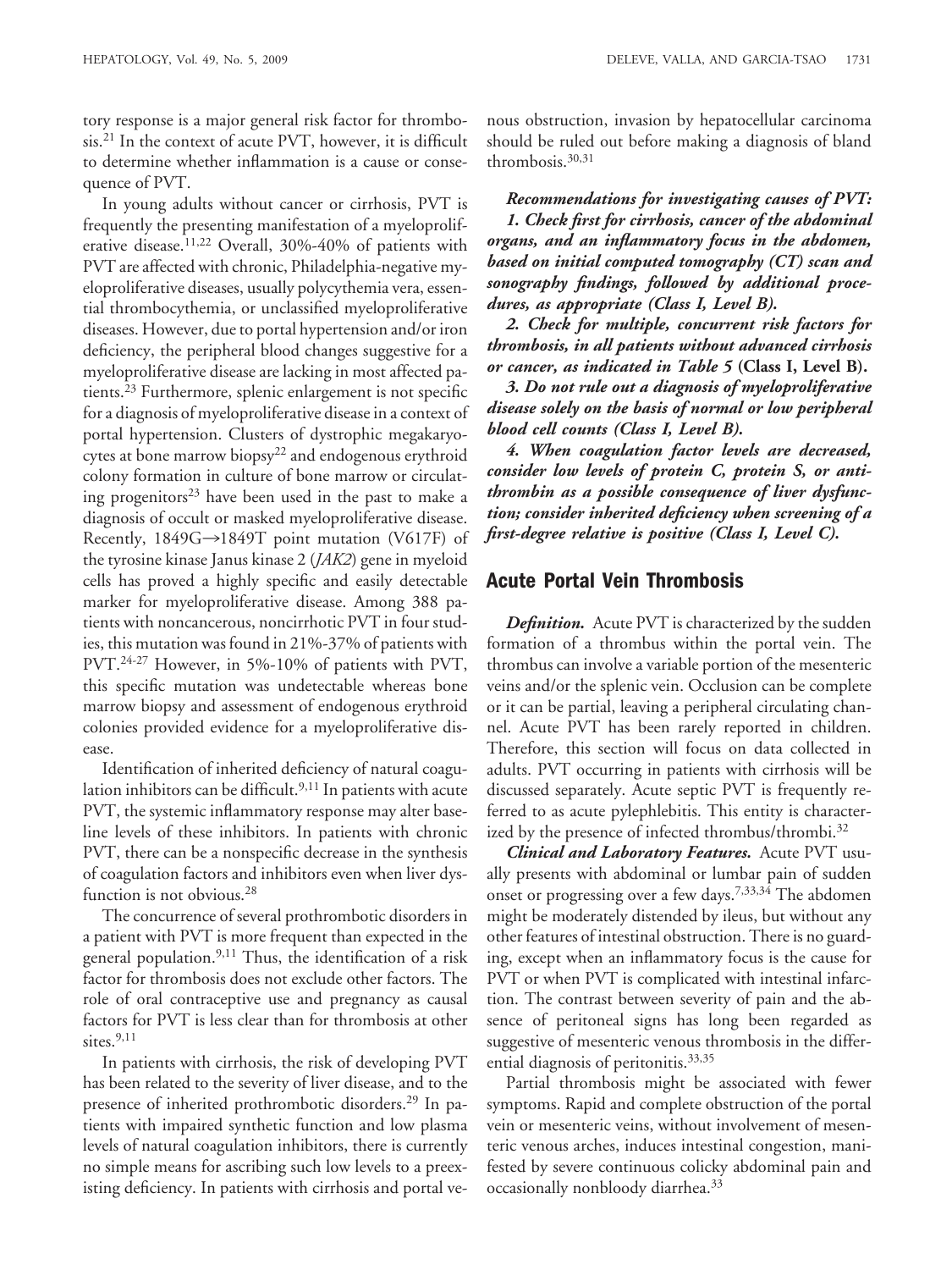**Table 5. Tests for Prothrombotic Conditions in Patients with PVT or BCS**

| <b>Prothrombotic Condition</b>                                  | <b>Diagnostic Features</b>                                                                                                                                                                                                                                                                                                                                                                                                                                                                                                                                                                       |
|-----------------------------------------------------------------|--------------------------------------------------------------------------------------------------------------------------------------------------------------------------------------------------------------------------------------------------------------------------------------------------------------------------------------------------------------------------------------------------------------------------------------------------------------------------------------------------------------------------------------------------------------------------------------------------|
| Myeloproliferative disease                                      | - V617F JAK2 mutation in granulocytes is 100%<br>specific. Where it is undetectable or where the<br>technique is unavailable:<br>- Several clusters of dystrophic megakaryocytes<br>at bone marrow biopsy; or endogenous<br>erythroid colonies in cultures of bone marrow<br>or peripheral blood erythroid progenitors on<br>erythropoietin-poor media<br>(Note: In many affected patients, blood cell<br>counts are normal or decreased. The<br>combination of an enlarged spleen with<br>platelet counts $> 200,000/mm^3$ highly<br>suggests that a myeloproliferative disease is<br>present.) |
| Paroxysmal nocturnal<br>hemoglobinuria                          | - CD55 and CD59 deficient clone at flow-<br>cytometry of peripheral blood cells<br>- Ham-Dacie and sucrose tests where flow-<br>cytometry is unavailable                                                                                                                                                                                                                                                                                                                                                                                                                                         |
| Behçet's disease                                                | - Set of conventional criteria (including IVC<br>thrombosis)                                                                                                                                                                                                                                                                                                                                                                                                                                                                                                                                     |
| Antiphospholipid syndrome                                       | - Idiopathic venous or arterial thrombosis, or<br>repeated miscarriage<br>- Plus, repeatedly detectable:<br>- high serum levels of anticardiolipin antibodies<br>- or lupus anticoagulant<br>- or antibeta2 glycoprotein 1 antibodies<br>(Note: In many patients low, fluctuating levels<br>of anticardiolipin antibodies are present. Their<br>diagnostic value is uncertain.)                                                                                                                                                                                                                  |
| Factor V Leiden                                                 | - Increased protein C resistance;<br>- When present, molecular biology for R605Q<br>factor V mutation                                                                                                                                                                                                                                                                                                                                                                                                                                                                                            |
| Factor II gene mutation<br>Inherited antithrombin<br>deficiency | - Molecular biology for G20210A mutation<br>- Decreased antithrombin level and<br>- Normal prothrombin levels or family history<br>thereof<br>(Note: In many patients, a definite diagnosis<br>for underlying antithrombin deficiency will not<br>be possible.)                                                                                                                                                                                                                                                                                                                                  |
|                                                                 | Inherited protein C deficiency - Decreased Protein C level and<br>- Normal prothrombin levels or family history<br>thereof<br>(Note: In many patients, a definite diagnosis<br>for underlying Protein C deficiency will not be<br>possible.)                                                                                                                                                                                                                                                                                                                                                     |
|                                                                 | Inherited protein S deficiency - Decreased Protein S level and<br>- Normal prothrombin levels or family history<br>(Note: In many patients, a definite diagnosis<br>for underlying protein S deficiency will not be<br>possible.)                                                                                                                                                                                                                                                                                                                                                                |
| Hyperhomocysteinemia                                            | - Increased serum homocysteine level prior to<br>disease<br>- Uncertain value of C677T homozygous<br>polymorphism<br>(Note: In many patients, a definite diagnosis<br>for underlying hyperhomocysteinemia will not<br>be possible. Blood folate and serum vitamin<br>B12 levels may be useful.)                                                                                                                                                                                                                                                                                                  |
| Oral contraceptives                                             | - Ongoing oral contraceptive use at apparent<br>onset                                                                                                                                                                                                                                                                                                                                                                                                                                                                                                                                            |
| Pregnancy                                                       | - Ongoing pregnancy at apparent onset                                                                                                                                                                                                                                                                                                                                                                                                                                                                                                                                                            |

A marked systemic inflammatory response is common in patients with acute PVT in the absence of sepsis. Persistent, nonspiking fever and abdominal pain are usual. Plasma levels of acute phase reactants are frequently and sometimes markedly elevated. Liver function is preserved in patients with acute PVT, probably because increased hepatic arterial blood flow compensates for the decreased portal inflow; and because a collateral circulation develops rapidly from pre-existing veins in the porta hepatis. $36$ However, a transient, moderate increase in serum aminotransferases can be observed in some patients.

Provided there is no extension of the thrombus to mesenteric venous arches, all manifestations of acute PVT are completely reversible, either by recanalization or by development of a cavernoma.7 When extensive thrombosis involves distal mesenteric veins, intestinal ischemia and eventually infarction can occur. The occurrence of infarction is probably related to complete obstruction of venous outflow (the mesenteric arches can no longer serve as collateral pathways), and to reflex arterial constriction and occlusion.33 Clinical features that suggest a patient has transmural intestinal ischemia include persistence of severe pain beyond 5-7 days, bloody diarrhea, and ascites.<sup>35</sup> Acidosis and renal or respiratory dysfunction are also suggestive of intestinal infarction.37 In the absence of treatment, intestinal perforation, peritonitis, shock, and death from multiorgan failure occur.37

Clinical features of pylephlebitis include a high, spiking fever with chills, a painful liver, and sometimes shock. Blood cultures usually grow Bacteroides species, with or without other enteric species. Multiple, small liver abscesses are common in this setting. Acute septic PVT is always associated with an abdominal focus of infection.7,12,32 This primary focus can be easily overlooked clinically and, therefore, detected only by careful review of the CT scan or magnetic resonance imaging  $(MRI).<sup>38</sup>$ Sepsis-related cholestasis can be present.

*Imaging Features and Diagnosis.* In most patients, the diagnosis of acute PVT can be rapidly established using noninvasive imaging.<sup>39-43</sup> Sonography can show hyperechoic material in the vessel lumen with distension of the portal vein and its tributaries. Doppler imaging shows the absence of flow in part or all of the lumen.<sup>44</sup> A CT scan without contrast can show hyperattenuating material in the portal vein. After injection of contrast agent, lack of luminal enhancement, increased hepatic enhancement in the arterial phase, and decreased hepatic enhancement in the portal phase are shown.<sup>45,46</sup> For the assessment of thrombus extension within the portal venous system, CT or MR angiography are more sensitive techniques than Doppler sonography, because the mesenteric veins are more difficult to visualize with ultrasound.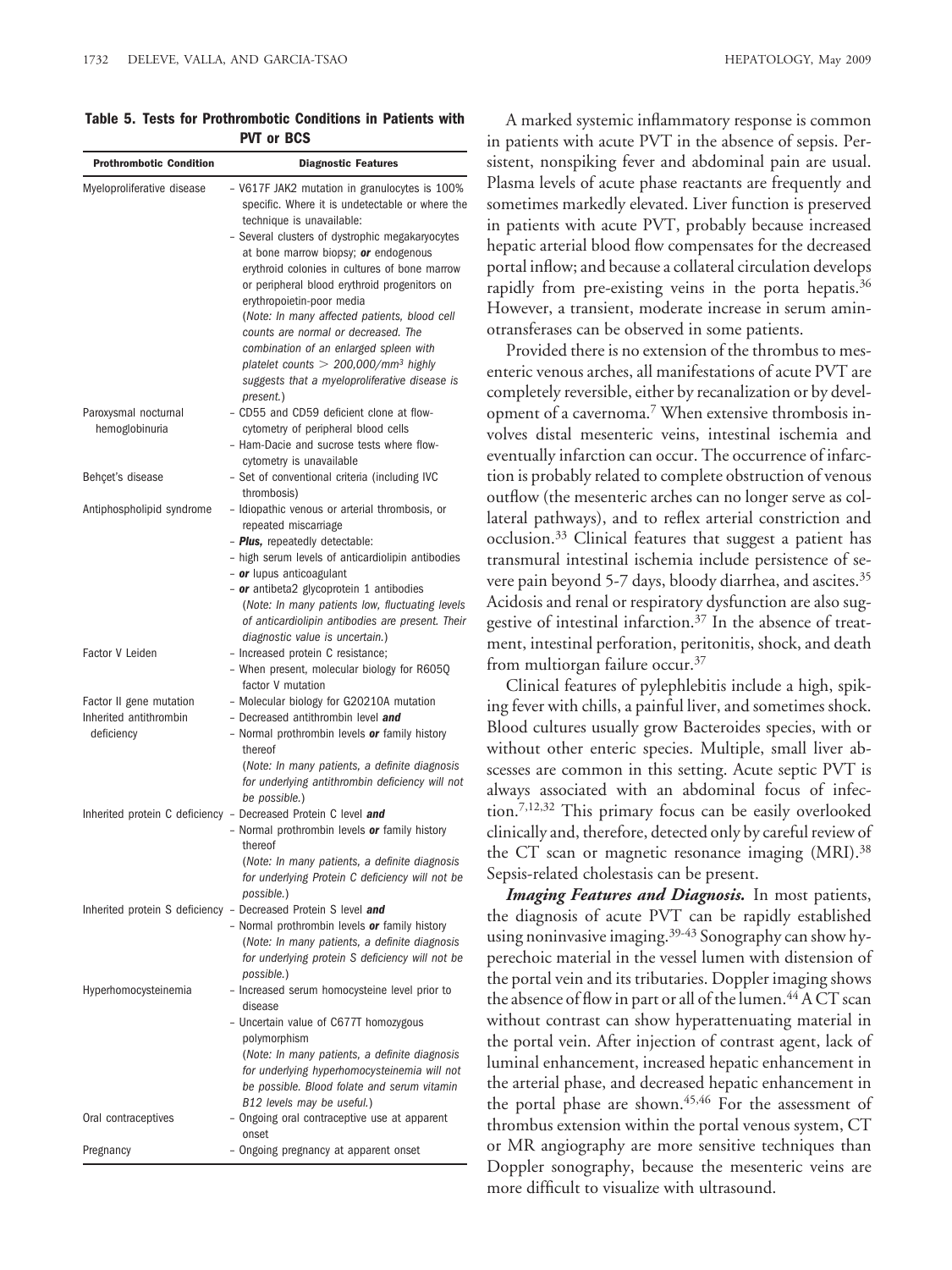Thinning of the intestinal wall or lack of mucosal enhancement of a thickened intestinal wall after intravenous contrast injection are further pieces of evidence for intestinal infarction.47 Enlargement of pre-existing veins in the porta hepatis are seen as early as a few days after the onset of acute PVT. This is particularly conspicuous in the gallbladder wall, which is thickened and enhances after contrast injection, and should not be confused with acute cholecystitis.48

### *Recommendations for diagnosis of acute PVT:*

*5. Consider a diagnosis of acute PVT in any patient with abdominal pain of more than 24 hours duration, whether or not there is also fever or ileus (Class I, Level B).*

*6. If acute PVT is suspected, CT scan, before and after injection of vascular contrast agent, should be obtained for early confirmation of diagnosis. If CT scan is not rapidly available, obtain Doppler-sonography (Class I, Level B).*

*7. In patients with acute PVT and high fever and chills, septic pylephlebitis should be considered, whether or not an abdominal source of infection has been identified, and blood cultures should be routinely obtained (Class I, Level B).*

*8. In acute PVT, the possibility of intestinal infarction should be considered from presentation until resolution of pain. The presence of ascites, thinning of the intestinal wall, lack of mucosal enhancement of the thickened intestinal wall, or the development of multiorgan failure indicate that intestinal infarction is likely and surgical exploration should be considered (Class I, Level B).*

*Treatment.* The goal of treatment of acute PVT is to recanalize the obstructed veins, which will prevent intestinal infarction and portal hypertension. Correction of the causal factors, which should be achieved as soon as possible, is beyond the scope of these guidelines. In the presence of fever or leukocytosis, antibiotics have been used, whether bacterial infection was eventually documented. There are reports of recanalization of pylephlebitis with antibiotic therapy alone.<sup>12,49</sup>

Anticoagulation therapy is of proven benefit in patients with acute DVT.<sup>50</sup> Extrapolation to patients with acute PVT is logical but still not firmly validated. There have been no controlled studies of anticoagulation therapy in patients with acute PVT. Four retrospective surveys—all reported before 2000—included consecutive patients. Their combined data show that when initiated immediately, 6 months of anticoagulation therapy was associated with complete recanalization in 50% of patients, partial recanalization in about 40% of patients, and no recanalization in  $10\%$  of patients.<sup>7</sup> Spontaneous recanalization appears to occur infrequently in unselected patients not given anticoagulation therapy.7 High recanalization rates have also been reported in patients given anticoagulation therapy for postsplenectomy  $PVT$ ,<sup>51</sup> or for acute thrombosis involving the superior mesenteric vein.7,34,49,52 Major complications of anticoagulation therapy were reported in less than 5% of treated patients.7

The optimal duration of anticoagulation therapy for acute PVT has not been determined. Complete recanalization can be delayed until the sixth month of anticoagulation therapy.<sup>7,34,41</sup> A panel of international experts has recommended that in patients with acute PVT, anticoagulation be given for at least 3 months, and permanent anticoagulation therapy be considered for patients with permanent prothrombotic conditions.53 In patients with DVT, a lack of complete recanalization indicates a high risk of recurrence after cessation of anticoagulation therapy.54 It remains to be assessed whether this is also true for patients with acute PVT.

The reported experience with other treatment modalities (surgical thrombectomy, systemic or *in situ* thrombolysis, or transjugular intrahepatic portosystemic stent shunt [TIPS]) in the treatment of acute PVT is extremely limited.55,56 One study analyzed the outcome in 20 patients treated with thrombolysis administered into the superior mesenteric artery or, through transhepatic puncture, in the portal vein.<sup>55</sup> There was complete recanalization in three patients (15%), partial recanalization in 12 (60%), and no recanalization in five patients (25%). Twelve patients (60%) developed major procedure-related complications, and one patient died as a result.<sup>55</sup> In another retrospective survey, patients treated with thrombolytic agents had significantly increased mortality.<sup>57</sup> There has been no formal comparison of the risk/benefit ratio of these procedures with that of anticoagulation alone. However, compared to anticoagulation alone, invasive procedures appear not to be more effective while being more dangerous.

When clinical and radiological features indicate that a patient has intestinal infarction, emergency laparotomy for resection of the overtly necrotic parts of the gut should be performed.35,58 The risk of postoperative malabsorption is related to the extent of intestinal resection. Moreover, the extent of irreversible lesions can be overestimated at gross inspection. Therefore, various procedures have been proposed to limit the extent of intestinal resection while coping with the risk of necrosis after operation.58 This aspect is beyond the scope of the present guidelines. Surgical thrombectomy can be performed at the time of the resection/laparotomy. Anticoagulation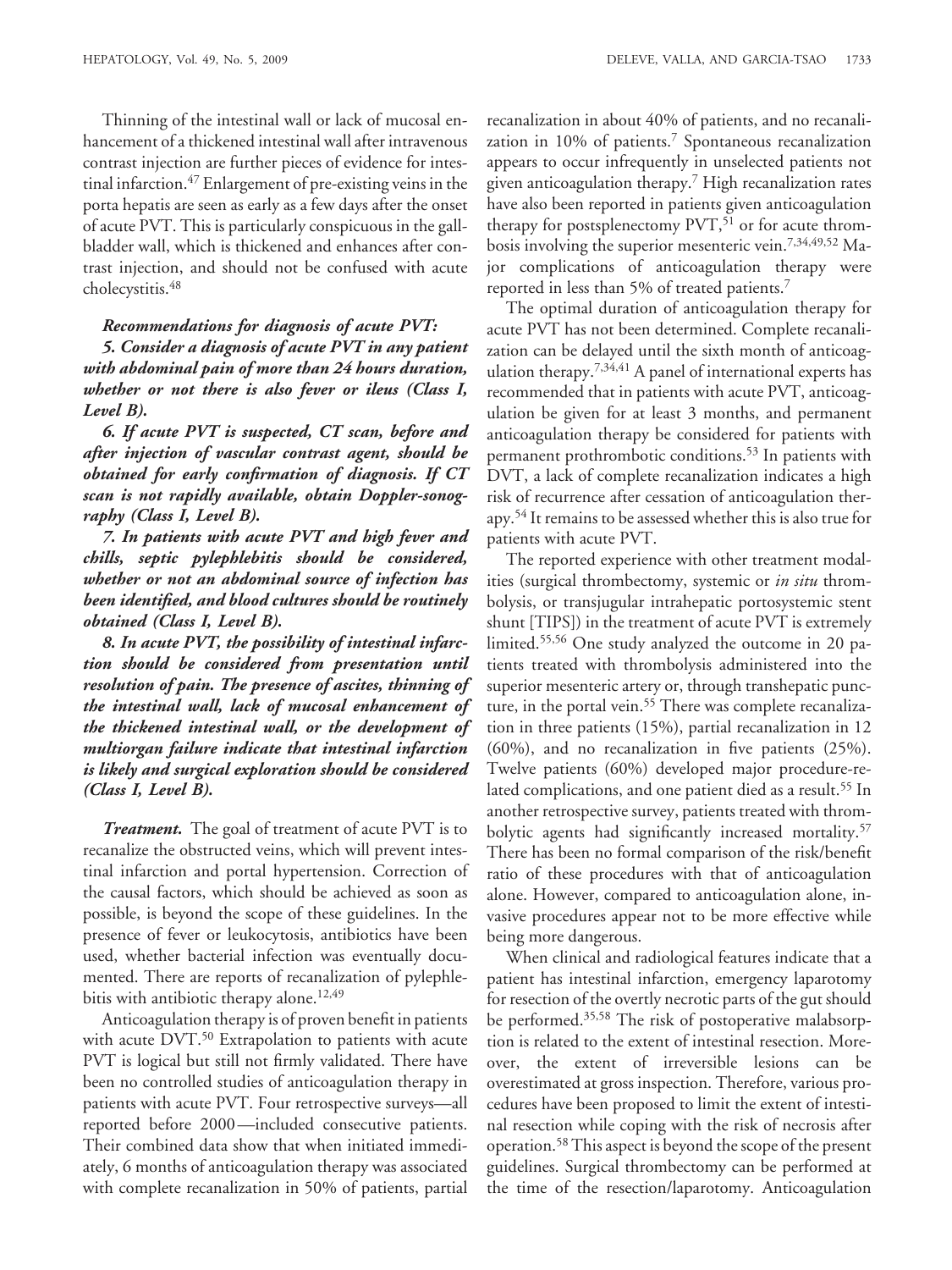|  | Table 6. Indications for Permanent Anticoagulation Therapy |  |
|--|------------------------------------------------------------|--|
|  | for Noncirrhotic Portal Vein Thrombosis and for Primary    |  |
|  | <b>Budd-Chiari Syndrome</b>                                |  |

| <b>Primary Budd-Chiari syndrome</b>                      | All patients<br>Recommendation Class I -<br>Level C                                                                                                                                                                                                                            |
|----------------------------------------------------------|--------------------------------------------------------------------------------------------------------------------------------------------------------------------------------------------------------------------------------------------------------------------------------|
| Portal vein thrombosis acute or chronic,<br>no cirrhosis | Permanent, non correctable<br>prothrombotic disorder<br>or<br>Superior mesenteric vein<br>currently or previously<br>involved<br>when<br>Primary or secondary<br>prophylaxis for<br>gastrointestinal bleeding<br>has been instituted<br>Recommendations Class IIa -<br>Level C |

therapy appears to improve the survival of patients who undergo surgery.58,59

**Outcome and Prognosis.** When acute PVT is recognized and treated before intestinal infarction occurs, the outcome is good.7,34,49,52,57,60 Abdominal pain and systemic inflammatory syndrome start subsiding within a few hours to a few days after initiation of anticoagulation. Intestinal infarction is prevented when the superior mesenteric vein remains patent or has recanalized. Portal hypertension is prevented when the portal vein trunk and at least one of its two branches remains patent or has recanalized. Among 31 patients given prolonged anticoagulation therapy for acute PVT, bleeding occurred in two patients: from ruptured esophageal varices in one patient whose portal vein had not recanalized, and from an ovarian cyst in the other.<sup>7</sup> A few patients may develop delayed intestinal obstruction as a result of intestinal ischemia and stricturing.<sup>60,61</sup> Overall mortality rate appears to have decreased from 30% to about 10% during the last decade, and currently most deaths are related to postoperative complications or underlying disease.37

### *Recommendations for the treatment of acute PVT (see also Table 6***):**

*9. Give anticoagulation therapy for at least 3 months to all patients with acute PVT. Start with low molecular weight heparin in order to achieve rapid anticoagulation. Shift to oral anticoagulation as soon as the patient's condition has stabilized, when no invasive procedure is planned (Class I, Level B).*

*10. Continue on long- term anticoagulation therapy in patients with acute PVT and permanent thrombotic risk factors that are not correctable otherwise (Class I, Level B).*

*11. In the absence of contraindication, also consider long term anticoagulation for patients with acute PVT and thrombus extension distal into the mesenteric veins (Class IIa, Level C).*

*12. Initiate antibiotics promptly in patients with acute PVT and any evidence of infection (Class I, Level C).*

# **Chronic Portal Vein Thrombosis**

*Definitions.* In patients with chronic PVT, also known as portal cavernoma, the obstructed portal vein is replaced by a network of hepatopetal collateral veins connecting the patent portion of the vein upstream from the thrombus to the patent portion downstream. The number, size, and location of collaterals is extremely variable from patient to patient. With occlusion of the trunk of the portal vein, antral, duodenal and biliary veins are markedly enlarged. This enlargement can produce compression and deformation of large bile ducts, so-called portal cholangiopathy or portal biliopathy.<sup>62,63</sup> With occlusion at the origin of the portal vein, pancreatic veins are enlarged.

Complete occlusion of the portal vein trunk, or of its two main branches is virtually always associated with portal hypertension and the development of portosystemic collaterals.

*Clinical and Laboratory Manifestations.* In developed countries, there is a clear time trend for earlier recognition of PVT at the acute stage.<sup>7</sup> Moreover, the classical presentation of cavernoma with ruptured esophageal or gastric varices is now rare. At present, diagnosis is commonly made after a fortuitous finding of hypersplenism or portal hypertension. Biliary symptoms related to portal cholangiopathy (jaundice, biliary pain, cholangitis, cholecystitis, or pancreatitis) rarely reveal a cavernoma.62,63 Gastrointestinal bleeding is regarded as better tolerated than in other forms of portal hypertension probably because patients are usually younger and have no liver dysfunction. The occurrence of ascites or encephalopathy in patients with chronic PVT is uncommon, and is usually encountered only transiently following gastrointestinal bleeding or when there is unrelated renal failure or marked sepsis in older patients.64 Features of subclinical encephalopathy, however, can be demonstrated in half of the patients.<sup>65</sup>

Liver tests are typically normal in patients with portal cavernoma in the absence of underlying liver disease. Coagulation factor levels can be moderately altered. Portal cholangiopathy should be considered when there are cholestatic features. Hepatopulmonary syndrome is present in about 10% of patients.<sup>66</sup>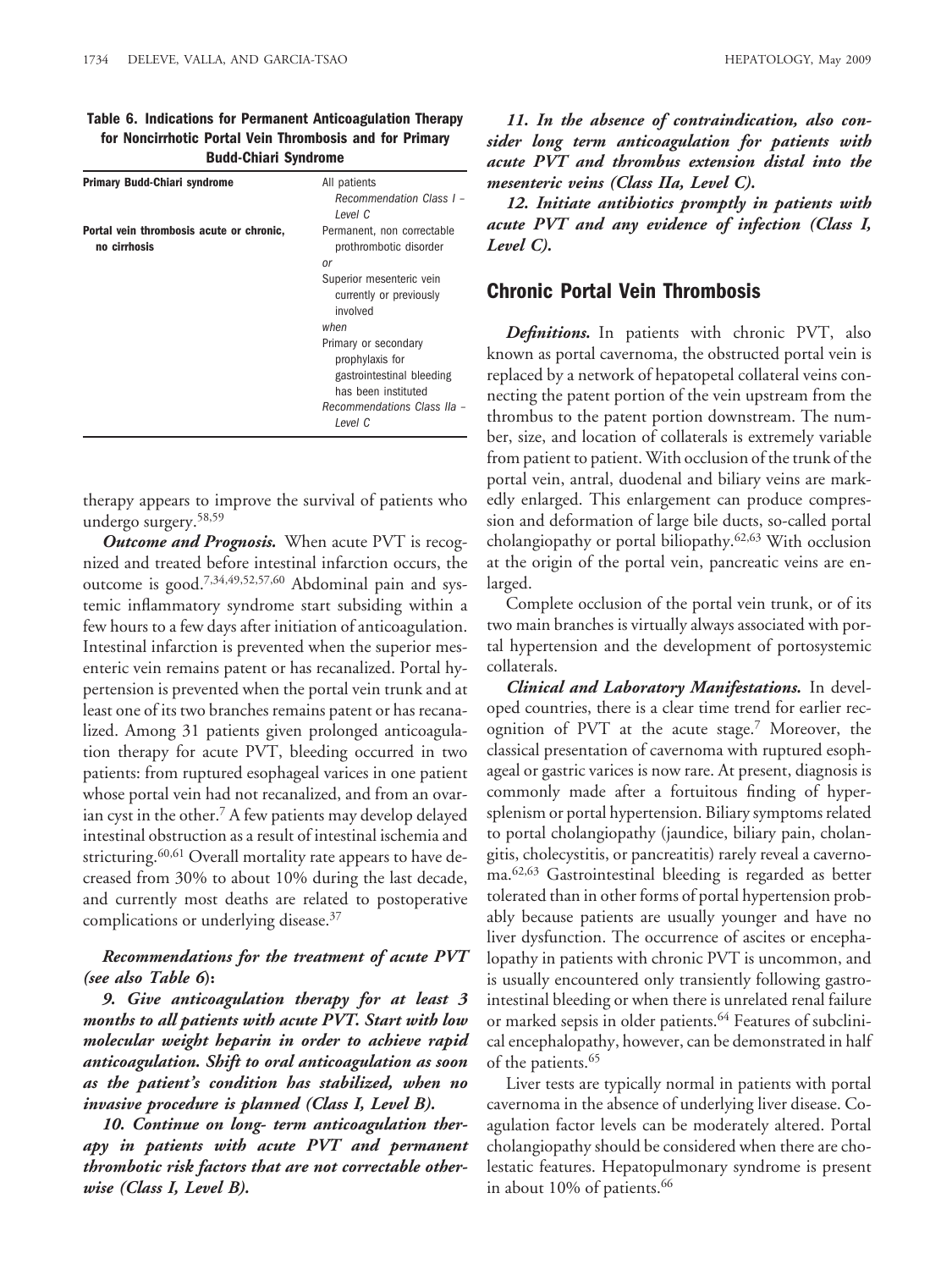*Imaging Features and Diagnosis.* A diagnosis of cavernoma is readily made by abdominal imaging with ultrasound, CT or MRI which shows serpiginous structures while the main portal vein and/or its main branches are not visible.40,46,67 Hepatic arteries are usually enlarged. In the absence of cirrhosis, there might be an enlarged caudate lobe, together with an atrophic left lateral segment or right lobe of the liver. Typically, the umbilical vein is not dilated as it connects to the left portal vein branch downstream of the obstruction.

In some patients a large, prominent collateral vein at the porta hepatis can be mistaken for a normal portal vein. A cavernoma that has developed in the pancreatic area might be confused with an enlarged pancreas. Portal cholangiopathy, which mimics the bead-like appearance of primary sclerosing cholangitis, is much more commonly seen on biliary tract imaging than clinical or laboratory features of biliary disease would suggest.62 A tumor-like cavernoma can be confused with carcinoma of the main bile duct. This particular and rare form of chronic PVT is characterized by tiny collateral channels forming a mass that encases the main bile duct, and enhances at the portal phase of contrast injection.<sup>62</sup> Endosonography and MR angiography and cholangiography appear to be of great help in clarifying these differential diagnoses.<sup>68,69</sup>

#### *Recommendations for diagnosis of chronic PVT:*

*13. Consider a diagnosis of chronic PVT in any patient with newly diagnosed portal hypertension (Class I, Level B).*

*14. Obtain Doppler-sonography, then either CT scan or MRI, before and after a vascular contrast agent, to make a diagnosis of chronic PVT.*

*15. Base the diagnosis on the absence of a visible normal portal vein and its replacement with serpiginous veins (Class I, Level B).*

*Treatment.* Therapy for chronic PVT can be separated into three areas: prevention and treatment of gastrointestinal bleeding; prevention of recurrent thrombosis; and treatment of portal cholangiopathy.

*Prevention and Treatment of Gastrointestinal Bleeding.* There have been no controlled studies of betaadrenergic blockers or endoscopic therapy in patients with chronic PVT. Nevertheless, screening for gastroesophageal varices, and beta-adrenergic blockers or endoscopic therapy for patients with large varices might be carried out for patients with portal cavernoma, as is done for patients with cirrhosis.53,70 Indeed, retrospective multivariate analyses found that their application reduced the risk of first bleed or recurrent bleeding,<sup>64</sup> or improved

survival.71 Endoscopic sclerotherapy has achieved eradication of varices and a reduction in the number of bleeding episodes in uncontrolled surveys.72,73 Data on endoscopic ligation are lacking in adult patients with chronic PVT. For primary prophylaxis of variceal bleeding there are insufficient data on whether beta-blockers or endoscopic therapy should be preferred. Contrasting findings have been reported regarding the feasibility and the outcome of surgical portosystemic shunting, which suggests differences in patient selection or referral.<sup>74,75</sup> Data on splenectomy and devascularization are limited. There are anecdotal reports of successful TIPS insertion in patients with a portal cavernoma in the absence of cirrhosis.76 However, this procedure is not technically feasible in most patients.

*Prevention of Recurrent Thrombosis.* Randomized controlled trials of anticoagulation therapy for the prevention of recurrent thrombosis are lacking. The frequent association with permanent prothombotic disorders on the one hand and the risk of intestinal infarction on the other support the use of anticoagulation. However, an increased risk of bleeding from portal hypertension raises concerns. In a retrospective multivariate analysis of a large cohort including patients with chronic or acute PVT, it was found that anticoagulation therapy significantly decreased the risk of recurrent thrombosis without increasing the risk of gastrointestinal bleeding.<sup>64</sup> The severity of bleeding was similar with or without anticoagulation therapy and there were no bleeding-related deaths in patients receiving anticoagulation. Owing to the scarcity of data, however, an expert panel recommended that anticoagulation therapy be considered only in patients with a documented permanent prothrombotic condition.<sup>53</sup> Recently, a retrospective study showed that warfarin administration independently improved survival of patients with chronic portomesenteric venous thrombosis, most of whom had a risk factor for thrombosis.<sup>71</sup> Another uncontrolled retrospective survey found a decreased incidence of gastrointestinal bleeding following initiation of anticoagulation therapy.<sup>77</sup>

*Treatment of Portal Cholangiopathy.* In patients with jaundice or recurrent biliary symptoms due to cholangiopathy, insertion of a biliary endoprosthesis after endoscopic extraction of secondary stones resulted in half the patients having no recurrence when the prosthesis was removed after some time.<sup>68</sup> The procedure needs to be repeated when symptoms recur. Portosystemic shunting primarily performed to address the biliary complications, has been used where feasible in a limited number of patients; bilioenteric anastomosis was necessary in two of the eight shunted patients.78 Biliary surgery without portal decompression is extremely hazardous.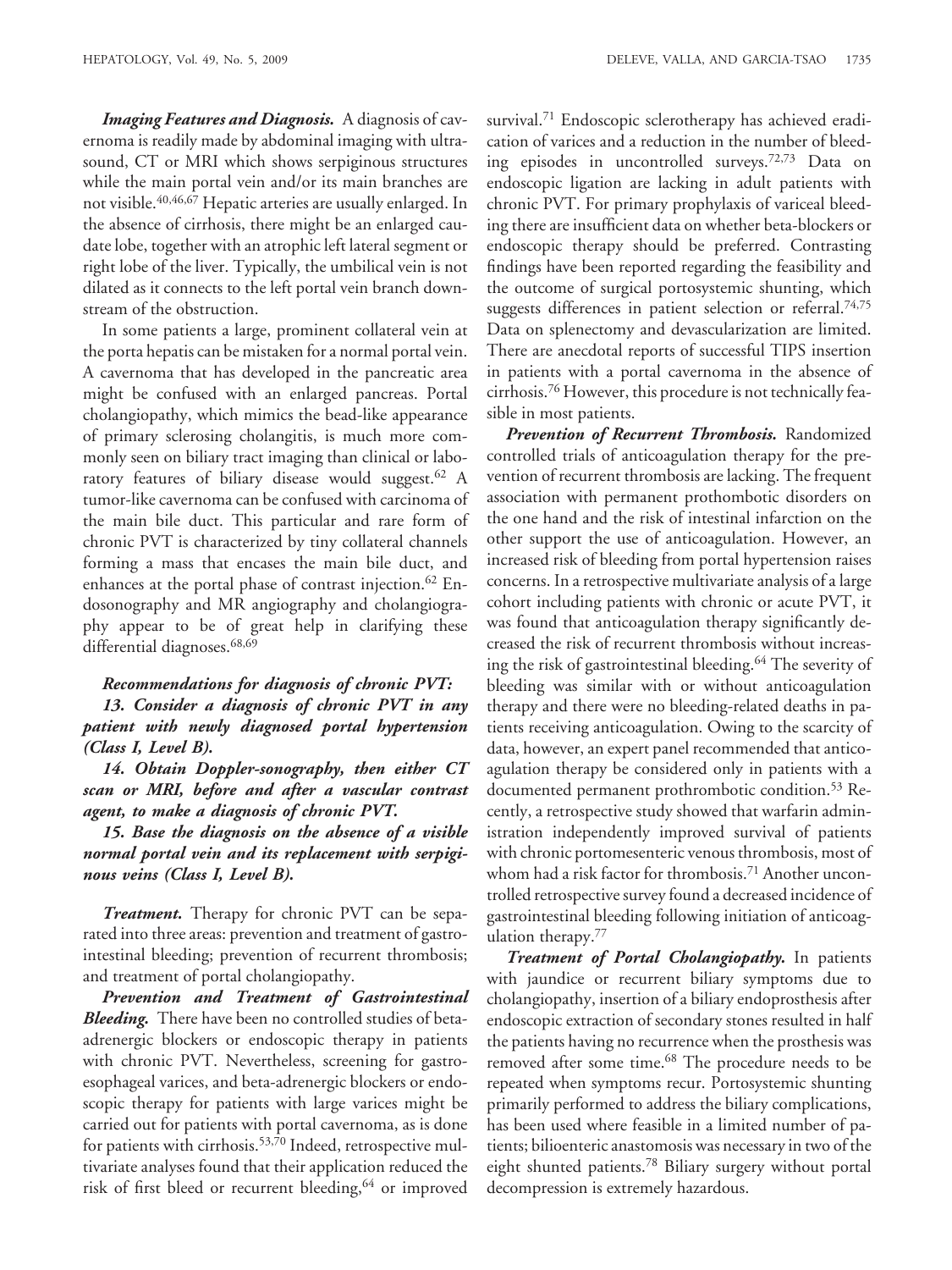*Outcome.* Recurrent bleeding from portal hypertension is the most common complication, followed by recurrent thrombosis at splanchnic or extrasplanchnic sites.<sup>64,71</sup> However, the current outcome for treated patients with chronic PVT is good. In patients followed up for 5 years, less than 5% died from the classical complications of PVT (intestinal infarction or gastrointestinal bleeding).<sup>64</sup> Mortality is related mainly to age, cause of PVT, or unrelated diseases. The long-term prognosis in patients with portomesenteric venous obstruction might be poorer than in those with obstruction limited to the portal vein.71 Prolongation of life expectancy due to better control of bleeding and thrombotic risks probably explains why long term complications are predominantly related to cholangiopathy $62,63$  and to transformation of underlying myeloproliferative disease into myelofibrosis or acute leukemia.22

### *Recommendations for treatment of chronic PVT (See also Table 6):*

*16. Screen all patients with chronic PVT for gastroesophageal varices, and apply treatment for active variceal hemorrhage and for primary and secondary prophylaxis according to guidelines for patients with cirrhosis (Class I, Level B).*

*17. Consider long-term anticoagulation therapy in patients with chronic PVT, without cirrhosis, and with a permanent risk factor for venous thrombosis that cannot be corrected otherwise, provided there is no major contraindication. In patients with gastroesophageal varices, do not initiate anticoagulation until after adequate prophylaxis for variceal bleeding has been instituted (Class IIa, Level C).*

# **Extrahepatic Portal Vein Obstruction in Children**

The theory that extrahepatic portal vein obstruction in this age group always results from thrombosis, as opposed to a congenital origin, has not been fully documented and is still debated.79,80 The prevalence of underlying prothrombotic diseases was high in most but not all studies.81-86 Primary protein C, protein S, or antithrombin deficiency may be overdiagnosed, as these inhibitors are nonspecifically decreased in many affected children with a negative family screening.81,82 These low plasma levels are further decreased by portosystemic shunting, 82 but corrected by surgical restoration of portal venous inflow.87 Occult myeloproliferative diseases have not been assessed in this age group. Umbilical cannulation, omphalitis, and abdominal infections are the most commonly incriminated factors. However, the role of a properly placed, uninfected umbilical catheter, in the absence of underlying thrombophilia<sup>84</sup> is probably minimal. In this situation, a portal vein thrombus occurs frequently but full portal vein patency is restored in most infants. The probability of full recanalization is inversely related to the size of the thrombus.<sup>88</sup> There are few features of extrahepatic portal vein obstruction that are specific for children. It is unclear whether growth retardation occurs in the absence of recurrent bleeding.89

Band ligation of esophageal varices may be the optimal therapy to prevent first bleed or recurrent bleeding.<sup>90</sup> Surgical shunts, when a central vein (mesenteric or splenic vein) is available, have achieved good results,  $74.91$  in contrast to other, atypical shunts, which have invariably thrombosed.75 Recently, mesenteric-to-left portal vein bypass has been reported by several groups with good results in terms of feasibility, prevention of rebleeding, restoration of portal inflow and hepatic function, and improvement in cognitive function.87,92 Recurrent thrombosis has not been mentioned. Anticoagulation has rarely been considered in children with extrahepatic portal vein obstruction. Outcome may be mostly jeopardized by cholangiopathy in patients whose recurrent bleeding is well controlled with endoscopic therapy.<sup>63</sup>

# *Recommendations for the management of chronic PVT in children:*

*18. When possible, refer children with extrahepatic portal venous obstruction to an expert surgical center for consideration of a mesenteric-to-left portal vein bypass (Class I, Level B).*

*19. If a mesenteric to left portal vein bypass is not possible in a child with chronic PVT, use band ligation of large esophageal varices for prophylaxis of gastrointestinal bleeding. If band ligation is not feasible, consider a central portosystemic shunt when either the superior mesenteric or splenic vein is patent (Class I, Level B).*

# **PVT in Patients with Cirrhosis**

PVT is most common in patients with pre-existing cirrhosis. The prevalence of PVT increases with the severity of the cirrhosis, being less than 1% in patients with compensated cirrhosis<sup>93</sup> but 8%-25% in candidates for liver transplantation.<sup>94</sup> In patients with cirrhosis, portal venous obstruction is commonly related to invasion by hepatocellular carcinoma.30,95 Neoplastic obstruction should always be considered, especially when serum alpha fetoprotein levels are increased, when the portal vein is larger than 23 mm in diameter, when endoluminal material enhances during the arterial phase of contrast injection,95 or when an arterial-like pulsatile flow is seen on Doppler ultrasound.96 Needle biopsy of an obstructed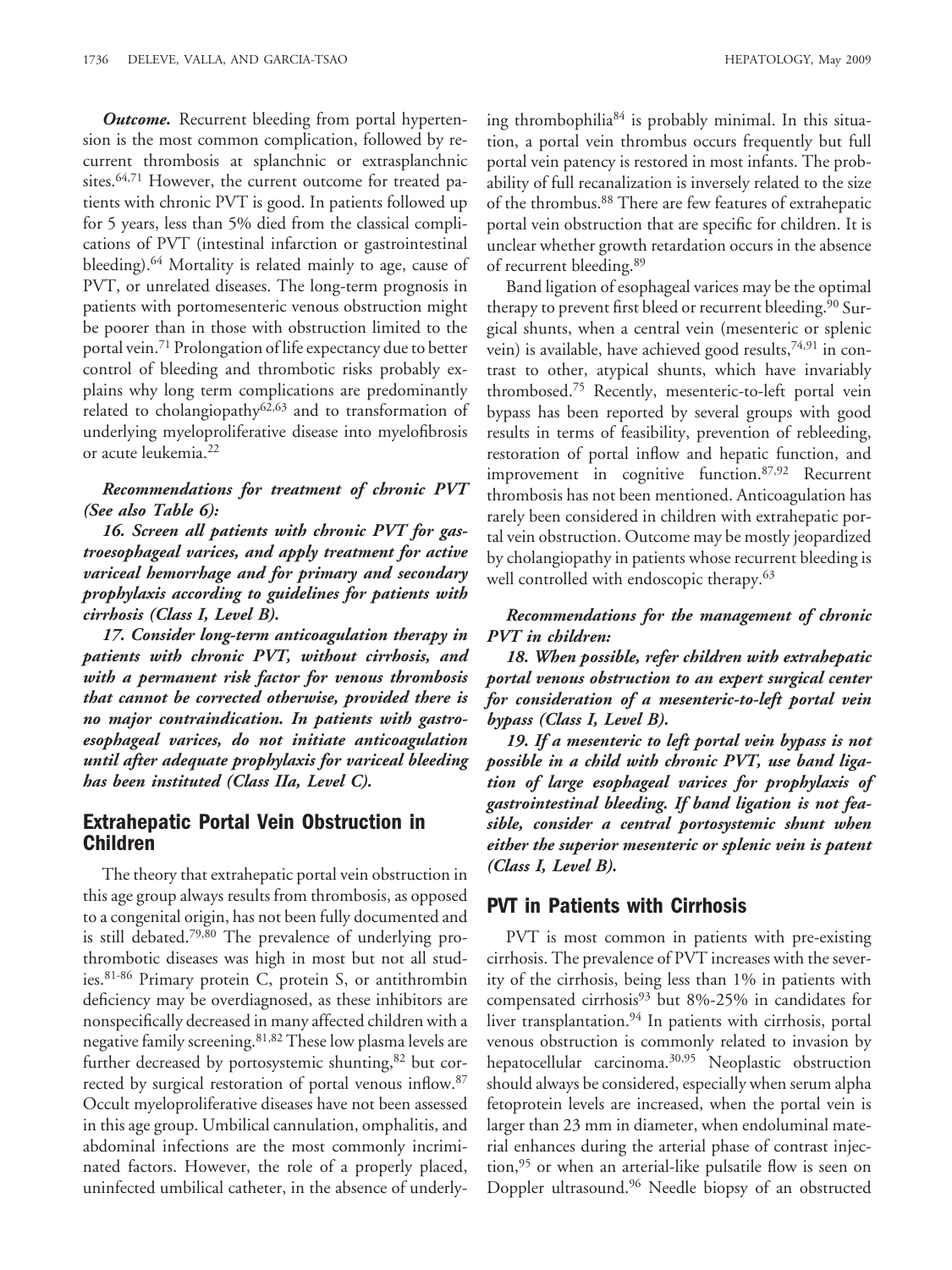intrahepatic portal vein is specific but relatively insensitive for diagnostic purposes.31 PVT in patients with cirrhosis is often accompanied by gastrointestinal bleeding, ascites, or encephalopathy.29,97 In many patients, the thrombus is partial, and changes in aspect and location at follow-up imaging. When the thrombus extends to the superior mesenteric vein, the risk of intestinal infarction is high.29

Even in patients with well compensated cirrhosis, an underlying prothrombotic condition is difficult to detect because of a nonspecific decrease in the plasma levels of coagulation inhibitors. In cirrhotic patients with PVT, compared with those without PVT, however, molecular testing shows an increased prevalence of the factor V Leiden, MTHFR, and prothrombin gene mutations, the latter being particularly common.29,98,99 Unlike TIPS, splenectomy and surgical portosystemic shunting strongly increase the risk of PVT in cirrhotic patients. Endoscopic therapy of esophageal varices has been suggested to precipitate the development of PVT, although this has been debated.99 However, the data could also be interpreted as suggesting that endoscopic therapy is an indicator of severe portal hypertension, which might be a risk factor for PVT.

Thus, in patients with well-compensated cirrhosis and acute or chronic PVT, there are limited data on the utility of screening for an underlying prothrombotic condition, and on the benefits of anticoagulation. In the absence of robust data, recommendations for or against routine anticoagulation cannot be made. Decisions will need to be made on a case-by-case basis. For example, it is reasonable to consider anticoagulation in the setting of a known prothrombotic condition, or in the setting of SMV thrombosis, but only after adequate prophylaxis for gastrointestinal bleeding has been instituted.

There also is limited information on anticoagulation therapy in patients who develop PVT while waiting for a liver transplant. Among 19 such patients given anticoagulation, 10 had recanalization, whereas among 10 historical controls, none had recanalization.<sup>94</sup> Post-transplant outcome may be compromised by pretransplant complete PVT.<sup>94</sup> Discussion of the techniques that can be employed to cope with complete PVT at transplantation is beyond the scope of these guidelines.

# **PVT After Liver Transplantation**

PVT is a rare but serious complication following orthotopic liver transplantation. In this setting, the incidence has been reported to be 1.16%-2.7%.<sup>100,101</sup> Risk factors that have been identified include modification of the standard end-to-end veno-venous anastomosis of the portal vein due to pathological changes of the vessel wall (mainly in relationship to pre-existing PVT); splenectomy during transplantation; and donor/recipient portal vein diameter mismatch.100,101 Possible consequences of PVT include graft dysfunction, graft loss, portal hypertension and death. Graft loss appears to be particularly associated with complete PVT in the early post-transplant course. Treatment of patients with PVT has usually been regarded as necessary when additional complications such as arterial occlusion or bile duct injuries have occurred. PVT occurring after liver transplantation has been managed surgically by thrombectomy, retransplantation, splenorenal shunt or Wall-stent placement at laparotomy; or non surgically by angioplasty, local high-dose infusion of thrombolytic agents or systemic thrombolytic therapy.100,101 Systematic postoperative screening with duplex Doppler-sonography and multidisciplinary approaches to the treatment of vascular complications (including PVT) after liver transplantation has considerably reduced graft loss and patient mortality.<sup>100</sup>

### *Areas for future studies:*

*Tests for improved identification of primary deficiency in protein C, protein S and antithrombin, and antiphospholipid syndrome in the context of liver disease have to be developed. Predictive factors for recanalization of acute portal vein thrombosis treated with anticoagulation have to be identified. Invasive procedures for portal/mesenteric vein recanalization have to be evaluated in patients predictably nonresponsive to anticoagulation alone. The risk-benefit ratio of anticoagulation in patients with chronic portal vein thrombosis has to be assessed, ideally by means of randomized controlled trials.*

*More studies are needed on the feasibility and long-term results of mesenteric-to-left portal vein bypass in pediatric and adult patient populations.*

# **Sinusoidal Obstruction Syndrome (Hepatic Venoocclusive Disease)**

In North America, Western Europe, and Asia, sinusoidal obstruction syndrome (SOS, previously known as hepatic venooclusive disease) occurs most commonly as a complication of myeloablative regimens that are used to prepare patients for hematopoietic stem cell transplantation (previously known as bone marrow transplantation), particularly when the transplant is for a malignancy. These "conditioning regimens" are combinations of highdose chemotherapy drugs or chemotherapy drugs plus total body irradiation. Other causes of SOS include chemotherapeutic agents at more conventional doses, chronic immunosuppression with azathioprine or 6-thioguanine, and ingestion of herbal teas made with pyrrolizidine alkaloids or food sources contaminated by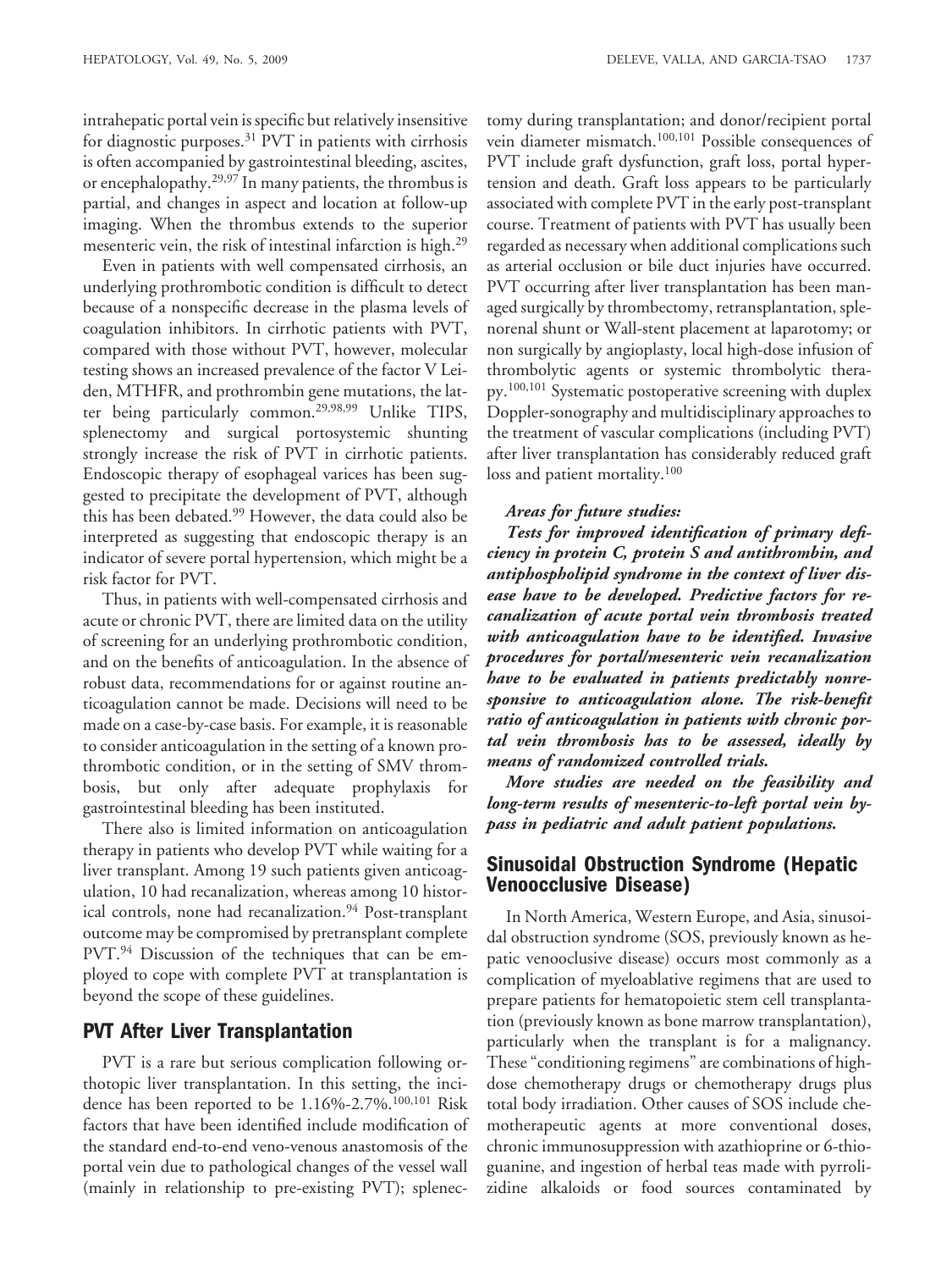**Table 7. Drugs Implicated in Sinusoidal Obstruction**

| <b>JULIONIU</b>       |
|-----------------------|
| 6-mercaptopurine      |
| 6-thioguanine         |
| Actinomycin D         |
| Azathioprine          |
| Busulfan*             |
| Cytosine arabinoside  |
| Cyclophosphamide*     |
| Dacarbazine           |
| Gemtuzumab-ozogamicin |
| Melphalan*            |
| Oxaliplatin           |
| Urethane              |
|                       |

**Syndrome**

The drugs listed are ones with the most clear-cut association with sinusoidal obstruction syndrome.

\*Seen only in the context of high-dose conditioning regimens for hematopoietic stem cell transplantation using either more than one drug or combining drug(s) and total body irradiation.

pyrrolizidine alkaloids. Table 7 lists various chemotherapeutic drugs that are associated with SOS. These recommendations focus on the diagnosis and management of SOS after myeloablative conditioning for hematopoietic cell transplantation.

Because the incidence of SOS depends on patient risk factors and on choice of conditioning regimen, there is a wide range in incidence between hematopoietic cell transplantation units from 0%-50%. For the more liver-toxic regimens, the incidence is around 20%-40%., which has lead many centers to abandon extremely high-dose conditioning regimens. Regimens known to cause liver injury are those that contain cyclophosphamide in combination with either busulfan or total body irradiation or regimens that include N,*N*-bis(2-chloroethyl)-*N*-nitrosourea (BCNU) or multiple alkylating agents. Reduced-intensity conditioning regimens carry little or no risk for SOS and with the ever-increasing use of these regimens, the incidence of SOS continues to drop. Other factors that have contributed to the decline in incidence include avoidance of cyclophosphamide-containing regimens, lower doses of total body irradiation, exclusion of patients with hepatitis C and avoidance of drugs that increase the risk of SOS, such as norethisterone.

Pathogenesis. In patients with SOS, evidence of circulatory obstruction precedes liver dysfunction, indicating that this is a primary circulatory disorder. Clinicopathological studies in patients with SOS after myeloablative conditioning for hematopoietic cell transplantation have demonstrated that SOS occurs in the absence of central vein occlusion in a significant fraction of the patients. Occlusion of the central veins was observed in only 55% of patients with mild or moderate SOS and only 75% of patients with severe SOS.102 These clinical findings suggest that SOS is due to circulatory obstruction

at the level of the sinusoid and that involvement of the central vein is associated with more severe disease. Experimental studies in the monocrotaline rat model of SOS also demonstrate that loss of sinusoidal integrity with consequent sinusoidal obstruction is a prerequisite for the development of SOS. Monocrotaline is a pyrrolizidine alkaloid, the group of plant toxins associated with SOS. Monocrotaline is directly toxic to sinusoidal endothelial cells.103 In this model monocrotaline induces rounding up of sinusoidal endothelial cells, which leads to dissection of sinusoidal lining cells that embolize and block the sinusoids.<sup>103,104</sup> The experimental model has the same signs, symptoms and histology seen in SOS in humans.

*Clinical Presentation and Diagnosis.* The clinical signs and symptoms of SOS are weight gain with or without ascites, right upper quadrant pain of liver origin, hepatomegaly and jaundice. SOS presents with a wide spectrum of severity and is conventionally divided into mild, moderate and severe disease.<sup>105</sup> Mild SOS is considered disease that meets diagnostic criteria, that does not require treatment for fluid excess or medication for hepatic pain, and that has a self-limiting course. Moderate SOS is disease with evidence of liver injury and that requires treatment for fluid excess or medication for hepatic pain, but that resolves completely. Severe SOS is defined as disease that leads to death or that does not resolve by day 100. Because this classification of severity depends on the clinical course, this retrospective definition is useful for clinical research but is not helpful for management decisions in real time. For regimens containing cyclophosphamide, onset is most commonly between 10 and 20 days after initiation of therapy,105 but in other regimens onset can be more than 30 days after myeloablative therapy is started.<sup>106,107</sup>

SOS is a clinical diagnosis with all the accompanying uncertainty and need for clinical judgment. For the purposes of patient care, a diagnosis can be made with reasonable certainty in a patient who has received a conditioning regimen known to cause liver injury, who has the clinical signs and symptoms of SOS, and who has had a work-up to exclude other likely causes. Conversely, the diagnosis can be ruled out with reasonable certainty in a patient with some of the signs and symptoms of SOS but who is at no or low risk for SOS; for example, SOS is highly unlikely in a patient who has received a reducedintensity conditioning regimen. Confounding diagnoses that are relatively common in this population include cholestatic jaundice due to sepsis, drug-induced cholestasis, fluid overload due to renal failure or congestive heart failure, liver involvement by viral or fungal infections seen during immunosuppression, and (hyper)acute graft-versus-host disease. The diagnosis becomes more difficult in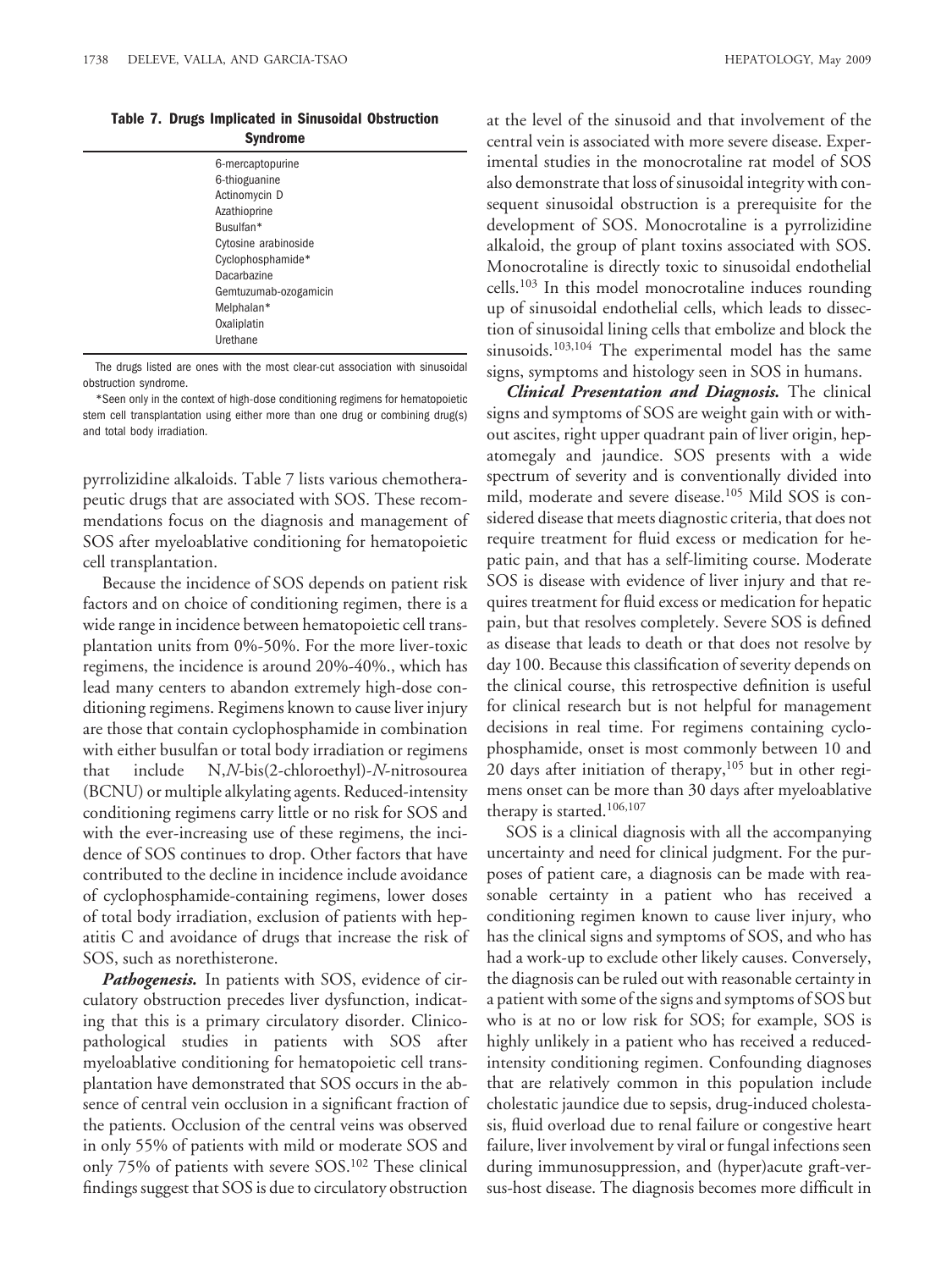| $1.0001$ of chilical chilication in programmatic at each filter finite politically contribution in              |  |  |
|-----------------------------------------------------------------------------------------------------------------|--|--|
| <b>Baltimore Criteria<sup>109</sup></b>                                                                         |  |  |
| Hyperbilirubinemia > 34.2 $\mu$ mol/L (2 mg/dL) plus $\geq$ 2 other criteria<br>• Hepatomegaly, usually painful |  |  |
| $\bullet \geq 5\%$ weight gain<br>• Ascites                                                                     |  |  |
|                                                                                                                 |  |  |

**Table 8. Clinical Criteria for Diagnosis of SOS After Hematopoietic Cell Transplantation**

patients with more than one cause for the signs and symptoms described above and it may be difficult to determine which of the ongoing processes is the predominant cause of illness. As many as 10%-20% of patients with liver dysfunction in the first 20 days after transplant cannot be diagnosed with certainty on clinical grounds.<sup>105,108</sup>

Clinical criteria used for defining populations for research (Table 8) have been published by investigators in Seattle and Baltimore.<sup>105,109</sup> By the Seattle criteria, two of three findings must occur within 20 days of transplantation: bilirubin  $> 2$  mg/dL, tender hepatomegaly, and greater than 2% weight gain due to fluid accumulation, with the proviso that other causes of these findings are absent. The original Seattle criteria, developed largely for patients receiving myeloablative regimens containing cyclophosphamide, have a temporal criterion that does not apply to some regimens that do not contain cyclophosphamide. The temporal criteria should be modified for patients receiving regimens known to cause late-onset disease, such as regimens containing thio-TEPA.106 The Baltimore criteria require hyperbilirubinemia 2 mg/dL plus two of three other findings: (usually painful) hepatomegaly, greater than 5% weight gain and ascites. As described in the previous paragraph on diagnosis made for purely clinical purposes, other confounding diagnoses need to be ruled out.

How reliable are the clinical criteria for the diagnosis of SOS? First one needs to distinguish the overall incidence of SOS from the incidence of clinically apparent disease. In a study of transplantation patients who were prospectively evaluated by the Seattle criteria and who died by day 100, 50% of patients with liver dysfunction that did not meet the Seattle criteria had evidence on autopsy of SOS.102 Thus it appears likely that some degree of sinusoidal injury occurs in most patients who receive livertoxic conditioning regimens, even in the absence of the characteristic symptoms. The current gold standard for confirming the diagnosis of clinically apparent SOS is measurement of the wedged hepatic venous pressure gradient using an occlusive balloon technique and liver histology (obtained by a transvenous route). Studies that examine the reliability of clinical criteria with confirmation by liver biopsy suffer from the problem that disease can be patchy and liver biopsy can be falsely negative.

Since biopsies are typically performed only in patients who meet clinical criteria, it is not possible to assess false negatives by clinical criteria and therefore not possible to assess sensitivity or negative predictive value. More patients fit the Seattle criteria, whereas the Baltimore criteria identify patients with more severe disease.<sup>110</sup>

The diagnosis may be supported by imaging, which will demonstrate the presence of hepatomegaly and ascites and rule out biliary obstruction due to benign or malignant causes, but imaging is currently not diagnostic by itself. The best-studied modality is gray-scale and color Doppler ultrasonography. The majority of studies suggest that no single ultrasound parameter is diagnostic for SOS.111-113 Findings that are highly suggestive of SOS are reversal of portal venous flow, attenuation of hepatic venous flow, gallbladder wall edema, and perhaps increased resistive indices to hepatic artery flow. A composite score of gray-scale and color Doppler ultrasound criteria has been proposed, but may be too cumbersome for routine clinical use. $114,115$  One study has suggested that the presence of flow in the para-umbilical vein is more common in moderate and severe SOS, but this will need to be validated by other investigators.<sup>115</sup>

When the diagnosis is uncertain in a moderately or severely ill patient, further evaluation by transvenous liver biopsy with hepatic venous pressure gradient measurement can establish the diagnosis. Percutaneous liver biopsy is often contraindicated in this population because of thrombocytopenia, coagulopathy or ascites. Transvenous liver biopsy with hepatic venous pressure gradient using the occlusive balloon technique may be particularly helpful in distinguishing SOS from graft-versus-host disease. In the setting of hematopoietic cell transplantation, hepatic venous pressure gradient  $> 10$  mm Hg has specificity greater than 90% and positive predictive value greater than 85% for the diagnosis of  $SOS$ ,<sup>116</sup> using the liver biopsy as the gold standard. Reported complications in this population range from 7%-18% and deaths from 0%-3%.116,117

#### *Recommendations:*

*1. Consider the diagnosis of SOS in patients in the appropriate clinical scenario who present with tender*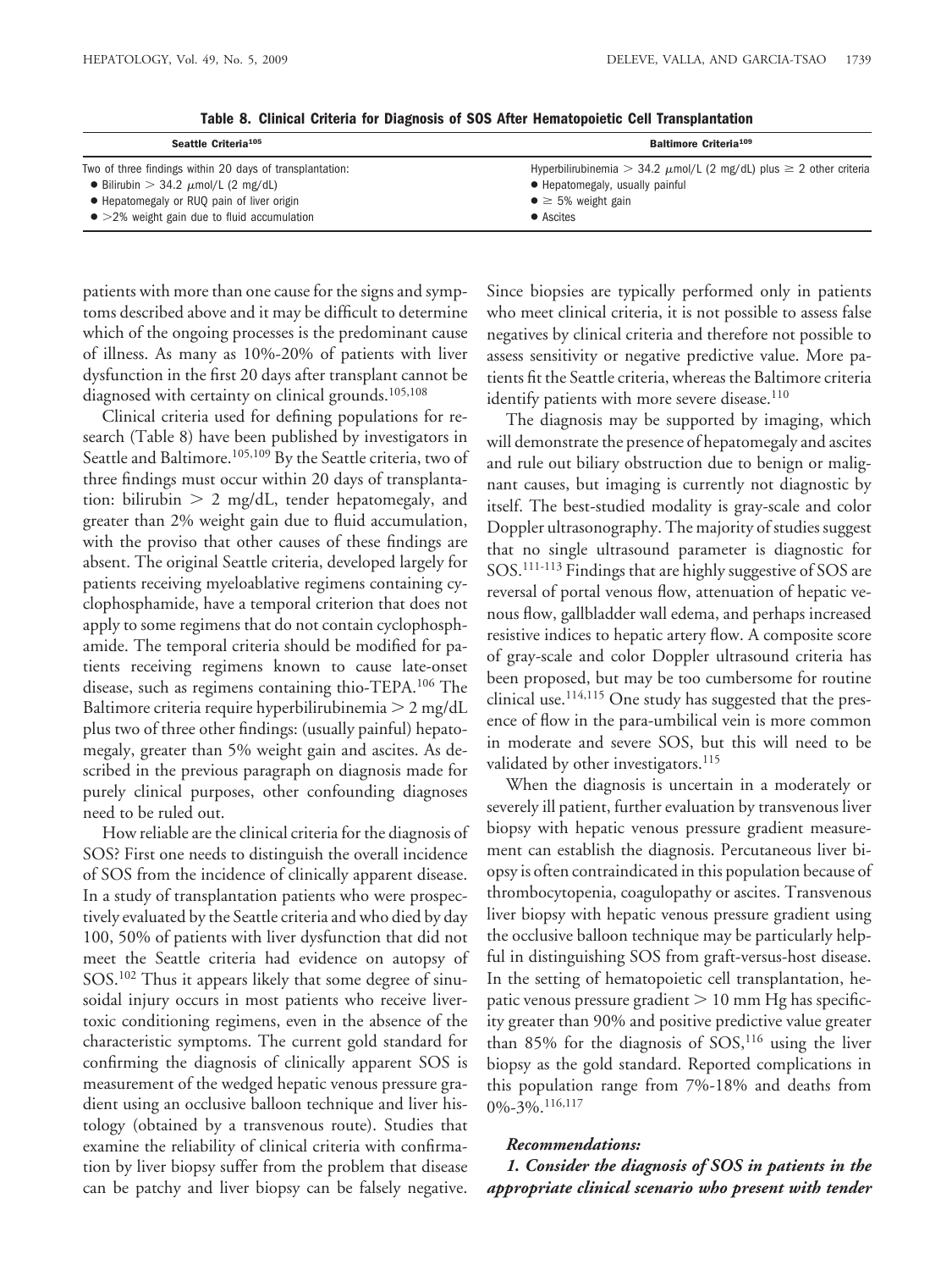*hepatomegaly, fluid retention and weight gain, and elevated serum bilirubin (Class I, level B).*

*2. Rule out other common causes of jaundice (such as biliary tract obstruction, hemolysis, sepsis, druginduced liver injury and viral and fungal infections involving the liver) and weight gain (for example due to fluid overload, renal insufficiency or congestive heart failure) in this population (Class I, Level C).*

*3. Image the liver with Doppler ultrasound or another modality to rule out other causes and to demonstrate features consistent with SOS (Class I, Level C).*

*4. In complicated cases, perform a transvenous liver biopsy with hepatic venous pressure gradient to confirm the diagnosis. In hematopoietic cell transplantation patients, a hepatic venous pressure gradient of greater than 10 mm Hg is highly specific for SOS (Class I, Level C).*

### **Prognosis**

One of the reasons for trying to predict outcome is the risk of some of the therapeutic strategies used for SOS. Using mathematical modeling, the severity of SOS due to cyclophosphamide-containing regimens can be predicted based on the slope of bilirubin levels and weight gain over time<sup>118</sup>: these predictive nomograms are simple to use, but have not been validated for regimens without cyclophosphamide. Other predictors of poor prognosis are higher serum alanine aminotransferase levels,<sup>119</sup> higher hepatic venous pressure gradient,<sup>117</sup> and multiorgan failure.105

Published incidence rates for SOS after myeloablative conditioning regimens have varied from 0%-50%, largely due to variation in conditioning regimens.<sup>105,109,120-123</sup> Case fatality rates vary depending on the diagnostic criteria used for SOS and fatal SOS. Case fatality rates are currently in the range of 15%-20% following high-dose myeloablative conditioning regimens.

### **Prophylaxis**

The major strategy for preventing SOS is identification of patients with risk factors for toxic liver injury and avoidance of liver-toxic conditioning regimens in these patients. The major identifiable risk factors in patients are recent treatment with gemtuzumab ozogamicin,<sup>124</sup> previous history of SOS, and some forms of pre-existing liver disease.<sup>105,122,125,126</sup> Hepatitis  $C^{127,128}$  and hepatic fibrosis predispose to SOS. Cirrhosis is a contraindication to high-dose myeloablative conditioning regimens. Regimens with a lower risk of causing toxic liver injury and

strategies to reduce toxicity in high-risk regimens are listed below.

Reduced-intensity conditioning regimens, i.e., regimens that do not ablate the bone marrow, are low-intensity immunosuppressive regimens that permit host-donor hematopoietic chimerism; their utility in treating patients with malignancy is through a graft-versus-tumor effect. Reduced-intensity regimens include fludarabine with low dose total body irradiation or fludarabine with busulfan and antithymocyte globulin. These regimens seem to carry little risk for SOS and reduce immediate transplantrelated mortality, although they may be associated with more late complications than myeloablative regimens.129,130 For patients at high-risk for SOS, reducedintensity regimens are the lowest risk option. However there is increased risk of death from liver decompensation in patients with cirrhosis who undergo conditioning with reduced-intensity regimens.<sup>130</sup>

Other choices that have been reported to reduce the risk of SOS and which should be considered for patients at high-risk for toxic liver injury are lower doses of total body irradiation  $(12 \text{ Gy or lower})^{131}$  and targeted dosing of the more toxic drugs. When high-dose cyclophosphamide is used without other hepatotoxic drugs in conditioning regimens for nonmalignant indications for hematopoietic cell transplantation, there is little risk of SOS. However in combination with other hepatotoxic drugs or with total body irradiation, cyclophosphamide is one of the most significant risk factors for SOS.132,133 Metabolism-based dosing of cyclophosphamide has been shown by one group to be feasible, but it remains to be seen whether this approach will be more widely used and whether it then indeed lowers the risk of fatal SOS.<sup>134,135</sup> Numerous studies over the years have attempted to reduce the risk of SOS by modification of busulfan dosing, including pharmacokinetic-directed dosing of busulfan,136-139 reversal of the order of drugs in the busulfancyclophosphamide regimen with treatment with cyclophosphamide preceding busulfan<sup>140</sup> and use of intravenous busulfan instead of oral busulfan.138,141-143 It remains unclear whether adjusting dosing of oral busulfan based on drug disposition reduces the risk of SOS: some studies have shown benefit<sup>139,144,145</sup> and others have not.137,146,147 Studies that found a reduction in SOS with intravenous busulfan used historical controls and the benefit of the intravenous formulation remains to be established. One study that used the intravenous formulation found no relationship between systemic exposure to busulfan and risk of SOS.148

The highest risk regimens are cyclophosphamide-total body irradiation with total body irradiation greater than 12 Gy and oral busulfan-cyclophosphamide without tar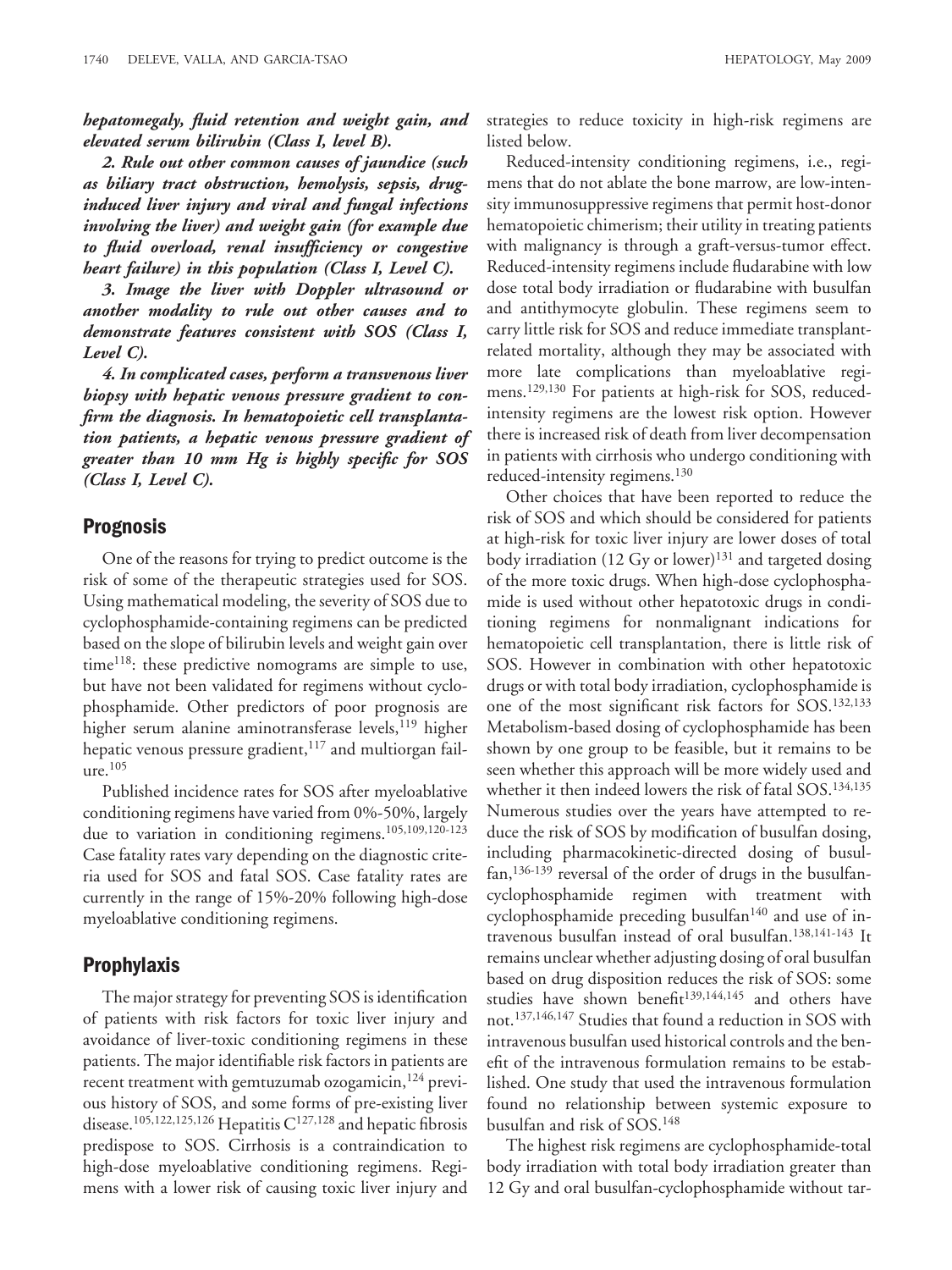geted dosing. These regimens are best avoided in individuals at high-risk for liver injury. Substituting fludarabine for cyclophosphamide (a busulfan/fludarabine conditioning regimen) results in a low incidence of SOS with improved transplant outcome.<sup>149,150</sup>

Norethisterone was used to prevent menstrual hemorrhage in thrombocytopenic women after hematopoietic cell transplantation. This proved to be a significant risk factor for SOS<sup>151</sup> and the use of noresthisterone is now avoided in this population.

### **Prophylactic Medical Therapy**

Heparin, prostaglandin E1, ursodeoxycholic acid, and pentoxifylline have been examined in randomized controlled trials for their ability to prevent SOS.

Heparin infusions or low-molecular weight heparin can be given safely in this patient population and some centers use intravenous heparin or subcutaneous low-molecular weight heparin routinely as prophylaxis for SOS. Two randomized studies found a reduction in nonfatal SOS, but were not powered to show a benefit in reducing fatal SOS.152,153 Four additional studies found no benefit.120,151,154,155 A meta-analysis concluded that there is a statistically nonsignificant decrease in the risk of nonfatal SOS with prophylactic anticoagulation, but concluded that methodological weaknesses and inconsistencies precluded meaningful conclusions from the pooled analysis.156 A randomized control trial of high-risk patients is needed to determine whether heparin does indeed reduce the risk of SOS overall and, more importantly, of fatal SOS.

The use of defibrotide for either prophylaxis or treatment of established SOS is described below in the following section on Management of Established Disease.

There are four randomized trials in adults that have examined the effect of ursodeoxycholic acid. Ursodeoxycholic acid was reported to reduce the incidence of SOS in two randomized trials.157,158 Subsequently, one large randomized trial found no effect on the incidence of SOS<sup>159</sup> and one trial that randomized patients to heparin versus heparin plus ursodeoxycholic acid found no benefit from the addition of ursodeoxycholic acid.<sup>160</sup> A meta-analysis of three of these randomized trials, notably the three that examined the effect of ursodeoxycholic acid alone, suggested that prophylactic use is an effective prophylaxis for SOS.161 All of the randomized studies on ursodeoxycholate , including those in the meta-analysis, share the problem that there are no exclusionary criteria for confounding liver diseases common in this population, notably sepsis, graft-versus-host disease, and drug-induced liver disease. Other concerns are that the endpoint was not fatal SOS but all SOS, including medically trivial

cases, and, in some studies, the use of poorly defined criteria for SOS . However the largest randomized trial, which did not find any benefit for SOS, did find that prophylactic use of ursodeoxycholate decreased the frequency of jaundice and lowered peak alanine aminotransferase levels.159 It is therefore now standard practice around the world to use ursodeoxycholate prophylactically in this setting.

Prostaglandin E1 was shown to reduce the risk of SOS in one study, although no data were provided on reduction of fatalities from SOS.162 A subsequent study found no suggestion that prostaglandin E1 lowered the risk of severe SOS, but could not fully evaluate this because of severe toxicity from the prostaglandin E1 treatment.<sup>163</sup> Prostaglandin E1 also increased cyclosporine levels.

Two placebo-controlled randomized trials found no benefit from pentoxifylline in preventing SOS.<sup>152,164</sup> One randomized trial showed no benefit from intravenous *N*-acetylcysteine in preventing SOS, but the incidence of SOS in the untreated group may have been too low to find a real difference.165

#### *Recommendations:*

*5. Consider regimens that are less likely to cause toxic liver injury in patients with extensive hepatic fibrosis, viral hepatitis, myelofibrosis with extramedullary hematopoeisis, recent treatment with gemtuzumab ozogamicin or a previous history of SOS. Regimens that are less liver toxic include reducedintensity regimens, regimens without cyclophosphamide, and regimens with lower doses of total body irradiation (Class I, Level B).*

*6. Although widely used, no recommendation can be made for or against the use of prophylactic pharmacological strategies because none examined to date have consistently shown a reduction in the overall risk of SOS or the risk of fatal SOS in randomized controlled trials (Class IIB, Level A).*

### **Management of Established Disease**

SOS is an iatrogenic complication with significant mortality and thus a discouraging problem for the medical team. Perhaps as a result of this, prophylactic therapy and management of established disease have sometimes been adopted based on improvement compared to historical controls rather than after randomized trials have been performed. The incidence of SOS can change substantially in a given center<sup>126</sup> and the reason for the change may remain obscure. This variability in incidence of SOS over time and the risk of selection bias makes the use of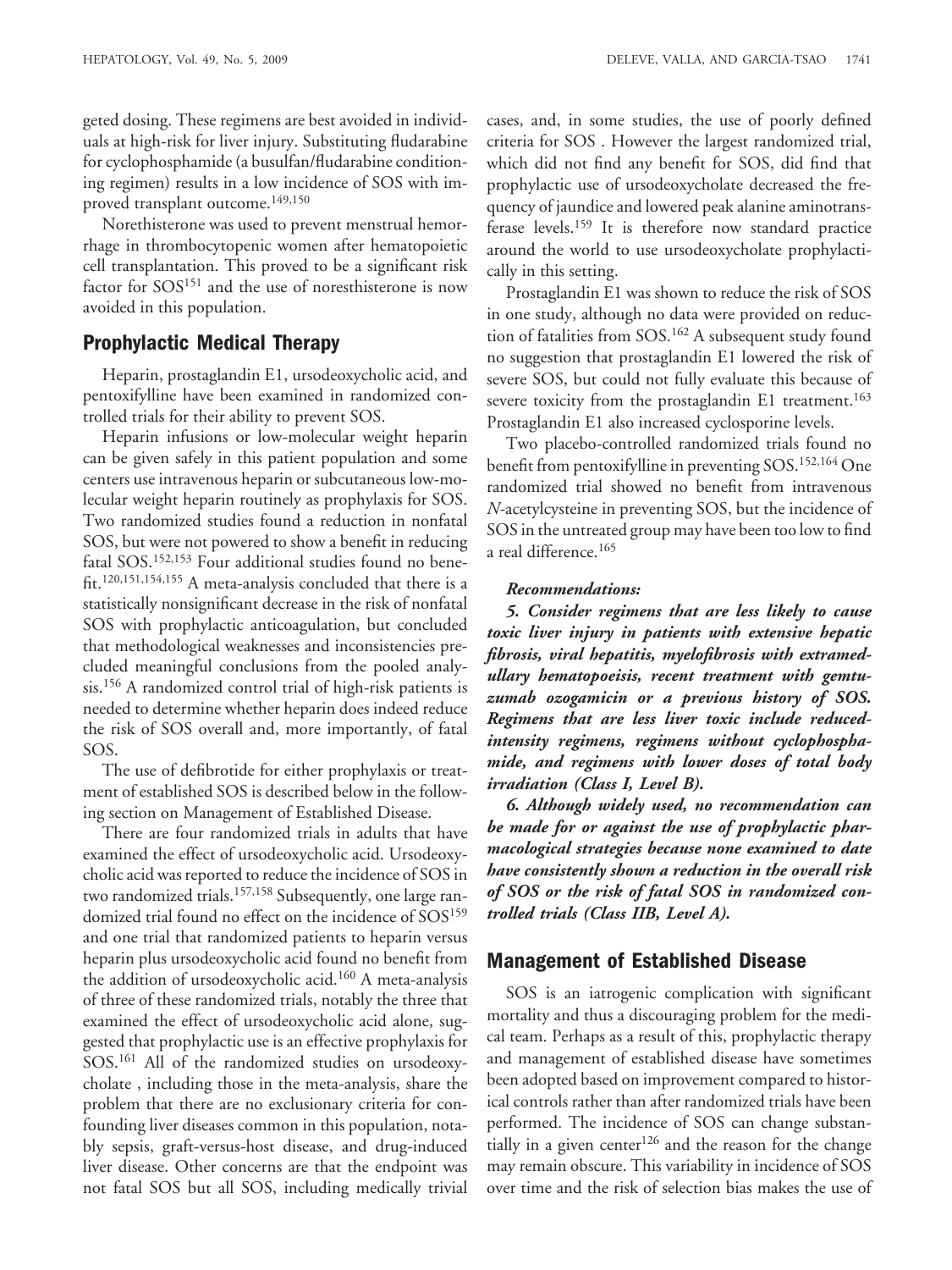historical controls for prophylactic and therapeutic trials of SOS particularly unreliable.

Patients with severe SOS are deeply jaundiced, but commonly lack some signs of liver failure, such as hyperammonemia, cerebral edema, and prolonged INR. The cause of death is most commonly multiorgan failure with pulmonary and renal failure. Supportive care for SOS requires maintenance of fluid and electrolyte balance. Intravascular volume and renal perfusion need to be maintained while treating extravascular fluid overload. Diuretic therapy is used for reduction of extravascular volume, in conjunction with paracentesis, hemofiltration and hemodialysis to alleviate respiratory impairment by ascites as needed.

The use of tissue plasminogen activator with or without heparin has been reported in numerous case reports and some case series, but there are no randomized controlled studies. Response rates in case series vary widely. In the two largest case series of 42 and 17 patients, respectively, 29% of patients survived.<sup>166,167</sup> Patients with multiorgan failure requiring supplemental oxygen, dialysis or mechanical ventilation did not respond to tissue plasminogen activator.166 The risk of fatal intracerebral and pulmonary bleeding in thrombocytopenic patients is a major limitation.<sup>166,168,169</sup> At this point, thrombolytic therapy is seldom used because of the risk of fatal bleeding.

Defibrotide is a mixture of the single-stranded oligodeoxyribonucleotides derived from depolymerization of porcine intestinal mucosa DNA. It has been under study for proposed antishock, anti-ischemic, and endothelium protective activities since the mid-1980s. A wide variety of mechanisms have been suggested including increased endothelial cell release of eicosanoids, nitric oxide, or tissue plasminogen activator, reduced endothelial cell release of plasminogen activator inhibitor 1 (PAI-1), interference with platelet, neutrophil or monocyte adhesion to endothelium, and agonist action through the adenosine receptor.170-180 In the 1990s, it was examined for its cardioprotective effects. Defibrotide has been examined in four uncontrolled trials for therapy with SOS.181-185 Three of the four therapeutic trials were multicenter trials. Three of the studies were performed in patients with moderate to severe SOS, many of whom had multiorgan failure, with day 100 survival of 31%- 43%.181-183 One trial in children examined the benefit of defibrotide in mild, moderate and severe SOS; in the severe group, with patients with multiorgan failure, 36% survived to day 100.<sup>185</sup> These uncontrolled trials suggest that unlike tissue plasminogen activator, defibrotide may be useful in patients with multiorgan failure without the high-risk side effect of bleeding. An uncontrolled trial of prophylaxis with defibrotide in pediatric hematopoietic

cell transplantation also suggested a benefit compared to historical controls.184

TIPS and surgical shunting preserve hepatocyte function in BCS, but TIPS does not affect outcome in SOS.186,187 In BCS syndrome, hepatocyte necrosis is due to congestion that is alleviated by decompressing the hepatic vasculature. However in SOS damage to hepatocytes is caused by ischemia due to obstruction at the sinusoidal level: protection of the sinusoidal endothelium by various interventions completely prevents sinusoidal obstruction and hepatocyte necrosis.104,188-190 Venous decompression does not improve blood flow to the hepatocytes. Although TIPS in SOS does reduce ascites, there is no benefit in survival and this is therefore not considered an appropriate indication for TIPS.186,187

Successful liver transplantation for SOS has been described in case reports.<sup>191-193</sup> SOS is usually a complication of the conditioning regimen for hematopoietic cell transplantation for patients with malignancy and the underlying malignancy itself is a contraindication to the liver transplantation. Liver transplantation may be a consideration for patients who receive hematopoietic cell transplantation for a benign condition or in whom the underlying malignancy has a favorable prognosis after transplant.

#### *Recommendations:*

*7. Fluid overload in SOS should be managed with diuretics, paracentesis, hemofiltration, and hemodialysis as needed (Class I, Level C).*

*8. With the absence of randomized controlled trials, no recommendation can be made for or against defibrotide for the treatment of established SOS (Class IIb, Level B).*

*9. Patients who undergo hematopoietic cell transplantation for a condition with a favorable prognosis may be considered for liver transplantation (Class I, Level C).*

*10. Transjugular intrahepatic portosystemic stent shunts (TIPS) or tissue plasminogen activator are not recommended for the therapy of SOS (Class III, Level B).*

#### *Areas for future studies:*

*Randomized controlled trials in patients at high risk for toxic liver injury would establish that there is indeed benefit from the therapeutic use of defibrotide and determine the true frequency of a therapeutic response. Similarly, a placebo-controlled randomized study would establish the potential for primary prophylactic use of defibrotide, i.e., defibrotide given before a liver-toxic conditioning regimen.*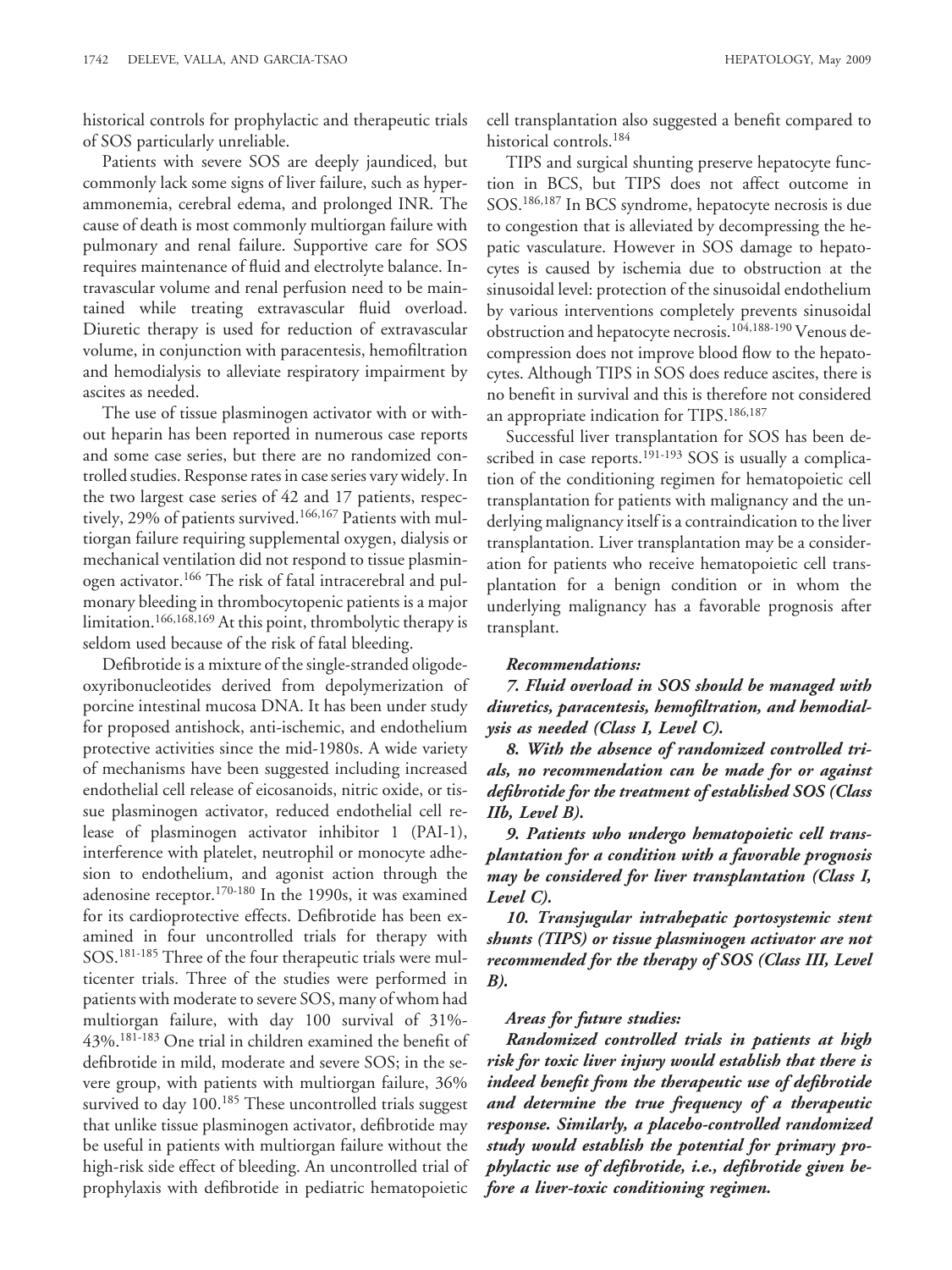# **Budd-Chiari Syndrome**

*Definition.* International expert panels have agreed that "Budd-Chiari syndrome" be used as an eponym for "hepatic venous outflow tract obstruction", independent of the level or mechanism of obstruction.53,194 Cardiac and pericardial diseases and sinusoidal obstruction syndrome are excluded from this definition. BCS is a rare disease in population groups with a high standard of living. By contrast, it is a leading cause for liver-related hospital admission in populations with a lower standard of living.<sup>195,196</sup>

Obstruction of the hepatic venous outflow tract can be classified according to its location: small hepatic veins (HV), large HV, inferior vena cava (IVC) and any combination thereof.<sup>197</sup> Indeed, there are differences in presentation and geographical distribution among these different categories. As a rule, pure IVC or combined IVC/HV block predominates in Asia, whereas pure HV block predominates in Western countries.<sup>196</sup>

*Causes.* BCS is further divided into "secondary" BCS when related to compression or invasion by a lesion originating outside the veins (benign or malignant tumor, abscess, cyst, etc.); and "primary" BCS when related to a primarily venous disease (thrombosis or phlebitis).

*Secondary Budd-Chiari Syndrome.* Hepatocellular carcinoma, renal and adrenal adenocarcinoma, primary hepatic hemangiosarcoma, epithelioid hemangioendothelioma, sarcoma of the IVC, right atrial myxoma, and alveolar hydatid disease may cause BCS through invasion of the venous outflow.196 Parasitic and nonparasitic cysts and abscesses can produce compression and thrombosis of the hepatic venous outflow tract.<sup>198,199</sup> Large nodules of focal nodular hyperplasia in a central location may cause compression of the hepatic veins.200 Compression or kinking of the hepatic veins can occur following hepatic resection or transplantation.201,202 BCS may occur following blunt abdominal trauma, either from compression by intrahepatic hematoma, inferior vena cava thrombosis related to trauma, or herniation of the liver through a ruptured diaphragm.203-205 Blunt abdominal trauma, amoebic and pyogenic hepatic abscess, and polycystic liver disease account only for a small minority of patients with HV or IVC thrombosis.<sup>11,206</sup>

*Primary Budd-Chiari syndrome.* By contrast with PVT, the local factors that determine thrombosis of the hepatic venous outflow tract remain unidentified in most patients.

Routine investigation for general thrombotic risk factors have yielded consistent results in Asia and in Western countries.9,11,16,207-212 Main causal factors are presented in Table 4. Similar to PVT, BCS has been related to myeloproliferative diseases in a majority of patients when the diagnosis has been based on sensitive criteria, regardless of whether peripheral blood cell counts were suggestive or not. Clusters of dystrophic megakaryocytes at bone marrow biopsy,22 endogenous erythroid colony formation in culture of bone marrow or circulating progenitors208,210,213 and, recently, detection of V617F activating mutation of JAK2 tyrosine kinase in blood cells<sup>26,27,214,215</sup> have been used as sensitive markers. It is noteworthy that these markers are not simultaneously present in all patients with myeloproliferative diseases.<sup>26,27,214</sup>

Factor V Leiden mutation and G20210A prothrombin gene mutation are associated with odds ratio for BCS of about 12 and 2, respectively. In patients with BCS, liver disease makes it extremely difficult to distinguish primary deficiency in protein C, protein S, or antithrombin, from low plasma levels secondary to decreased hepatic synthetic function. Antiphospholipid antibodies are found in about 10%-30% of patients with BCS,<sup>216,217</sup> whereas lupus anticoagulant or anti-beta-2 glycoprotein 1 antibodies are found in about 4%-5%. Elevated anticardiolipin antibodies can be found in a similar proportion (20%-31%) of patients with chronic liver disease, suggesting that these antibodies have poor specificity in this context.<sup>218</sup> Hyperhomocysteinemia, as a risk factor for BCS, is similarly difficult to assess, because raised homocysteine levels are extremely frequent in patients with liver disease whatever its cause.219 Studies on the prevalence of C677T homozygous state for MTHFR are limited and their results are not consistent.11,220 Other rare acquired diseases, namely paroxysmal nocturnal hemoglobinuria,<sup>221,222</sup> Behçet's disease,<sup>207</sup> hypereosinophilic syndrome,<sup>223</sup> granulomatous venulitis,  $224$  and ulcerative colitis $225$  appear to be risk factors for BCS. The association of BCS with oral contraceptive use has been evaluated in two case-control studies spanning the years 1970-1983 (odds ratio 2.37, 95% confidence interval [CI]  $1.05$ -5.34,  $P < 0.02$ <sup>226</sup> and 1985-2000 (odds ratio 2.4; 95% CI, 0.9-6.2).9 Pregnancy also appears to be a risk factor for BCS, based on the temporal association between both conditions,206,227 although no case-control study has been performed to quantify this risk.

Overall, an underlying risk factor for thrombosis is found in up to 87% of patients with BCS.<sup>11</sup> A combination of several causal factors is demonstrated in about 25% of patients, where routinely investigated. $9,11,210$  A combination with another causal factor is particularly common in patients with heterozygous factor V Leiden,<sup>209</sup> or in oral contraceptive users or pregnant women.226 It is remarkable that a local factor responsible for development of thrombosis in the hepatic venous outflow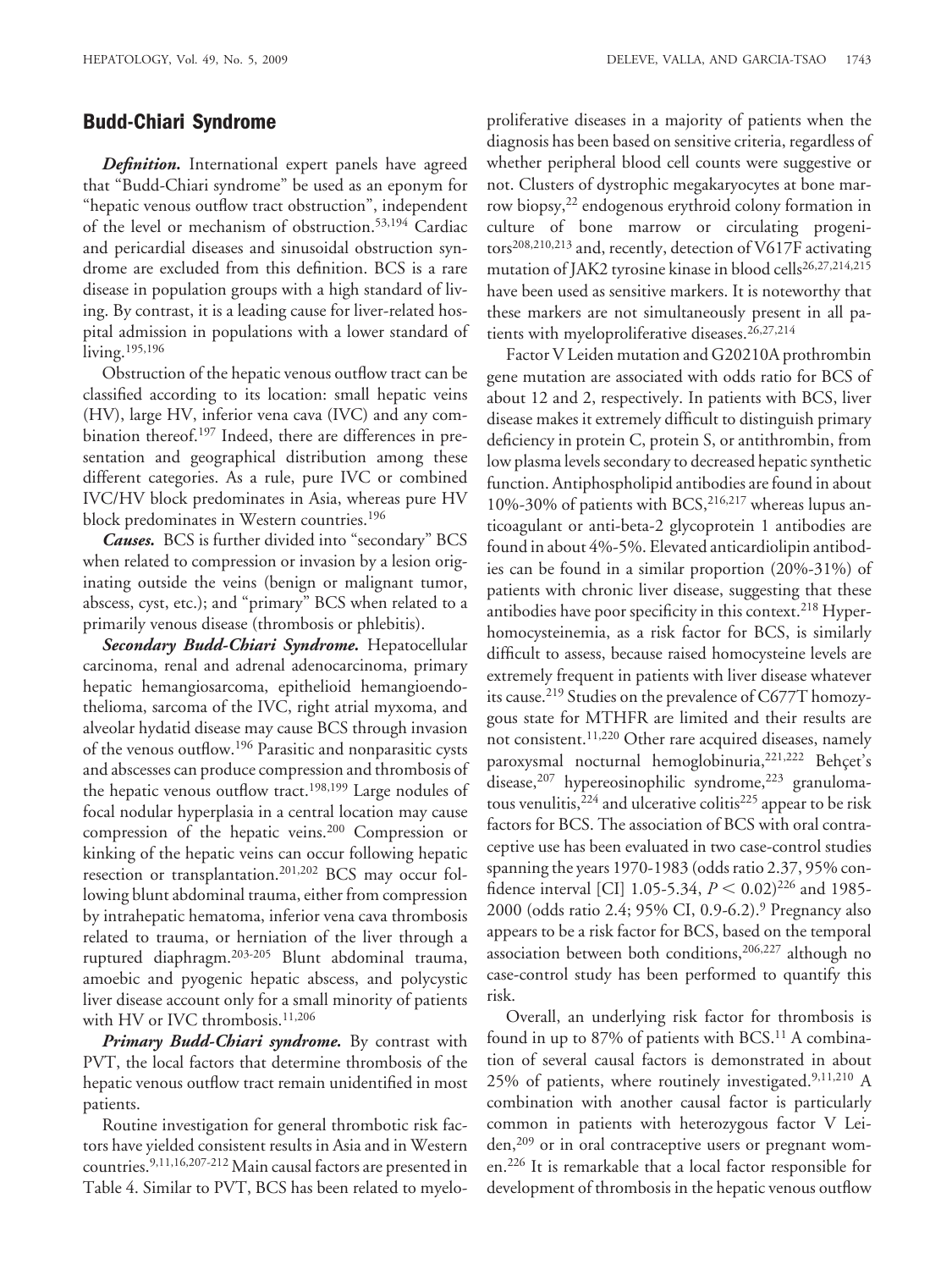tract, a highly unusual site, remains unidentified in most patients.

*Recommendations for investigating causes of primary BCS:*

*1. Rule out space occupying lesions, or malignant tumors, compressing or invading the hepatic venous outflow tract with sonography, CT scan or MRI (Class I, Level B).*

*2. Seek clinical evidence for ulcerative colitis, celiac disease, and for systemic diseases (Class I, Level B).*

*3. Routinely check for multiple, concurrent risk factors for thrombosis, as indicated in Table 5 (Class I, Level B).*

*(a) Do not rule out a diagnosis of myeloproliferative disease solely on the basis of normal or low peripheral blood cell counts (Class I, Level B).*

*(b) When coagulation factor levels are below the normal range, do not regard decreased levels of protein C, protein S or antithrombin as a primary, possibly inherited, deficiency in the absence of a positive family history or screening (Class I, Level C).*

*(c) Do not regard relatively weak thrombotic risk factors (factor V Leiden mutation, prothrombin gene mutation, hyperhomocysteinemia, or oral contraceptive use) as the only risk factor for BCS until other causes have been ruled out (Class I, Level B).*

# **Clinical and Laboratory Features**

In most cases, the underlying disorders causing thrombosis of the hepatic venous outflow are unrecognized at presentation. Presentation ranges from complete absence of symptoms to fulminant hepatic failure, through acute (rapid) or chronic (progressive) development of symptoms over weeks to months before diagnosis is made. The apparent age of the macroscopic and microscopic damage to the veins of the liver may differ from the apparent duration of symptoms.206,228 Asymptomatic BCS accounts for up to 20% of cases.<sup>229</sup> The absence of symptoms is strongly associated with large hepatic vein collaterals.229 Classical signs and symptoms of BCS include fever, abdominal pain, ascites, lower extremity edema, gastrointestinal bleeding, and hepatic encephalopathy,206,230,231 each of which may be absent in patients with overt BCS. Jaundice is relatively uncommon. Marked dilation of subcutaneous veins on the trunk has a high specificity but a low sensitivity for IVC block. Serum aminotransferases and alkaline phosphatase can be normal or increased. Levels of serum albumin, serum bilirubin, and prothrombin can be normal or abnormal, and in some patients are markedly abnormal. The protein level in ascitic fluid varies from patient to patient. Ascites protein content above 3.0 g/dL and serum-ascites albumin concentration gradient  $\geq 1.1$  g/dL are suggestive of BCS, cardiac disease, or pericardial disease. Serum creatinine level can be elevated, usually due to prerenal dysfunction. The course of these manifestations can be steadily progressive, or marked by exacerbations and remissions. The disease can run a long insidious course, or a short period of prodrome followed by a rapid downhill course. Portal venous obstruction is common in patients with severe forms of the disease.230,232-234

# **Imaging Features**

X-ray venography has been the gold standard for the evaluation of the hepatic veins. Hepatic venograms can be obtained after cannulation of the veins through the retrograde approach using the transjugular, cephalic, or femoral route, $235$  or through the direct approach using percutaneous transhepatic puncture.<sup>236</sup> Three patterns of opacification have been regarded as specific at retrograde catheterization<sup>235</sup>: (1) a fine "spider-web" network pattern without filling of venous radicals; (2) a coarse network of collateral veins which arch outward from the catheter tip and then come together again near the site of entry of the HV into the IVC; and (3) a patent vein upstream from a stricture. Direct percutaneous venography can show a localized obstruction in the vicinity of the ostia when the HVs cannot be entered using retrograde cannulation.236,237 Inferior venacavography allows for demonstration of caval stenosis or occlusion. In many patients with pure hepatic vein thrombosis, the IVC appears narrowed at its intrahepatic portion, in relationship to the enlargement of the caudate lobe.<sup>238</sup> When complete or near complete obstruction of the suprahepatic vena cava is present, insertion of two catheters allows for delineation of the obstacle, one above and one below the obstruction.239

Sonography findings are highly correlated with pathological examination<sup>240</sup> and direct or retrograde venography.241-243 Features considered specific for hepatic vein obstruction on color Doppler imaging and pulse Doppler are: (1) a large hepatic vein with an absent flow signal, or with a reversed, or turbulent flow; (2) large intrahepatic or subcapsular collaterals with continuous flow connecting the hepatic veins or the diaphragmatic or intercostal veins; (3) a spider-web appearance usually located in the vicinity of hepatic vein ostia, together with the absence of a normal hepatic vein in the area; (4) an absent or flat hepatic vein wave form without fluttering; (5) a hyperechoic cord replacing a normal vein.

Spin-echo and gradient-echo MRI sequences, and intravenous gadolinium injection allows visualization of obstructed HVs and IVC, intrahepatic or subcapsular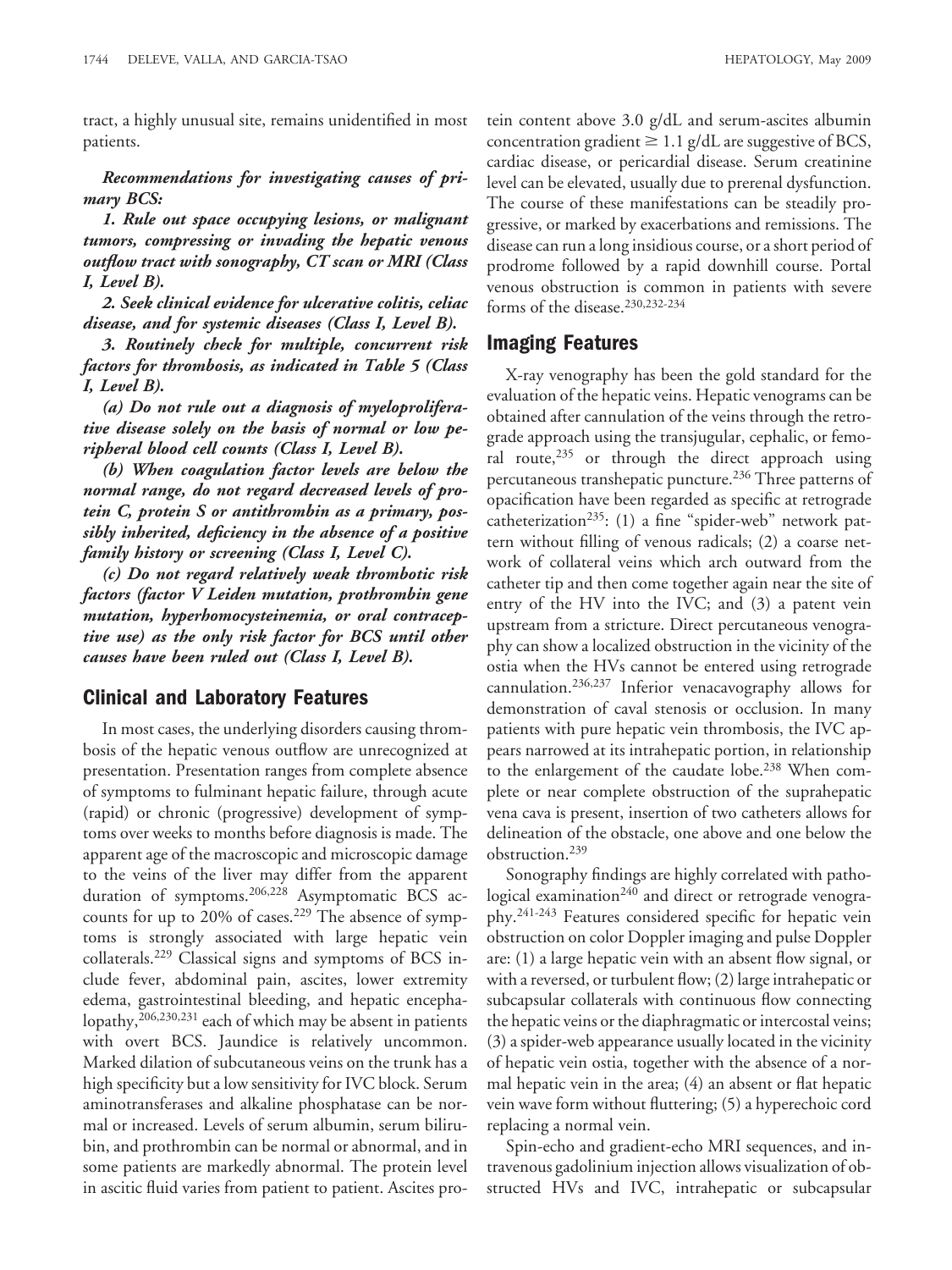collaterals, as well as spider web network pattern.<sup>240,244</sup> With computed X-ray tomography, failure to visualize the HVs is considered suggestive of HV obstruction.

Caudate lobe hypertrophy is found in about 75% of patients.240,245 This change is due to the separate venous drainage of this liver lobe into the inferior vena cava allowing for sparing of the outflow and compensatory hypertrophy.228 A characteristic pattern of parenchymal perfusion can be demonstrated using CT or MRI following bolus intravenous injection of contrast medium. This pattern consists of early homogeneous central enhancement (particularly at the level of the caudate lobe) together with delayed patchy enhancement of the periphery of the liver and prolonged retention of the contrast medium in the periphery.240,244,246 This heterogeneity is related to uneven portal perfusion.<sup>247,248</sup>

Macroregenerative nodules (enhancing at the arterial phase of contrast injection) are common in patients with longstanding BCS (see below).<sup>232,234</sup>

### **Histopathological Features**

Thrombosis of small veins is uncommonly observed in small liver biopsy specimens. Congestion, liver cell loss, and fibrosis in the centrilobular area are considered characteristic features for BCS.197 Central to central fibrosis develops in areas where there has been bridging necrosis. Ultimately, a cirrhotic pattern may be seen. However, there may be considerable variation in the degree of these changes from one area to the other. Thrombosis of intrahepatic portal veins is common in the most advanced cases and is associated with fibrous enlargement of the portal tracts. Portovenous and portoportal bridging fibrosis may develop. Parenchymal extinction refers to an area where liver cells have disappeared and are replaced by connective tissue. This change is found in areas where the corresponding hepatic veins and portal veins are simultaneously obliterated.

Nodular regenerative hyperplasia, and macroregenerative nodules are common in patients with longstanding BCS.232,234 These architectural changes appear to be related to the obstruction of an intrahepatic portal vein branch and to increased arterial inflow in the corresponding area.232,234 Macroregenerative nodules may strongly resemble focal nodular hyperplasia, histopathologically and at imaging.

# **Diagnosis**

For providing direct evidence of an obstructed hepatic venous outflow tract, Doppler-sonography, MRI and CT scan have the advantages of being non invasive or minimally invasive. The examiner's experience and awareness

of a clinical suspicion of BCS appear to be key factors for a high diagnostic yield at Doppler sonography. However, there may be limitations to the study related to the patient's body habitus. Absence of visualization, or tortuosity of the hepatic veins at gray-scale real-time sonography albeit with flow signals at Doppler imaging are common but not specific, being also observed in advanced cirrhosis of other origins. However, a distinctive feature for BCS is the association with intrahepatic or subcapsular hepatic venous collaterals, which is found in more than 80% of the cases. MRI is not as effective as sonography in demonstrating intrahepatic collaterals.240 MRI might be more accurate than direct inferior venacavagraphy for characterizing solid endoluminal material. In the assessment of hepatic veins uisng CT scan, there are problems of false positive and indeterminate results in approximately 50% of the cases.240 There have been no clinical studies using the most recent techniques for computed tomography. Other limitations of CT scan are irradiation and potential renal toxicity from iodinated contrast agents.

Direct X-ray venography is needed for establishing a diagnosis of BCS in difficult cases, and also for precise delineation of obstructive lesions before planning treatment. Diagnostic pitfalls include failure to cannulate the hepatic vein ostia, and a distorted appearance of the hepatic veins. Complications of venous cannulation with thromboembolism appear uncommon although this statement needs to be verified. Anticoagulation likely increases the risk of hematoma at the puncture site. Percutaneous venous puncture should delay initiation of thrombolytic therapy.

Indirect evidence for the diagnosis of BCS can be derived from an altered perfusion pattern at MRI or CT scan, or from caudate lobe enlargement. However, these two features are encountered in patients with other chronic liver diseases.247 An altered perfusion pattern is also observed in other situations where portal venous perfusion is compromised.<sup>247,248</sup> One of these situations, constrictive pericarditis, mimics hepatic venous obstruction, clinically, and can be missed at echocardiography.249

In the patient presenting with acute or chronic liver disease, Doppler sonography by an experienced operator has sufficed to establish or rule out BCS in most patients when the operator was aware of the diagnostic suspiscion. The role of MRI or CT scan has then been mainly to give images that are more appropriate for multidisciplinary discussion than sonography. When the patient with unexplained liver disease has had MRI or CT scan that suggests BCS, then Doppler sonography by an experienced operator is used as a confirmatory procedure for a detailed characterization of venous anomalies.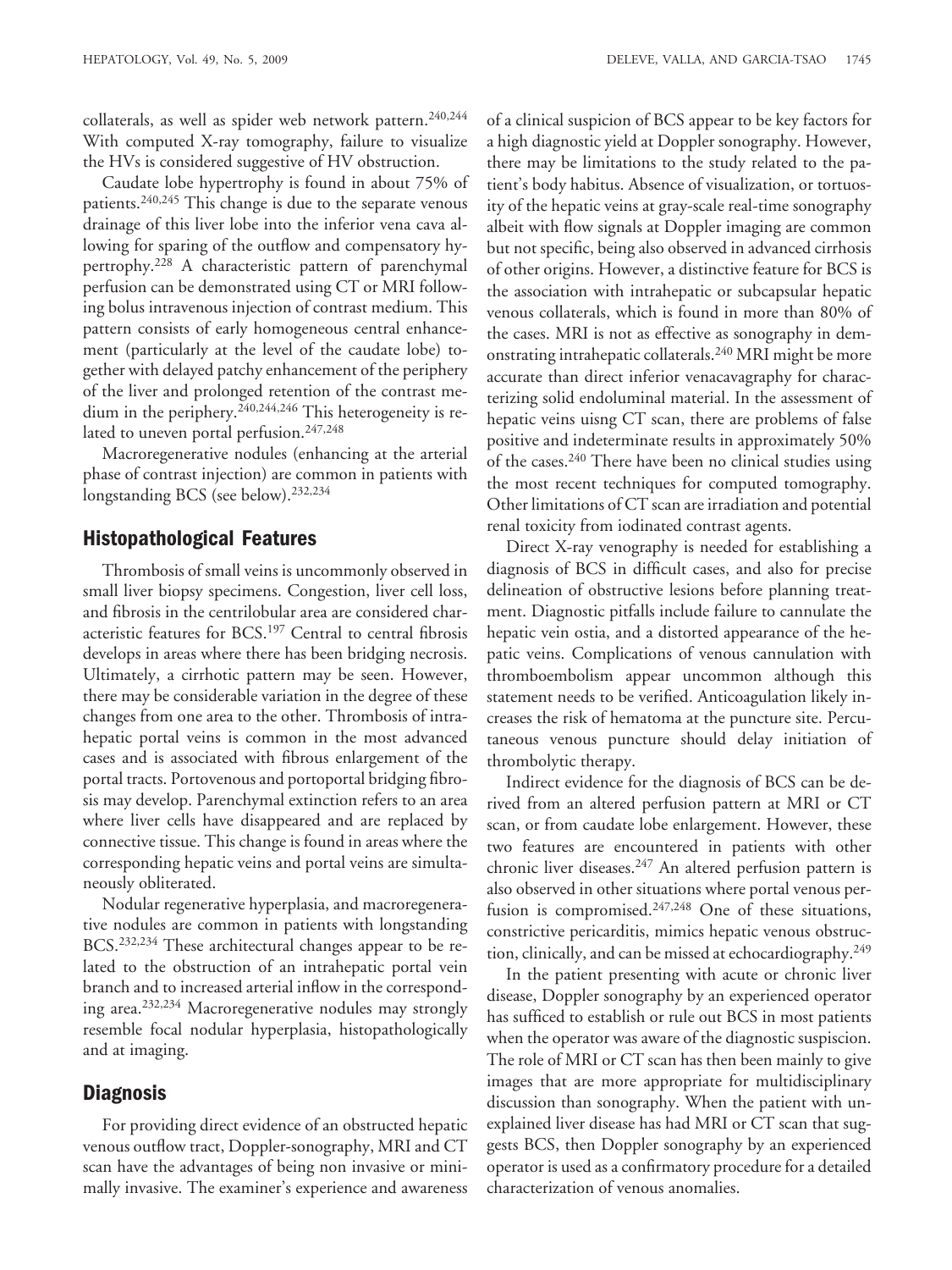As venous thrombosis is rarely seen at liver biopsy, the main yield of this procedure is to show indirect, but strong, evidence for hepatic venous outflow tract obstruction in the form of congestion, liver cell loss, and fibrosis in the centrilobular area. The main differential diagnoses for these features are heart failure, constrictive pericarditis, circulatory failure, and SOS. Sinusoidal dilatation, with or without predominance in the centrilobular area, can be found in a number of systemic and hepatic conditions in the absence of hepatic venous obstruction.250 Although venular and perivenular fibrosis without congestion is occasionally found in patients with longstanding suprahepatic IVC obstruction,  $^{251}$  the absence of congestion in the centrilobular area is a strong argument against the diagnosis of HV thrombosis.206,228 At a late stage, hepatic vein thrombosis complicated by cirrhosis is difficult to differentiate from cardiac cirrhosis, or from cirrhosis complicated by hepatic vein thrombosis.252 Liver biospy remains the only means to diagnose the rare form of BCS due to involvement of the small hepatic veins with patent large veins,<sup>197</sup> although differentiation of this form from sinusoidal obstruction syndrome is not always feasible.197,253

Considerable sample variation,<sup>232,234</sup> and lack of independent prognostic value when tested together with simple clinical and laboratory data,230,254,255 make liver needle biopsy useless for prognostication and therapeutic indications. The risk of bleeding from the liver biopsy puncture site may delay the initiation of anticoagulation or thrombolytic therapy. Therefore the diagnostic yield of liver biopsy should be balanced against its impact on therapy.

When a confirmation is needed because Doppler sonography, MRI, or CT scan does not establish a diagnosis of BCS, liver biopsy may be used first when the large HVs and IVC appear clearly patent. Venography may be preferred as a first procedure when the aspect of the HVs is abnormal but not diagnostic, as may occur in patients with cirrhosis. In such patients, demonstration of patent HVs at transjugular venography may be followed by transvenous liver biopsy in the same session.

#### *Recommendations for diagnosis of BCS:*

*4. Consider a diagnosis of BCS in the following settings:*

*(a) An acute or chronic illness occurs with upper abdominal pain, ascites, or liver enlargement;*

*(b) A liver disease occurs in a patient with known risk factors for thrombosis;*

*(c) A liver disease occurs in a patient with an extensive network of subcutaneous veins of the trunk suggesting inferior vena cava obstruction;*

*(d) A liver disease remains unexplained after other common or uncommon causes have been excluded (Class I, Level C).*

*5. Consider only direct visualization of obstruction, and/or collaterals, of a hepatic vein or inferior vena cava, as definite evidence for the diagnosis ( Class I, Level C).*

*6. Consider Doppler-sonography by an experienced examiner, aware of the diagnostic suspicion, as a most effective and reliable diagnostic means. Consider MRI or CT scan as a confirmatory study or, if an experienced Doppler-sonography examiner is not available, as an alternative (Class I, Level C).*

*7. Consider performing a liver biopsy only when an obstructed hepatic venous outflow tract has not been demonstrated with noninvasive imaging (Class I, Level C).*

*8. Consider X-ray venography as a diagnostic procedure in patients where the diagnosis remains uncertain (Class I, Level B).*

*9. When making a decision regarding whether or not to perform an invasive diagnostic procedure, consider the potential renal toxicity of iodinated contrast agents and a possible need for rapid anticoagulation and/or pharmacological thrombolysis following the invasive procedure (Class I, Level C).*

*10. Do not regard liver nodules enhancing at the arterial phase of contrast injection as hepatocellular carcinoma without additional support for this diagnosis (Class I, Level C).*

### **Therapy**

This section will focus on treatment for primary BCS.

### *Medical Therapy*

*Underlying Risk Factors for Thrombosis.* Oral contraceptives are generally contraindicated in patients with BCS. It is not clear whether pregnancy should be considered contraindicated in patients whose underlying risk factors for thrombosis are well controlled, as there are reports of successful and uncomplicated pregnancies in patients with BCS given anticoagulation throughout the pregnancy.256

It is logical to treat underlying myeloproliferative diseases. The cell count threshold where treatment should be initiated, as well as the target counts to be reached with therapy, have not been assessed. Low-dose acetyl salicylic acid has been shown to be beneficial to prevent arterial disease in patients with polycythemia vera, but data on venous thrombosis are less clear.257 For most other risk factors for BCS, the only available treatment is anticoagulation.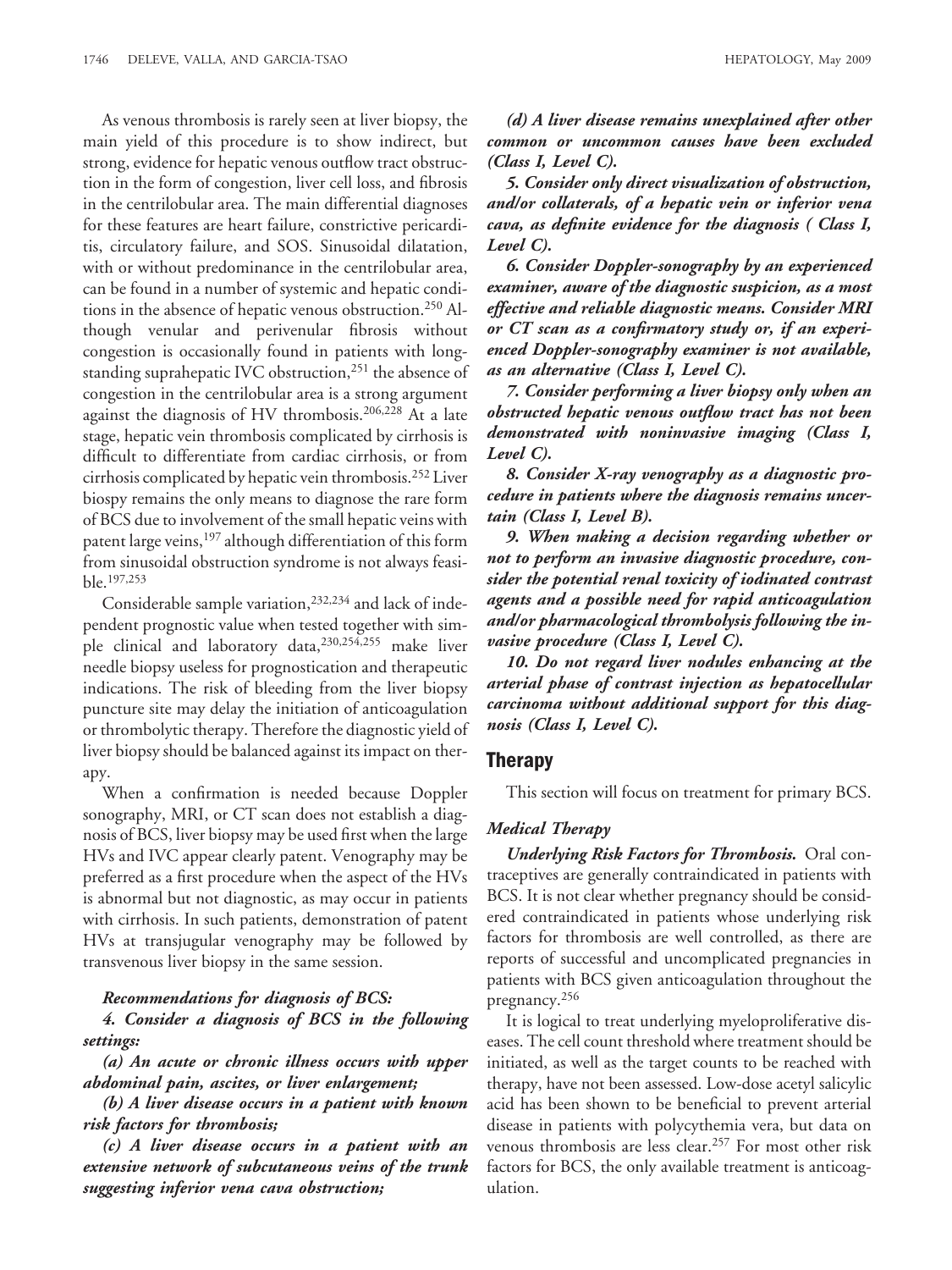*Anticoagulation Therapy.* Indefinite anticoagulation therapy is generally recommended after an episode of idiopathic DVT in patients in whom a permanent risk factor is present and when thrombophilia is not curable.<sup>50</sup> This might be extrapolated to patients with BCS. However, there have been no prospective randomized controlled trials of anticoagulation in patients with BCS. Two retrospective studies with multivariate analysis have attempted to evaluate the impact of anticoagulation on mortality from BCS. In a multicenter French study, 120 patients admitted to the hospital from 1970-1992 were enrolled.<sup>255</sup> Permanent anticoagulation was systematically administered to patients who were admitted starting in 1985. Analysis by year of admission disclosed a sharp increase in survival starting in 1985, and no other change in referral or management pattern taking place in 1985 could be identified. In a recently reported international study, 237 patients were enrolled.<sup>230</sup> Overall, 171 patients (72%) were treated with anticoagulants. The use of anticoagulants did not yield a significant beneficial effect on survival in the total population (relative risk, 1.05; 95% CI, 0.62-1.76). Results did not change when the group with portosystemic shunting was taken as a separate category (relative risk, 0.80; 95% CI, 0.61-1.05). Separate analyses of the effect of anticoagulation on survival for three classes of prognosis suggested a nonsignificant trend toward improved survival for patients with a good prognosis (relative risk, 0.14; 95% CI, 0.02-1.21), but not for those with an intermediate (relative risk, 0.88; 95% CI, 0.39-2.01) and poor prognosis (relative risk, 1.3; 95% CI, 0.50-3.04). Neither of these two studies included the presence of an underlying risk factor for thrombosis in the analysis.

Some data on anticoagulation are derived from the experience in liver transplantation for BCS. Two early reports have suggested a beneficial effect of long term anticoagulation.258,259 Overall, 118 instances of transplantation combined with permanent anticoagulation have been reported from single centers.<sup>258-264</sup> There were only five cases of recurrence, two of which required retransplantation. However, anticoagulation did not prevent post-transplant hepatic artery thrombosis or PVT in 15 of these 118 patients (13%), including seven with PVT treated conservatively,<sup>258,261,262</sup> three with hepatic artery thrombosis treated with retransplantation,<sup>258,264</sup> one with pharmacological thrombolysis and exploratory laparotomy,<sup>260</sup> and four patients reported without details.262 Bleeding complications were reported in 28 patients (24%), some of which required an operation. There were no bleeding-related deaths. In a recent European survey on 248 patients who underwent transplantation for BCS, 85% of patients received anticoagulation after

transplantation.265 Venous thrombosis at various sites recurred in 27 patients (11%). Mortality was 40.7% in patients with recurrence. Hemorrhage attributed to anticoagulants was observed in 27 patients (11%). Two patients with intracranial bleeding died and the mortality attributed to anticoagulants was 1%.265

Other available data are from an experience in percutaneous angioplasty where univariate analysis disclosed that lack of anticoagulation therapy for at least 6 months was associated with reobstruction.<sup>266</sup>

There has been no report of bleeding-related death in patients with BCS on anticoagulation, but there have been few studies on this particular issue. A recent study disclosed a high rate of anticoagulation related complications in patients undergoing transhepatic interventional therapy. Moreover, a surprisingly high rate of heparininduced thrombocytopenia was observed, mainly with unfractionated heparin.267

There has been little evaluation of the optimal level of anticoagulation in patients with BCS. The above mentioned studies have used conventional targets for thrombosis in other venous beds, namely anti Xa level 0.5-0.8 IU/mL for heparins and INR 2 to 3 for vitamin K antagonists.267 It remains to be assessed whether current INR for monitoring patients on vitamin K antagonists without liver disease are appropriate for patients with BCS receiving these agents.

*Thrombolysis.* The limited amount of available data on efficacy and tolerance of pharmacologic thrombolysis have been recently reviewed, and found to be inconclusive.268 There is some indication that *in situ* infusion of thrombolytic agents is associated with sustained patency of recently thrombosed veins when thrombolysis is coupled with restoration of a high blood flow velocity by means of angioplasty or stenting.<sup>268</sup>

*Medical Treatment for Portal Hypertension.* Guidelines for the management of portal hypertensionrelated complications in patients with cirrhosis of other causes<sup>53,70</sup> have usually been followed in BCS patients. However, as circulatory changes seen in patients with BCS differ from those seen in patients with cirrhosis of other causes,269 the effects of pharmacological therapy for portal hypertension might differ in these two populations.

*Angioplasty and Stenting.* The rationale for recanalization has been to decompress the liver without compromising, and even while restoring, hepatic blood flow. Patients with focal or segmental obstruction of the hepatic venous outflow tract are theoretically eligible for recanalization. Short-length stenosis is present in 25%-30% of patients with pure hepatic vein block<sup>270</sup>; and in up to 60% of patients with IVC block, most of whom have an associated HV block.271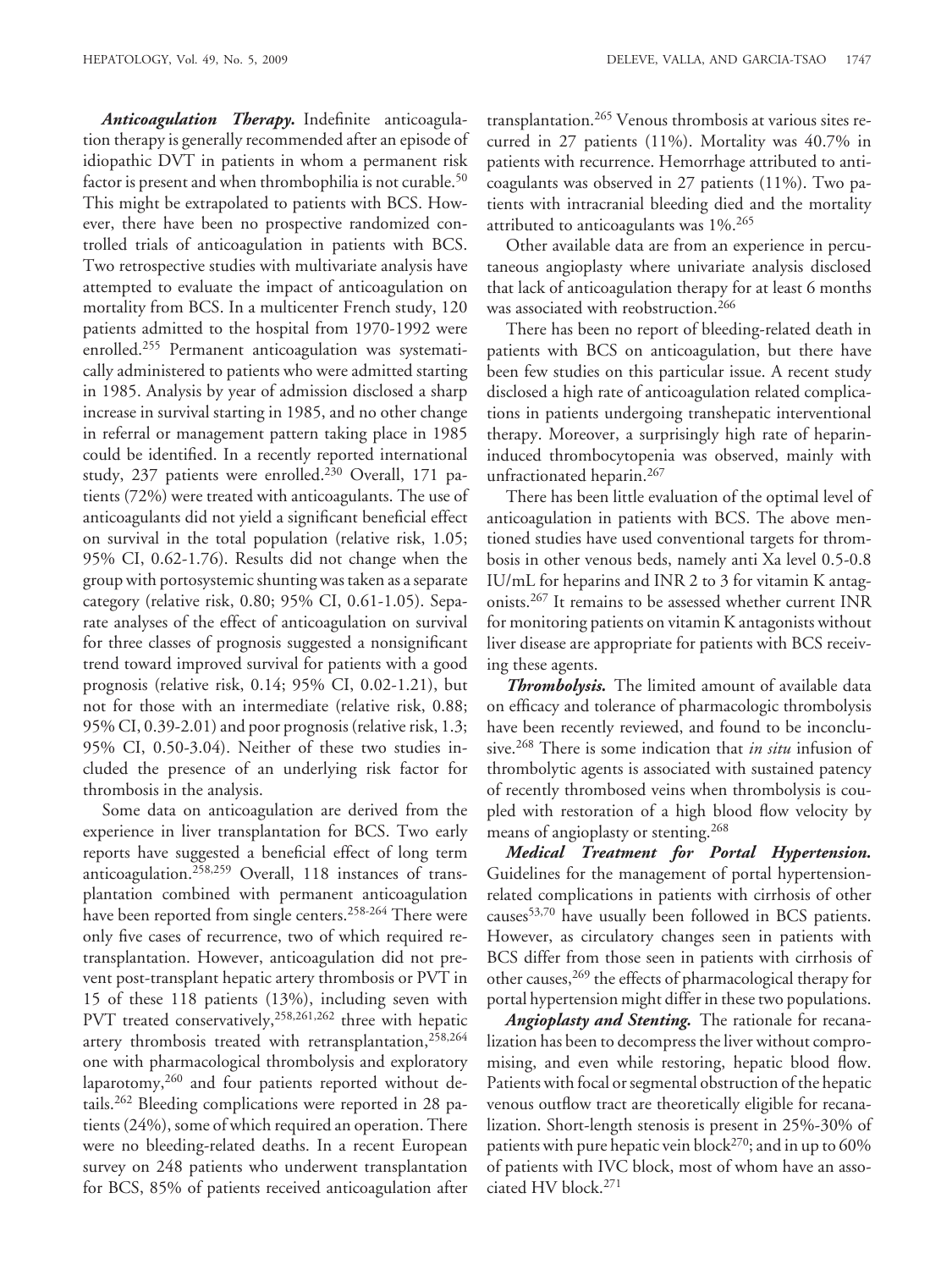Surgery for HV or IVC angioplasty and for hepatoatrial anastomosis have been abandoned over time. Data on percutaneous maneuvers come from a limited number of retrospective uncontrolled studies. Percutaneous angioplasty has usually been performed through a transvenous route, with or without stent insertion. A transhepatic approach with stenting has also been used when a long segment of the HV was occluded. Data can be analyzed according to the main level of obstruction: HVs or IVC.

With respect to HVs, angioplasty<sup>272-274</sup> or stenting266,275-277 was reported in 14 and 24 patients, respectively, with a follow-up averaging 2 years. The overall technical success rate was unclear. Severe procedure-related complications seem to be rare with percutaneous transluminal approach, $237$  which might not be the case with a percutaneous, transhepatic approach.<sup>266,272</sup> Immediate improvement in signs, symptoms, and liver function generally occurs. Reobstruction was more common in patients undergoing primary angioplasty alone than in those undergoing primary stenting. Prognostic factors for reobstruction of the hepatic veins have not been assessed. Sustained clinical improvement despite reobstruction occurs, although the frequency of this cannot be evaluated. Clinical failure has been treated successfully with surgical mesocaval shunts in selected cases.<sup>237</sup> No patient was reported to require liver transplantation. Periprocedural and total mortality appear to be low and not related to the procedure. However, no evaluation based on initial severity of the disease is possible. It should be remembered that patients with short-length stenoses of the hepatic veins, eligible for, but untreated with recanalization procedures, have a better outcome than other patients.270 Publication biases cannot be ruled out.

IVC angioplasty with<sup>266,276,278-280</sup> or without<sup>272,278,281-293</sup> stenting was reported in 296 and 157 patients, respectively. Information on the outcome beyond 36-48 months is limited. The overall technical success rate was about 95%. Severe procedure-related complications were more common when IVC recanalization was combined with hepatic vein recanalization through the transhepatic approach<sup>266</sup> than when the attempt was limited to a transvenous approach. Immediate improvement in signs, symptoms and liver function generally occurred. Reobstruction was usual after primary angioplasty alone but uncommon after primary stenting. However, the final patency rate (about 85%) was similar with both techniques (probably owing to revision with stent insertion for reobstruction after angioplasty alone). Factors for reobstruction might be HV stenting (as opposed to IVC stenting), and lack of anticoagulation therapy for at least 6 months, and not the degree or the type of obstruction.<sup>266</sup>

Periprocedural and overall mortality was low and not related to the procedure. Only one patient was reported to undergo subsequent liver transplantation. No evaluation of the outcome based on initial severity of the disease is possible from the available data.

*Portosystemic Shunting.* The rationale for side-toside portosystemic shunting has been to decompress the liver using the portal venous system as an outflow tract, at the expense of decreased portal venous inflow. Depending on the patency of the inferior vena cava, and on technical limitations related to caudate lobe enlargement, several variants of surgical side-to-side shunting have been used. Overall perioperative mortality has been high, averaging 25% (reviewed by Langlet and Valla<sup>294</sup>). The rate of shunt dysfunction due to early or late thrombosis or to late stenosis has reached 30% in series with long term followup.261,295,296 The impact of surgical portosystemic shunting on survival has been assessed in four multicenter, retrospective, multivariate analyses. A study of 45 patients with liver biopsy available at the time of diagnosis found portosystemic shunting to be a significant factor for survival  $(P = 0.008)$ , in addition to Child-Pugh score and prothrombin time.254 A study of 120 patients with a patent portal vein, found surgical shunting to be of no independent prognostic value after adjustment for Child-Pugh score, response of ascites to diuretics and serum creatinine.255 A study of 123 patients seen since 1985 with a patent portal vein disclosed no independent prognostic value of surgical shunting after adjustment for Child-Pugh score, ascites score, serum creatinine, and the clinicopathological form (acute, chronic, or acute on chronic).297 The most recent study, of 237 patients diagnosed between 1984 and 2001, found surgical shunting to lack independent prognostic value after adjustment for encephalopathy, ascites, prothrombin time and bilirubin (all independent determinants of survival).<sup>230</sup> However, in the latter study an improved survival with surgical shunting was suggested for patients in prognostic class II (with intermediate prognosis) (RR 0.63; 95% CI, 0.26- 1.49). In these four studies, surgical shunting was considered on an intention-to-treat basis, i.e., without consideration for shunt patency. Recent data in a cohort of 39 patients with BCS treated with a surgical shunt followed for a median of 110 months show that maintenance or reestablishment of good shunt function is crucial for long-term survival.<sup>295</sup> Shunt dysfunction may be related to stenosis of intrahepatic IVC (which is amenable to stenting),275,295,298 to shunt stenosis (amenable to percutaneous transluminal angioplasty and stenting),273,275,295,299 and to shunt or PVT (amenable to in situ thrombolysis).299 One risk factor for shunt dysfunction appears to be the use of long prosthetic grafts.75,295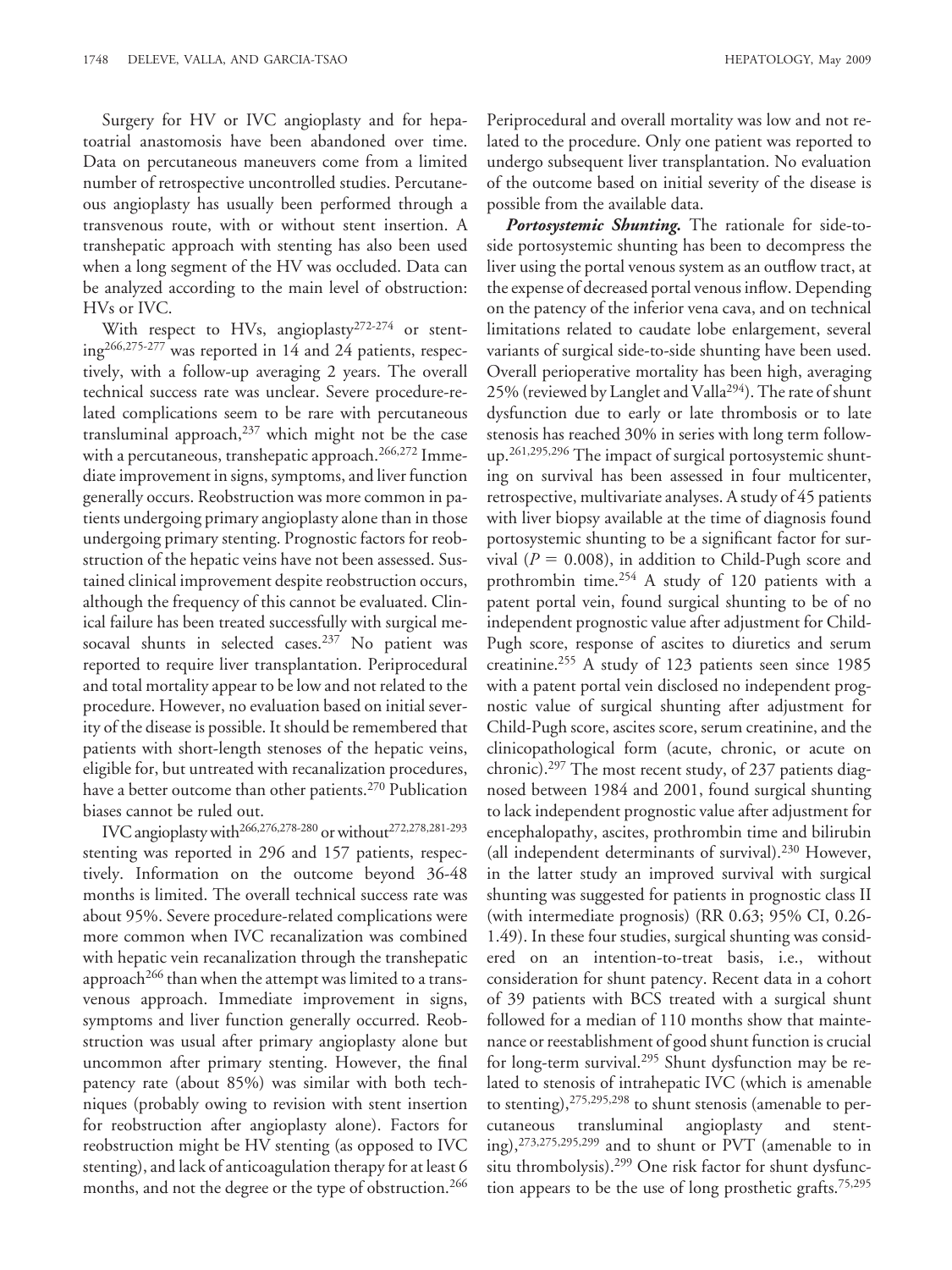Routine anticoagulation did not prevent shunt dysfunction from occurring.<sup>295,300</sup> Whether anticoagulation can still have a protective effect cannot be assessed from the limited data available.75

TIPS have been increasingly used for BCS treatment in recent years. TIPS insertion was reported in 195 cases from retrospective surveys on consecutive patients.267,274,278,288,293,301-313 Indications were generally stated to be manifestations unresponsive to medical therapy, but precise criteria were generally not provided. Where data are available, a TIPS was attempted in 156 of 270 patients with BCS (57.8%) seen in the corresponding period. Insertion was successful in 141 of 174 cases (81.1%) reported on an intention-to-treat basis. Median follow-up was approximately 24 months on average. Dysfunction was reported in 100 of 181 cases (55.2%). Onemonth mortality rate was 9.0% in 145 patients. Eighteen of 195 patients (9.2%) underwent liver transplantation. Overall, 59 patients (30.2%) died or were transplanted. In some patients, however, TIPS was used as a bridge to planned liver transplantation whereas other patients, whose condition improved, were not listed or were withdrawn from the transplantation waiting list. In most surviving and nontransplanted patients, control of ascites and rapid improvement in general condition and in liver function were generally reported. There has been no attempt to compare the outcome following TIPS insertion to that following surgical shunting, after adjustment for prognostic factors. TIPS dysfunction was much lower when using polytetrafluoroethylene (PTFE) covered stents (in 17 patients) than uncovered stents (in 41 patients).314 Moreover, PTFE covered stents appear to be associated with a lower incidence of clinically significant events than uncovered stents. A higher than expected incidence of bleeding complications has been suggested following TIPS insertion for treatment of BCS as compared with other chronic liver disease.<sup>267,307</sup> A learning curve effect for success and complication rates, not for mortality, has been observed.<sup>267</sup> The incidence of post-TIPS encephalopathy appears to be  $low^{313,314}$  but this finding needs to be confirmed.

*Liver Transplantation.* Data from 84% of the patients transplanted for BCS in the European liver transplant registry between 1988 and 1999 have recently been analyzed.265 Half of the patients included in the European transplant survey belonged to Rotterdam prognostic class III (with the worst baseline prognosis230). Overall actuarial survival was 76% at 1 year, 71% at 5 years, and 68% at 10 years.265 This survival is almost identical to that in the intermediate class of risk score (Rotterdam class II) from a contemporary U.S.-Dutch-French cohort where a minority of patients underwent transplantation. In surveys of consecutive patients transplanted for BCS, 27 of 142 patients (19%) had been transplanted following portosystemic shunting.56,258-260,262-264,302,309,315,316 Likewise, in the European survey, 24% of patients had undergone TIPS or surgical shunting.<sup>265</sup> Previous surgical shunting or TIPS, together with high serum creatinine and bilirubin levels, was an independent marker of a poor outcome following transplantation.<sup>265</sup> Recently reported data from a U.S. registry are in line with these European data.<sup>317</sup>

As discussed above, a favorable impact of early and prolonged anticoagulation on the results of liver transplantation has been suggested. Some data indicate that, for patients with myeloproliferative disease, a strategy combining hydroxyurea and aspirin for prevention of thrombotic events might be as effective as anticoagulation.318 There is no indication that within 10 years of transplantation, there is a significant increase in the risk of malignant transformation of underlying myeloproliferative disease as compared to natural history in patients who did not undergo transplantation.

# **Treatment Strategy**

Consensus statements have been reported by expert panels in  $2002^{194}$  and  $2005<sup>53</sup>$  In these documents, a strategy was proposed consisting of the following graded approach: (1) anticoagulation, treatment of underlying condition, and symptomatic treatment for complications of portal hypertension in all patients with primary BCS; (2) active search for short-length venous stenoses amenable to angioplasty/stenting; (3) in patients not suited for, or unresponsive to angioplasty/stenting, insertion of a TIPS should be considered; (4) and in patients unresponsive to TIPS, liver transplantation should be considered. The definition for response to therapy was not stated. A recent proposal for such a definition needs validation.<sup>267</sup> Two recent clinical studies provide support to the strategy described above. Between 1984 and 2004 in Birmingham, 61 of 111 primary patients with BCS were treated with anticoagulation plus stent/angioplasty and/or TIPS. The cohort included 33 patients seen after 1999, when a treatment algorithm similar to this strategy came into place.313 Between 1997 and 2004 in Clichy, France, 51 patients were treated according to this strategy.<sup>267</sup> The outcome in these two cohorts (5-year survival greater than 85%) may be compared with other cohorts where the distribution of patients according to prognostic classes was reported. Such comparisons have undisputed limitations. However, the outcome was clearly better in these two cohorts than in those managed mainly with medical therapy or surgical shunting.230,255,297 In particular, the improvement was most marked in patients with the poorest prognostic class.<sup>319</sup> From the relatively limited but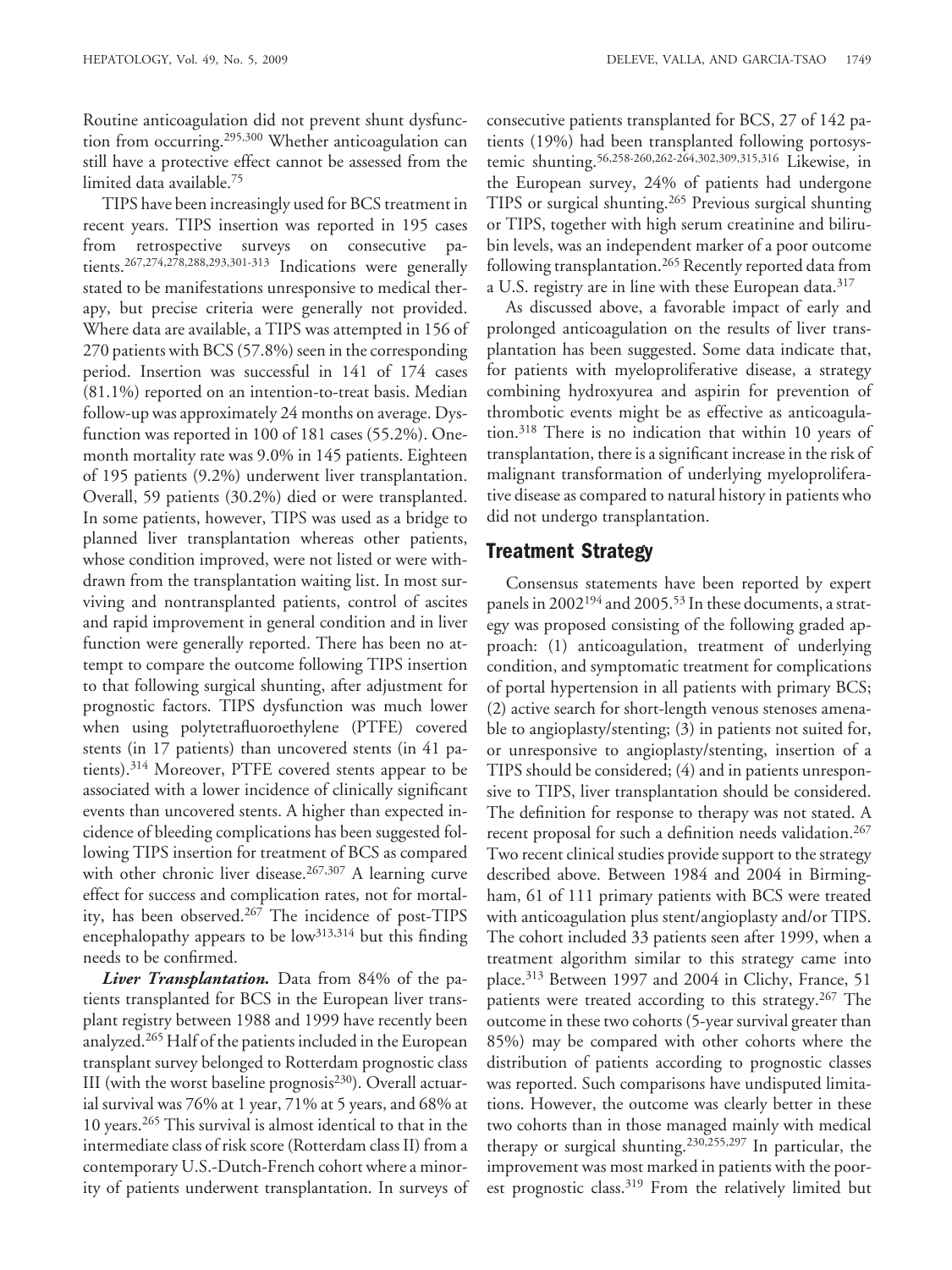consistent data available, it appears that the first step of the strategy (medical therapy) is associated with steady improvement in 20% of patients without any need for additional therapy.267,288,320 In Western countries where pure hepatic vein block predominates, percutaneous recanalization appears to achieve a complete response in an additional 20% of patients; TIPS successfully treats an additional 65%; and liver transplantation is performed in the rest.267 By contrast, in Asia where suprahepatic IVC block predominates, percutaneous recanalization can be expected to achieve a complete response in 60% of patients, whereas the place of TIPS, derivative surgery, and transplantation remain unclear.282,288

Data on patients with BCS with fulminant hepatic failure are scarce, because this condition appears to be extremely rare. $321$  In these patients, it is unclear whether an attempt at TIPS should be used prior to emergency liver transplantation. Furthermore, it remains to be clarified whether TIPS in this setting should be considered only a bridge to liver tansplantation or might be a definitive treatment for those patients who clearly and rapidly improve following TIPS placement.<sup>309</sup>

### **Current Outcome and Prognosis**

Natural history is poorly known as there has been no cohort study of untreated patients. There has been continued improvement in outcome over the last four decades. In the most recently reported cohorts, overall 5-year survival rates over 80% have been achieved.230,267,305,310,313

Serum albumin, bilirubin, prothrombin, ascites, and encephalopathy, or their combination as Child-Pugh score, have generally been found to be independent prognostic factors. Prognostic scores based on a combination of these factors have been developed.230,254,255,288,297 These scores are most useful for clinical studies but not relevant to individual management. Histological variables were repeatedly shown to lack independent prognostic value, once components of the Child-Pugh score were taken into account.<sup>230,254,255</sup> In addition, the site of hepatic venous outflow tract obstruction, and the association with PVT did not appear to bear prognostic value independent of the components of the Child-Pugh score.230,255,288

Hepatocellular carcinoma appears to be rare and is mainly observed in patients with long-standing disease, particularly in relationship to suprahepatic IVC obstruction.209,322-324 However, its differentiation from benign macroregenerative nodules is challenging. A rising serum alpha fetoprotein level appears to be highly specific for the diagnosis but insufficiently sensitive.322,324,325 Patients with splanchnic vein thrombosis and myeloproliferative disease are at risk of subsequent development of leukemia

or myelofibrosis. Hematological progression occurred after a mean follow-up of 6.6 years in 7 of 31 such patients versus none of 63 patients without evidence of myeloproliferative disease.<sup>22</sup> Therefore, in adequately treated patients, long-term prognosis might be jeopardized more by subsequent neoplastic disease than by liver failure. Despite this risk of hematological progression, survival after liver transplantation for BCS has been similar to that for other liver diseases.<sup>265</sup>

*Recommendations for therapy of Budd-Chiari syndrome (see also Table 6):*

*11. Correct without delay the underlying risk factors for venous thrombosis, whenever possible (Class I, Level C).*

*12. Initiate anticoagulation therapy immediately. Use low molecular weight heparin, targeting anti-Xa activity to 0.5-0.8 IU/mL. Change to an oral anticoagulation agent when clinically appropriate, targeting the INR to between 2-3 (Class I, Level B).*

*13. Maintain permanent anticoagulation therapy, unless a major contra-indication is present or a complication of anticoagulation therapy occurs (Class I, Level C).*

*14. Treat complications of portal hypertension as recommended for other types of liver disease until more data are available (Class I, Level C).*

*15. Check for a venous obstruction amenable to percutaneous angioplasty/stenting in all symptomatic patients. Treat accordingly (Class I, Level C).*

*16. In patients without ongoing improvement on anticoagulation therapy (with or without angioplasty), consider TIPS insertion (Class I, Level C).*

*17. Consider liver transplantation:*

*(a) if TIPS insertion fails or does not improve the patient's condition.*

*(b) in patients with fulminant hepatic failure (Class I, Level C).*

*18. Consider initial management for recently diagnosed BCS in close connection with a transplant center (Class III, Level C).*

*19. Monitor patients with long-standing, well controlled BCS for late development of hepatocellular carcinoma and transformation of underlying myeloproliferative disease (Class I, Level C).*

### **Special Groups**

*Children.* Data on BCS in children are scarce. Series of consecutive cases date back to the early 1990s.<sup>206,326-328</sup> There appears to be a predominance of obstruction at the level of the suprahepatic inferior vena cava. The etiology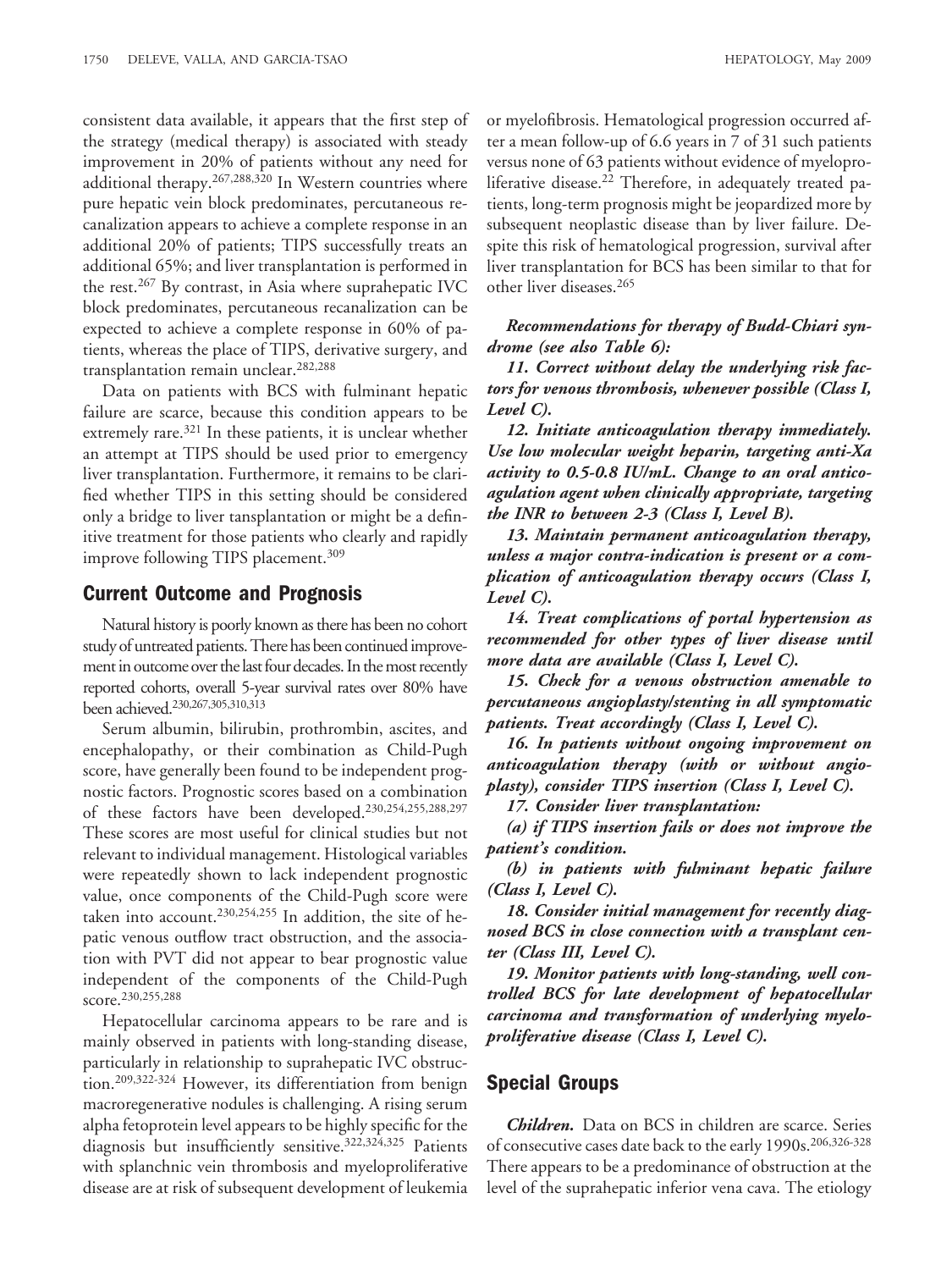remains unclear as underlying prothrombotic diseases have not been routinely investigated. There are, however, isolated case reports of an association with factor V Leiden or prothrombin gene mutation, antiphopholipid syndrome, or celiac disease. Surgical as well as percutaneous therapy (TIPS or recanalization), and thrombolysis have been claimed beneficial in selected cases.

*Combined Portal Vein and Hepatic Venous Outflow Tract Obstruction.* Extrahepatic PVT has been found in about 15% of unselected patients with BCS.<sup>233,329</sup> Disease is usually more severe in these patients than in those with a patent extrahepatic portal vein. TIPS, however, has been possible and apparently effective in a handful of patients<sup>76</sup> whereas surgical portosystemic shunting and liver transplantation apparently had poor results.233,329 PVT was present before transplantation in 47 of 248 patients in the European survey on transplantation; however, the impact of PVT on the outcome of liver transplantation was not reported.<sup>265</sup>

#### *Areas requiring future studies:*

*Tests for improved identification of primary deficiency in protein C, protein S and antithrombin, and antiphopholipid syndrome in a context of liver disesase have to be developed. Accuracy of most recent generation CT technology for BCS diagnosis has to be evaluated and compared with that of Doppler ultrasound and MRI. Risk factors and diagnostic features for hepatocellular carcinoma need assessment, particularly in relationship to benign macroregenerative nodules. The risk/benefit ratio of anticoagulation requires further evaluation, particularly in the setting of interventional radiology or surgery. Improved prognostic models are needed for optimal timing and targeting of invasive therapeutic options. Long-term outcome of, and therapy for, underlying blood diseases have to be clarified.*

### **Congenital Vascular Malformations**

Vascular malformations of the liver result in abnormal shunting of blood in or around the liver. They are increasingly being discovered in patients undergoing ultrasonography or other imaging studies of the liver for other reasons. Given the vascular anatomy of the liver, functional shunting can occur from the hepatic artery to the hepatic vein (arteriovenous or arteriohepatic shunt), from the hepatic artery to the portal vein (arterioportal shunt) and/or from the portal vein to the systemic circulation (portosystemic or portohepatic shunt).

Although all these shunts can be acquired, as those associated with cirrhosis and/or hepatocellular carcinoma, or those that occur after blunt or penetrating liver

trauma (including liver biopsy, transhepatic cholangiography, or biliary surgery), most are congenital.<sup>330</sup> In liver involvement by hereditary hemorrhagic telangiectasia (HHT), the three types of shunt may coexist and, although it is a congenital disorder, symptoms appear in adults. Although the condition is rare, there has been a recent interest in pathophysiology, genetics, clinical presentation and management issues, including several international consensus conferences among experts involved in the care of these patients.331,332 Consensus reached at these conferences form the bases for the recommendations set forward.

Isolated congenital vascular malformations are those not associated with HHT and are usually diagnosed in infants or children. These isolated malformations are very rare and their diagnosis and management have been mostly anecdotal.

Interestingly, liver vascular malformations are associated with nodular lesions of the liver such as nodular regenerative hyperplasia or focal nodular hyperplasia, particularly in patients with isolated congenital portosystemic shunts<sup>333-336</sup> and in patients with liver involvement by HHT,<sup>337-339</sup> most probably as a result of heterogenous liver blood perfusion.

# **I. Liver Involvement By Hereditary Hemorrhagic Telangiectasia**

HHT, or Rendu-Osler-Weber disease, is a rare (1-2 cases/10,000) genetic disease with an autosomal dominant inheritance pattern, characterized by widespread cutaneous, mucosal and visceral arteriovenous malformations that can involve lung, brain and/or liver. In most HHT families, there is a mutation in one of two genes, endoglin (ENG) and activin receptor-like kinase tpe 1 (ALK-1 and ACVRL1), that encode for transmembrane proteins involved in the transforming growth factor- $\beta$  $(TGF- $\beta$ ) signaling pathway and are expressed predomin$ nantly on vascular endothelium.340,341

Liver vascular malformations are widespread and include both microscopic and macroscopic malformations of variable size, ranging from tiny telangiectases to discrete arteriovenous malformations $342$  Functionally they result in three different types of shunting: arteriovenous, portovenous, and arterioportal. Using sensitive imaging techniques, vascular malformations in the liver are demonstrable in more than 75% of patients with HHT; 343,344 however, most of them are asymptomatic. Symptomatic liver vascular malformations (LVMs) occurs in about 8% of the patients with HHT who have hepatic imaging abnormalities.<sup>337,343</sup> A recent review of the English literature spanning 29 years revealed only 89 unique patients with HHT with symptomatic LVMs.<sup>345</sup>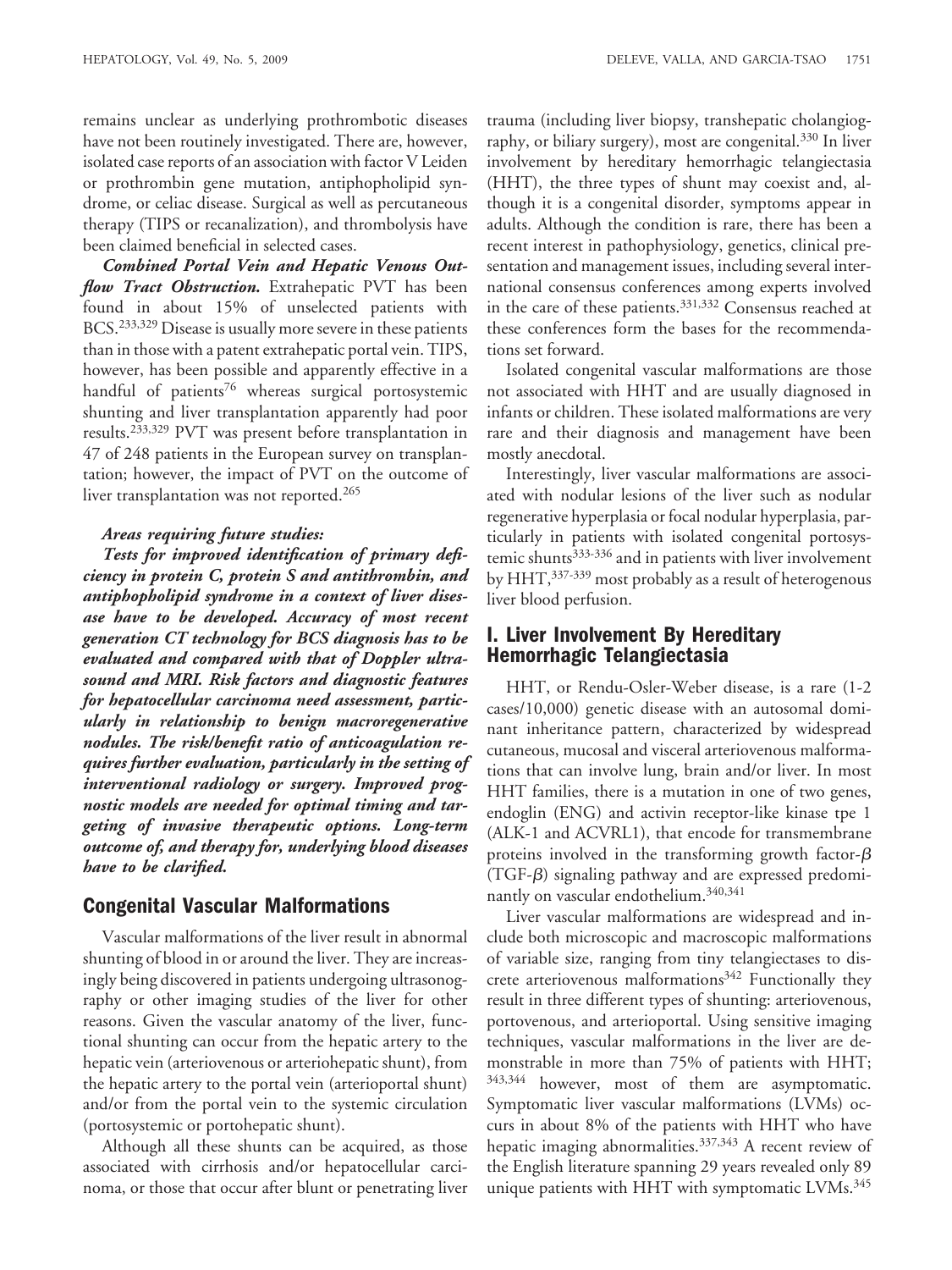LVMs are more common and are more often symptomatic in families of patients with the ALK-1 mutation 346-350

Symptoms of LVMs in HHT appear around age 30 and occur predominantly in females. The three most common initial clinical presentations are high-output heart failure, portal hypertension, and biliary ischemia.338,345 The most common presentation is *high output heart failure* characterized by shortness of breath, dyspnea on exertion, ascites, or edema; the next most common presentation is *portal hypertension*, presenting most commonly with ascites, but also with varices and variceal hemorrhage; and the least common, but potentially most lethal (particularly when associated with high-output heart failure) is *biliary disease* characterized by biliary strictures/dilation, and bile cysts presenting with abdominal pain, cholestasis with or without cholangitis.<sup>345</sup> These presentations may occur concurrently or successively and may have spontaneous exacerbations and remissions.<sup>338</sup>

High-output heart failure results from arteriohepatic and/or portohepatic shunting leading to a hyperdynamic circulatory state that eventually leads to heart failure. Portal hypertension results either from arterioportal shunting (with subsequent development of portal fibrosis) or from nodular regenerative hyperplasia (NRH) that in turn results from an irregular blood flow through the liver. The biliary presentation likely results from shunting of blood away from the peribiliary plexus leading to biliary ischemia. In its extreme, biliary ischemia can lead to bile duct necrosis and liver necrosis, a catastrophic event that has been termed "hepatic disintegration"351, characterized by sudden right upper quadrant pain and development of cholangitis, sepsis and/or liver hemorrhage. Other, less common presentations are hepatic encephalopathy, due to portovenous shunting and abdominal angina due to mesenteric arterial "steal" through pancreaticoduodenal arteries.

Biochemically, the most common abnormalities are elevations of the alkaline phosphatase and of the gammaglutamyl-transpeptidase that, as expected, are mostly observed in the biliary type although they can also be seen in the other clinical presentations. Notably, liver synthetic function and platelet count are normal (even in the portal hypertension type) because these patients do not have cirrhosis and therefore they do not develop liver insufficiency.338,345

# **Diagnosis**

The diagnosis of liver involvement by HHT has to be made in the context of a symptomatic patient with clinical characteristics that suggest the presence of HHT such as epistaxis, cutaneous or mucosal telangiectases, family history of HHT and a personal or family history of stroke or intracerebral hemorrhage (from pulmonary and cerebral AVMs, respectively).<sup>332</sup> In patients with diffuse liver AVMs who do not meet clinical diagnostic criteria for HHT, genetic testing for the two most common coding sequence mutations (ENG and ALK-1) can be performed to assist in establishing a diagnosis of HHT.<sup>331</sup> Liver involvement is suspected by finding a thrill/bruit in the abdominal right upper quadrant. Although angiography is the gold standard in the diagnosis of LVMs, the diagnosis can be readily established using less invasive methods such as Doppler ultrasonography and multiphase CT. On Doppler ultrasonography the abnormalities that have the highest diagnostic accuracy are enlarged hepatic artery and intrahepatic hypervascularization<sup>352</sup> whereas on CT, all patients with symptomatic liver involvement have a markedly dilated hepatic artery and diffuse liver telangiectases that lead to a markedly heterogeneous hepatic enhancement pattern.353

On imaging studies, the liver may appear nodular mostly due to the presence of NRH and is often misinterpreted as cirrhosis. Focal nodular hyperplasia, a focal benign liver lesion akin NRH, is frequent in patients with HHT, with a prevalence of 2.9% (100-fold greater than in the general population).337 Its presence can lead to further confusion, as finding a mass in a nodular liver can lead to a misdiagnosis of hepatocellular carcinoma, which has not been described in HHT. Liver biopsy in the diagnosis of liver vascular malformations in HHT is unnecessary as it is often misinterpreted, it does not provide as much information as an imaging study and may be dangerous.338,345

Screening for LVMs in patients with HHT who have no clinical evidence of liver involvement is not recommended because the prevalence of liver involvement is high and there is no effective treatment for asymptomatic VMs. Screening should only be done in the context of research studies or when the presence of liver involvement is a decisive factor in establishing a diagnosis of "definite" HHT in patients who only meet one or two HHT diagnostic criteria or in whom genetic testing is inconclusive or unavailable.331,332

#### *Recommendations:*

*1. Screening for liver involvement in patients with HHT is not recommended except in patients in whom the presence of liver vascular malformations would be key in establishing a definite diagnosis of HHT (Class III, Level C).*

*2. The diagnosis of liver involvement in HHT should be made radiographically: by Doppler ultrasound, CT scan or angiography (Class I, Level C). The*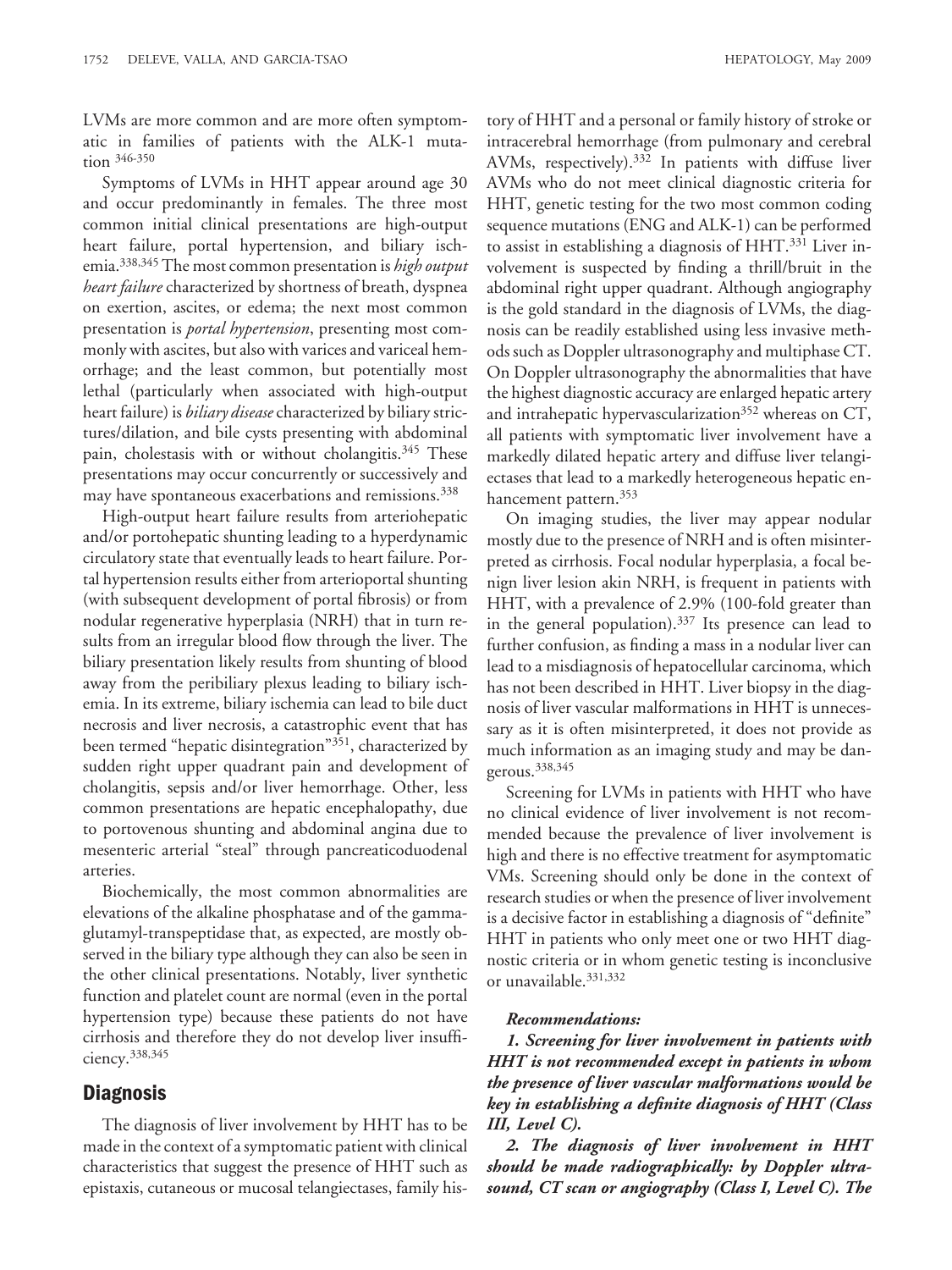HEPATOLOGY, Vol. 49, No. 5, 2009 DELEVE, VALLA, AND GARCIA-TSAO 1753

*diagnosis is based on finding heterogeneous enhancement or hypervascularization of the liver and common hepatic artery enlargement (class I, Level B). Liver biopsy should be avoided, as it is not useful in the diagnosis of liver involvement by HHT and could be complicated by bleeding (class III, Level B).*

*3. Isolated liver masses in patients with HHT should not be regarded as hepatocellular carcinoma without additional support for the diagnosis (Class I, Level B).*

*Treatment.* No treatment is recommended for patients with *asymptomatic* liver involvement by HHT. In patients with *symptomatic* liver involvement, management depends on the type of clinical presentation.<sup>354</sup> The majority of patients with high-output heart failure respond to standard therapy with salt restriction, diuretics, beta-blockers, digoxin and angiotensin-converting enzyme inhibitors, and includes correction of anemia and arrhythmias that often trigger symptomatic heart failure. Complications of portal hypertension (bleeding from gastroesophageal varices, ascites) should follow the same recommendations put forward for cirrhotic patients.71,345,355 Abdominal pain from biliary ischemia is treated with analgesics with the addition of systemic antibiotics when associated with cholangitis. To avoid cholangitis, patients with biliary abnormalities should not be subjected to invasive biliary imaging procedures such as endoscopic retrograde cholangiography.338 As in any cholestatic disease, urosdeoxycholic acid can be used although there is no evidence demonstrating a beneficial effect. In patients with active biliary ischemia/necrosis with developing or growing biliary cysts whose pain is not responding to analgesics and/or who develop signs of infection, biliary drainage should be considered with chronic administration of antibiotics.354

Transarterial embolization or surgical ligation of the hepatic artery has been used mostly in the therapy of high-output heart failure, but also in cases of portal hypertension and mesenteric "steal" syndrome. Amelioration or resolution of symptoms is transient and treatment is associated with significant morbidity and mortality mostly in the form of biliary and/or hepatic necrosis. Over a third of patients who have undergone this procedure have experienced complications that led to liver transplantation or death.<sup>345</sup> Hepatic artery embolization should be considered mainly in nontransplant candidates who have failed maximal medical therapy. The procedure is contraindicated in patients with portovenous shunts and in those with biliary symptoms/signs.<sup>331</sup>

Orthotopic liver transplant has been proposed as the only definitive curative option for liver involvement in

HHT. Until recently, most published accounts of liver transplantation for HHT had been single-case reports, the most common reason for liver transplantation being hepatobiliary necrosis after hepatic artery embolotherapy. In these cases, the survival was 90% in a median followup of 24 months.<sup>345</sup> The analysis of 40 patients with liver HHT who underwent liver transplantation reported to the European Liver Transplant Registry were recently published.356 Although the procedure is demanding and associated with large intraoperative bleeding, the overall survival rate is 80% in a median follow-up of 58 months.356 The majority (58%) of patients transplanted had the heart failure clinical presentation, either alone or in combination with other presentations. Survival in this subgroup appeared to be the best with an overall median survival of 87% in a median followup period of 47 months (93% in those with isolated heart failure).<sup>354</sup> However, it is uncertain whether maximal medical therapy had been attempted in these patients. Conversely, the worst post-transplant survival appears to occur in patients with the portal hypertension presentation with an overall median survival of 63% in a median followup period of 47 months.354

In a recent conference on Model for End-Stage Liver Disease (MELD) exceptions for liver transplantation in the United States, it was proposed that patients with HHT should continue to be addressed by the Regional Review Boards and additional priority for liver transplantation be assigned on a case-by-case basis.357 Given the fast and catastrophic evolution of acute biliary necrosis associated with liver failure,<sup>358-360</sup> it was suggested that patients with acute biliary necrosis be assigned a MELD score of 40, while those with high-output heart failure that are symptomatic despite maximal medical therapy could be assigned a MELD score of 22. If an increased MELD score is provided, the MELD score should increase by an incremental 10% mortality risk score at 3-month intervals on a case-by-case basis after the regional review board has evaluated all of the information defined above for each 3-month cycle.<sup>357</sup> Right heart catheterization should always be performed in patients with HHT being evaluated for liver transplantation to exclude significant pulmonary hypertension and allowed in those with a pulmonary vascular resistance  $\leq$ 240 dynes.sec.cm<sup>-5</sup>.<sup>331</sup>

Anecdotal reports of bevacizumab, an antibody to vascular endothelial growth factor (VEGF) have shown that 3-month courses of this antiangiogenic drug are associated with amelioration<sup>361</sup> and even normalization of cardiac output<sup>362</sup> as well as reduction in liver volume and LVMs and improvement in liver enzymes and performance status.362 Further experimental and human studies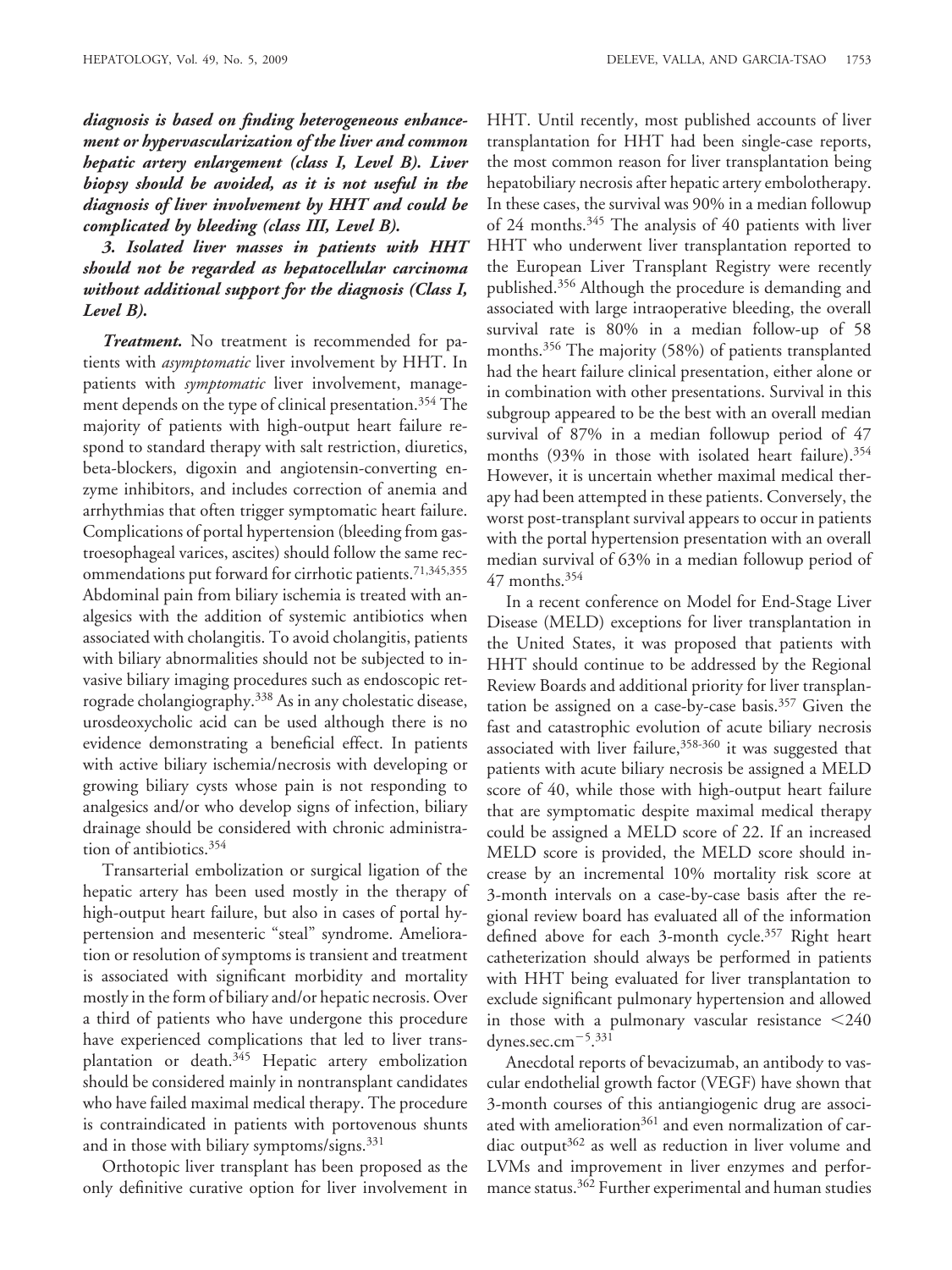are needed before this therapy can be widely recommended in these patients but it indicates that active angiogenesis may play a role in the growth and regression of liver vascular malformations in HHT.

### *Recommendations:*

*4. Treatment is not indicated in patients with HHT who have asymptomatic liver involvement (Class III, Level C).*

*5. In patients with HHT who have symptomatic liver involvement, treatment depends on presentation:*

*a. Heart failure and portal hypertension are treated according to standards of care (Class I, Level A).*

*b. Biliary disease is treated with ursodeoxycholic acid and with analgesics for right upper quadrant pain (Class I, Level C).*

*6. Hepatic artery embolization should be avoided in patients with liver involvement by HHT, as it is a palliative measure associated with significant morbidity. It is also contraindicated in patients with portosystemic shunting and in those with biliary presentation. (Class III-Level B) It can be considered in nontransplant candidates with intractable heart failure and hepatic artery "steal" syndrome (Class IIa, Level C).*

*7. Liver transplantation is the only curative treatment and should be considered for acute biliary necrosis syndrome and intractable heart failure or portal hypertension (Class I, Level C).*

# **II. Isolated Congenital Liver Shunts**

*Congenital Arteriovenous (Hepatic Artery to Hepatic Vein) Malformations* are very rare and consist of discrete abnormalities that, unlike arteriovenous malformations associated with hemangioendotheliomas, do not grow or regress.363 The usual clinical presentation is that of high-output heart failure occurring in a neonate. Magnetic resonance imaging appears to be the most useful tool to make the diagnosis.<sup>363</sup> Treatment initially consists of the conservative management of heart failure. In patients who fail to respond to this therapy, embolization and surgical resection are treatment options.

*Congenital Arterioportal Malformations* are also very rare and cause portal hypertension manifested within the first year of life with splenomegaly, hypersplenism and/or variceal hemorrhage. Doppler ultrasound is the single most useful diagnostic method.<sup>363</sup> Lesions should be treated as soon as they are diagnosed, by embolization of the feeding artery with or without resection. Liver

transplantation has been mentioned as a therapeutic option if embolization is unsuccessful.

*Congenital Portosystemic Shunts* are very rare anomalies that result from developmental abnormalities of the portal venous system. Two types of congenital portosystemic shunt have been described: extrahepatic<sup>364,365</sup> and intrahepatic (includes patent ductus venosus).<sup>366</sup> Most portosystemic shunts are discovered incidentally. Portosystemic shunting, by bypassing the liver where ammonia is metabolized, causes an increase in plasma ammonia that will ultimately affect cognition. Patients with congenital portosystemic shunt may develop symptoms early in life or remain asymptomatic until the sixth or seventh decades. Symptoms include fatigue, mental retardation, and bouts of portosystemic encephalopathy. Neuropsychological tests may reveal cognitive deficits similar to those present in patients with cirrhosis and minimal hepatic encephalopathy.<sup>367</sup> It has been suggested that the diameter of the shunt could determine the clinical course: patients with large shunts may have persistent manifestations starting from childhood, while those with small intrahepatic shunts may develop recurrent episodes of portosystemic encephalopathy that initiate in adulthood.367 Mental retardation would result from hyperammonemia during brain development. Nephrolithiasis can also develop as a result of hyperammonemia. MRI is recommended in the diagnosis and classification of portosystemic shunt. Treatment in symptomatic patients consists of surgical or laparoscopic ligation of the shunt or obliteration by interventional radiology using metallic coils, although this last procedure carries the risk of coil migration into pulmonary arteries. Preoperative evaluation of portal vein patency, portal pressure (before and after ligation) and determination of the type of portosystemic shunt by angiography is crucial.<sup>365</sup> Orthotopic liver transplantation may be the only treatment option when there is an absent portal vein or with intractable portosystemic encephalopathy.368

#### *Recommendation:*

*8. Congenital portosystemic shunting should be investigated in patients with unexplained hyperammonemia, mental retardation and/or clinical picture compatible with hepatic encephalopathy in the absence of cirrhosis (Class I, Level C).*

*Acknowledgment:* This guideline was produced in collaboration with the Practice Guidelines Committee of the AASLD. This committee in concert with George B. McDonald, M.D., supplied extensive peer-review of the manuscript. Members of the AASLD Practice Guidelines Committee include Margaret C. Shuhart, M.D., M.S., (Committee Chair), Gary L. Davis, M.D. (Board Liai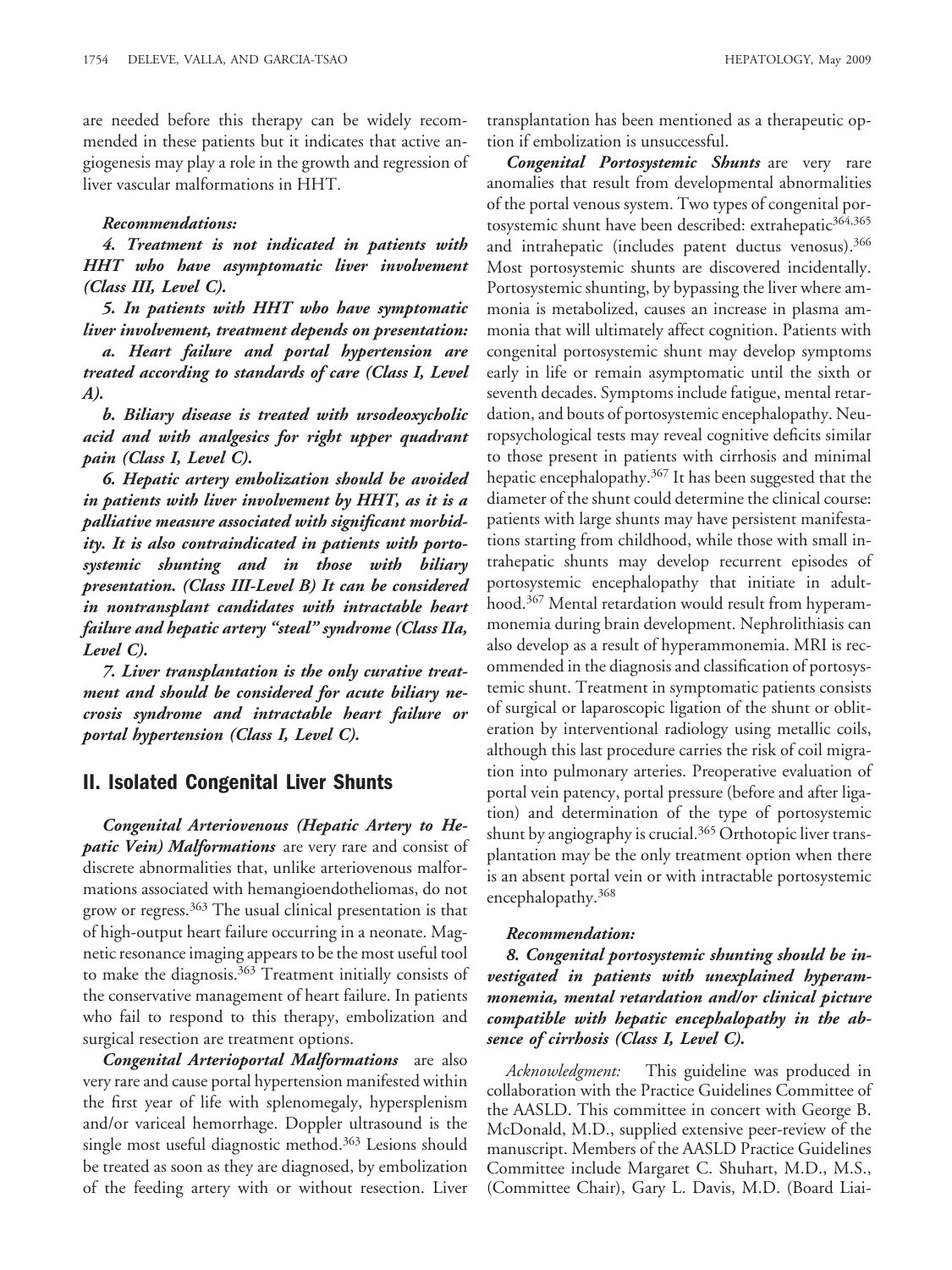son), Kiran Bambha, M.D., Andres Cardenas, MD, MMSc., Timothy J. Davern, M.D., José Franco, M.D., Steven-Huy B. Han, M.D., Stephen A. Harrison, M.D., Charles D. Howell, M.D., Simon C. Ling, MBChB, MRCP, Lawrence U. Liu, M.D., Paul Martin, M.D., Robert S. O'Shea, M.D., Nancy Reau, M.D., Bruce A. Runyon, M.D., Jayant A. Talwalkar, M.D., MPH, John B. Wong, M.D., and Colina Yim, R.N., M.N.

## **References**

- 1. Eddy DM. A Manual for Assessing Health Practices and Designing Practice Guidelines. Philadelphia, PA: American College of Physicians; 1996: 1-126.
- 2. Position and policy statement: American Gastroenterological Association policy statement on the use of medical practice guidelines by managed care organizations and insurance carriers. Gastroenterology 1995;108: 925-926.
- 3. Shiffman RN, Shekelle P, Overhage JM, Slutsky J, Grimshaw J, Deshpande AM. Standardized reporting of clinical practice guidelines: a proposal from the conference on guideline standardization. Ann Intern Med 2003;139:493-498.
- 4. American Heart Association. Methodology Manual. http://www- .heart.org/presenter.jhtml?identifier=3039683. Accessed December 2008.
- 5. Ogren M, Bergqvist D, Bjorck M, Acosta S, Eriksson H, Sternby NH. Portal vein thrombosis: prevalence, patient characteristics and lifetime risk: a population study based on 23,796 consecutive autopsies. World J Gastroenterol 2006;12:2115-2119.
- 6. Arora NK, Lodha R, Gulati S, Gupta AK, Mathur P, Joshi MS, et al. Portal hypertension in north Indian children. Indian J Pediatr 1998;65: 585-591.
- 7. Condat B, Pessione F, Denninger MH, Hillaire S, Valla D. Recent portal or mesenteric venous thrombosis: increased recognition and frequent recanalization on anticoagulant therapy. HEPATOLOGY 2000;32:466-470.
- 8. Chamouard P, Pencreach E, Maloisel F, Grunebaum L, Ardizzone JF, Meyer A, et al. Frequent factor II G20210A mutation in idiopathic portal vein thrombosis. Gastroenterology 1999;116:144-148.
- 9. Janssen HL, Meinardi JR, Vleggaar FP, van Uum SH, Haagsma EB, van Der Meer FJ, et al. Factor V Leiden mutation, prothrombin gene mutation, and deficiencies in coagulation inhibitors associated with Budd-Chiari syndrome and portal vein thrombosis: results of a case-control study. Blood 2000;96:2364-2368.
- 10. Primignani M, Martinelli I, Bucciarelli P, Battaglioli T, Reati R, Fabris F, et al. Risk factors for thrombophilia in extrahepatic portal vein obstruction. HEPATOLOGY 2005;41:603-608.
- 11. Denninger MH, Chait Y, Casadevall N, Hillaire S, Guillin MC, Bezeaud A, et al. Cause of portal or hepatic venous thrombosis in adults: the role of multiple concurrent factors. HEPATOLOGY 2000;31:587-591.
- 12. Plemmons RM, Dooley DP, Longfield RN. Septic thrombophlebitis of the portal vein (pylephlebitis): diagnosis and management in the modern era. Clin Infect Dis 1995;21:1114-1120.
- 13. Webb LJ, Sherlock S. The aetiology, presentation and natural history of extra-hepatic portal venous obstruction. Q J Med 1979;48:627-639.
- 14. Bhattacharyya M, Makharia G, Kannan M, Ahmed RP, Gupta PK, Saxena R. Inherited prothrombotic defects in Budd-Chiari syndrome and portal vein thrombosis: a study from North India. Am J Clin Pathol 2004;121:844-847.
- 15. Mahmoud AE, Elias E, Beauchamp N, Wilde JT. Prevalence of the factor V Leiden mutation in hepatic and portal vein thrombosis. Gut 1997;40: 798-800.
- 16. Mohanty D, Shetty S, Ghosh K, Pawar A, Abraham P. Hereditary thrombophilia as a cause of Budd-Chiari syndrome: a study from Western India. HEPATOLOGY 2001;34:666-670.
- 17. Ahuja V, Marwaha N, Chawla Y, Dilawari JB. Coagulation abnormalities in idiopathic portal venous thrombosis. J Gastroenterol Hepatol 1999;
- 18. Amitrano L, Brancaccio V, Guardascione MA, Margaglione M, Iannaccone L, Dandrea G, et al. High prevalence of thrombophilic genotypes in patients with acute mesenteric vein thrombosis. Am J Gastroenterol 2001;96:146-149.

14:1210-1211.

- 19. Egesel T, Buyukasik Y, Dundar SV, Gurgey A, Kirazli S, Bayraktar Y. The role of natural anticoagulant deficiencies and factor V Leiden in the development of idiopathic portal vein thrombosis. J Clin Gastroenterol 2000;30:66-71.
- 20. Fennerty A. Venous thromboembolic disease and cancer. Postgrad Med J 2006;82:642-648.
- 21. Aird WC. Sepsis and coagulation. Crit Care Clin 2005;21:417-431.
- 22. Chait Y, Condat B, Cazals-Hatem D, Rufat P, Atmani S, Chaoui D, et al. Relevance of the criteria commonly used to diagnose myeloproliferative disorder in patients with splanchnic vein thrombosis. Br J Haematol 2005;129:553-560.
- 23. Valla D, Casadevall N, Huisse MG, Tulliez M, Grange JD, Muller O, et al. Etiology of portal vein thrombosis in adults. A prospective evaluation of primary myeloproliferative disorders. Gastroenterology 1988;94: 1063-1069.
- 24. Colaizzo D, Amitrano L, Tiscia GL, Scenna G, Grandone E, Guardascione MA, et al. The JAK2 V617F mutation frequently occurs in patients with portal and mesenteric venous thrombosis. J Thromb Haemost 2007; 5:55-61.
- 25. De Stefano V, Fiorini A, Rossi E, Za T, Farina G, Chiusolo P, et al. Prevalence of the JAK2(V617F) mutation among patients with splanchnic or cerebral venous thrombosis and without overt chronic myeloproliferative disorders. J Thromb Haemost 2007;5:708-714.
- 26. Kiladjian JJ, Cervantes F, Leebeek FW, Marzac C, Cassinat B, Chevret S, et al. The impact of JAK2 and MPL mutations on diagnosis and prognosis of splanchnic vein thrombosis. A report on 241 cases. Blood 2008;111: 4022-4029.
- 27. Primignani M, Barosi G, Bergamaschi G, Gianelli U, Fabris F, Reati R, et al. Role of the JAK2 mutation in the diagnosis of chronic myeloproliferative disorders in splanchnic vein thrombosis. HEPATOLOGY 2006;44: 1528-1534.
- 28. Fisher NC, Wilde JT, Roper J, Elias E. Deficiency of natural anticoagulant proteins C, S, and antithrombin in portal vein thrombosis: a secondary phenomenon? Gut 2000;46:534-539.
- 29. Amitrano L, Guardascione MA, Brancaccio V, Margaglione M, Manguso F, Iannaccone L, et al. Risk factors and clinical presentation of portal vein thrombosis in patients with liver cirrhosis. J Hepatol 2004;40:736-741.
- 30. Duchmann JC, Joly JP, Biny JP, Sevestre H, Capron JP. Portal thrombosis and liver cirrhosis. Value of ultrasound-guided puncture-biopsy of the thrombus. [in French] Gastroenterol Clin Biol 1995;19:581-586.
- 31. Tarantino L, Francica G, Sordelli I, Esposito F, Giorgio A, Sorrentino P, et al. Diagnosis of benign and malignant portal vein thrombosis in cirrhotic patients with hepatocellular carcinoma: color Doppler US, contrast-enhanced US, and fine-needle biopsy. Abdom Imaging 2006;31: 537-544.
- 32. Trum JW, Valla D, Cohen G, Degott C, Rueff B, Santoni P, et al. Bacteroides bacteremia of undetermined origin: strong association with portal vein thrombosis and cryptogenic pylephlebitis. Eur J Gastroenterol Hepatol 1993;5:655-659.
- 33. Grendell JH, Ockner RK. Mesenteric venous thrombosis. Gastroenterology 1982;82:358-372.
- 34. Sheen CL, Lamparelli H, Milne A, Green I, Ramage JK. Clinical features, diagnosis and outcome of acute portal vein thrombosis. Q J Med 2000; 93:531-534.
- 35. Clavien PA. Diagnosis and management of mesenteric infarction. Br J Surg 1990;77:601-603.
- 36. Valla DC, Condat B. Portal vein thrombosis in adults: pathophysiology, pathogenesis and management. J Hepatol 2000;32:865-871.
- 37. Kumar S, Sarr M, Kamath PS. Mesenteric venous thrombosis. N Engl J Med 2001;345:1683-1688.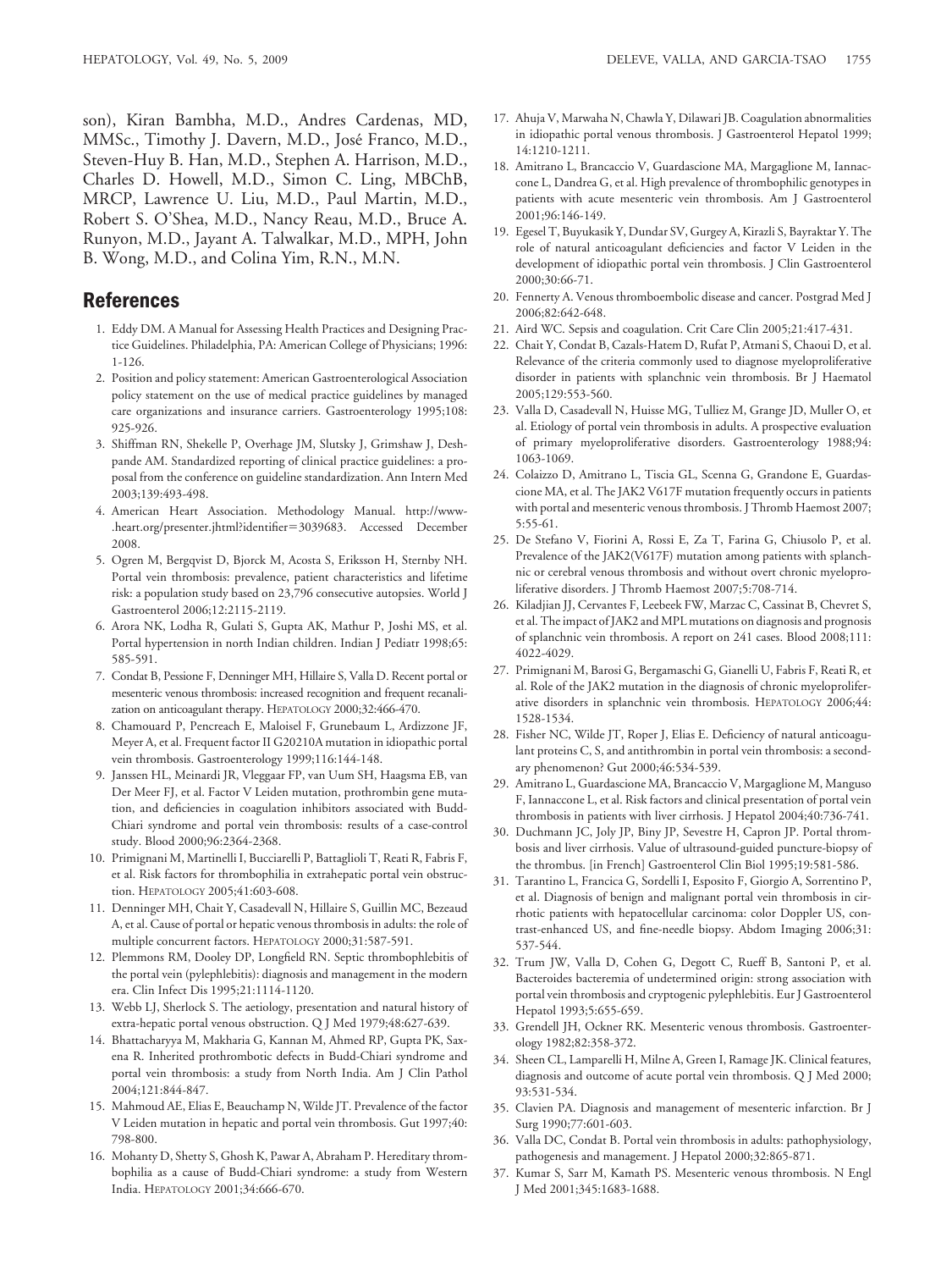- 38. Dourakis SP, Tsochatzis E, Alexopoulou A, Archimandritis AJ. Pylephlebitis complicating silent diverticulitis. Lancet 2006;368:422.
- 39. Haddad MC, Clark DC, Sharif HS, al Shahed M, Aideyan O, Sammak BM. MR, CT, and ultrasonography of splanchnic venous thrombosis. Gastrointest Radiol 1992;17:34-40.
- 40. Kreft B, Strunk H, Flacke S, Wolff M, Conrad R, Gieseke J, et al. Detection of thrombosis in the portal venous system: comparison of contrast-enhanced MR angiography with intraarterial digital subtraction angiography. Radiology 2000;216:86-92.
- 41. Rahmouni A, Mathieu D, Golli M, Douek P, Anglade MC, Caillet H, et al. Value of CT and sonography in the conservative management of acute splenoportal and superior mesenteric venous thrombosis. Gastrointest Radiol 1992;17:135-140.
- 42. Tessler FN, Gehring BJ, Gomes AS, Perrella RR, Ragavendra N, Busuttil RW, et al. Diagnosis of portal vein thrombosis: value of color Doppler imaging. AJR Am J Roentgenol 1991;157:293-296.
- 43. Wiersema MJ, Chak A, Kopecky KK, Wiersema LM. Duplex Doppler endosonography in the diagnosis of splenic vein, portal vein, and portosystemic shunt thrombosis. Gastrointest Endosc 1995;42:19-26.
- 44. Van Gansbeke D, Avni EF, Delcour C, Engelholm L, Struyven J. Sonographic features of portal vein thrombosis. AJR Am J Roentgenol 1985; 144:749-752.
- 45. Bach AM, Hann LE, Brown KT, Getrajdman GI, Herman SK, Fong Y, et al. Portal vein evaluation with US: comparison to angiography combined with CT arterial portography. Radiology 1996;201:149-154.
- 46. Mathieu D, Vasile N, Grenier P. Portal thrombosis: dynamic CT features and course. Radiology 1985;154:737-741.
- 47. Chou CK, Mak CW, Tzeng WS, Chang JM. CT of small bowel ischemia. Abdom Imaging 2004;29:18-22.
- 48. Cerri GG, Habr-Gama A, Paranagua-Vezozzo D, Machado MC, Pinotti HW, Magalhaes A. Doppler demonstration of cystic vein dilatation secondary to portal vein thrombosis. Surg Endosc 1991;5:92-93.
- 49. Baril N, Wren S, Radin R, Ralls P, Stain S. The role of anticoagulation in pylephlebitis. Am J Surg 1996;172:449-452; discussion 452-443.
- 50. Bates SM, Ginsberg JS. Clinical practice. Treatment of deep-vein thrombosis. N Engl J Med 2004;351:268-277.
- 51. Hassn AM, Al-Fallouji MA, Ouf TI, Saad R. Portal vein thrombosis following splenectomy. Br J Surg 2000;87:362-373.
- 52. Lagasse JP, Bahallah ML, Salem N, Debillon G, Labarriere D, Serve MP, et al. Acute thrombosis of the portal system. Treatment with alteplase and heparin or with heparin alone in 10 patients. [in French] Gastroenterol Clin Biol 1997;21:919-923.
- 53. de Franchis R. Evolving consensus in portal hypertension. Report of the Baveno IV consensus workshop on methodology of diagnosis and therapy in portal hypertension. J Hepatol 2005;43:167-176.
- 54. Prandoni P, Lensing AWA, Prins MH, Bernardi E, Marchiori A, Bagatella P, et al. Residual venous thrombosis as a predictive factor of recurrent venous thromboembolism. Ann Intern Med 2002;137:955-960.
- 55. Hollingshead M, Burke CT, Mauro MA, Weeks SM, Dixon RG, Jaques PF. Transcatheter thrombolytic therapy for acute mesenteric and portal vein thrombosis. J Vasc Interv Radiol 2005;16:651-661.
- 56. Malkowski P, Pawlak J, Michalowicz B, Szczerban J, Wroblewski T, Leowska E, et al. Thrombolytic treatment of portal thrombosis. Hepatogastroenterology 2003;50:2098-2100.
- 57. Grisham A, Lohr J, Guenther JM, Engel AM. Deciphering mesenteric venous thrombosis: imaging and treatment. Vasc Endovascular Surg 2005;39:473-479.
- 58. Brunaud L, Antunes L, Collinet-Adler S, Marchal F, Ayav A, Bresler L, et al. Acute mesenteric venous thrombosis: case for nonoperative management. J Vasc Surg 2001;34:673-679.
- 59. Abdu RA, Zakhour BJ, Dallis DJ. Mesenteric venous thrombosis–1911 to 1984. Surgery 1987;101:383-388.
- 60. Joh JH, Kim DI. Mesenteric and portal vein thrombosis: treated with early initiation of anticoagulation. Eur J Vasc Endovasc Surg 2005;29: 204-208.
- 61. Eugene C, Valla D, Wesenfelder L, Fingerhut A, Bergue A, Merrer J, et al. Small intestinal stricture complicating superior mesenteric vein thrombosis. A study of three cases. Gut 1995;37:292-295.
- 62. Condat B, Vilgrain V, Asselah T, O'Toole D, Rufat P, Zappa M, et al. Portal cavernoma-associated cholangiopathy: a clinical and MR cholangiography coupled with MR portography imaging study. HEPATOLOGY 2003;37:1302-1308.
- 63. Khuroo MS, Yattoo GN, Zargar SA, Javid G, Dar MY, Khan BA, et al. Biliary abnormalities associated with extrahepatic portal venous obstruction. HEPATOLOGY 1993;17:807-813.
- 64. Condat B, Pessione F, Hillaire S, Denninger MH, Guillin MC, Poliquin M, et al. Current outcome of portal vein thrombosis in adults: risk and benefit of anticoagulant therapy. Gastroenterology 2001;120:490-497.
- 65. Minguez B, Garcia-Pagan JC, Bosch J, Turnes J, Alonso J, Rovira A, et al. Noncirrhotic portal vein thrombosis exhibits neuropsychological and MR changes consistent with minimal hepatic encephalopathy. HEPATOL-OGY 2006;43:707-714.
- 66. Gupta D, Vijaya DR, Gupta R, Dhiman RK, Bhargava M, Verma J, et al. Prevalence of hepatopulmonary syndrome in cirrhosis and extrahepatic portal venous obstruction. Am J Gastroenterol 2001;96:3395-3399.
- 67. Ueno N, Sasaki A, Tomiyama T, Tano S, Kimura K. Color Doppler ultrasonography in the diagnosis of cavernous transformation of the portal vein. J Clin Ultrasound 1997;25:227-233.
- 68. Dumortier J, Vaillant E, Boillot O, Poncet G, Henry L, Scoazec JY, et al. Diagnosis and treatment of biliary obstruction caused by portal cavernoma. Endoscopy 2003;35:446-450.
- 69. Palazzo L, Hochain P, Helmer C, Cuillerier E, Landi B, Roseau G, et al. Biliary varices on endoscopic ultrasonography: clinical presentation and outcome. Endoscopy 2000;32:520-524.
- 70. Garcia-Tsao G, Sanyal AJ, Grace ND, Carey W. Prevention and management of gastroesophageal varices and variceal hemorrhage in cirrhosis. HEPATOLOGY 2007;46:322-338.
- 71. Orr DW, Harrisson PM, Karani J, Rela M, Heaton ND, O'Grady JG, et al. Chronic portomesenteric and portosplenomesenteric venous thrombosis: evaluation of long term follow-up and determinants of survival [Abstract]. HEPATOLOGY 2005;42:212A.
- 72. Kahn D, Krige JE, Terblanche J, Bornman PC, Robson SC. A 15-year experience of injection sclerotherapy in adult patients with extrahepatic portal venous obstruction. Ann Surg 1994;219:34-39.
- 73. Vleggaar FP, van Buuren HR, Schalm SW. Endoscopic sclerotherapy for bleeding oesophagogastric varices secondary to extrahepatic portal vein obstruction in an adult Caucasian population. Eur J Gastroenterol Hepatol 1998;10:81-85.
- 74. Orloff MJ, Orloff MS, Girard B, Orloff SL. Bleeding esophagogastric varices from extrahepatic portal hypertension: 40 years' experience with portal-systemic shunt. J Am Coll Surg 2002;194:717-728; discussion 728-730.
- 75. Warren WD, Henderson JM, Millikan WJ, Galambos JT, Bryan FC. Management of variceal bleeding in patients with noncirrhotic portal vein thrombosis. Ann Surg 1988;207:623-634.
- 76. Senzolo M, Tibbals J, Cholongitas E, Triantos CK, Burroughs AK, Patch D. Transjugular intrahepatic portosystemic shunt for portal vein thrombosis with and without cavernous transformation. Aliment Pharmacol Ther 2006;23:767-775.
- 77. Kitchens CS, Weidner MH, Lottenberg R. Chronic oral anticoagulant therapy for extrahepatic visceral thrombosis is safe. J Thromb Thrombolysis 2007;23:223-228.
- 78. Chaudhary A, Dhar P, Sarin SK, Sachdev A, Agarwal AK, Vij JC, et al. Bile duct obstruction due to portal biliopathy in extrahepatic portal hypertension: surgical management. Br J Surg 1998;85:326-329.
- 79. Sarin SK, Sollano JD, Chawla YK, Amarapurkar D, Hamid S, Hashizume M, et al. Consensus on extra-hepatic portal vein obstruction. Liver Int 2006;26:512-519.
- 80. Shinohara T, Ando H, Watanabe Y, Seo T, Harada T, Kaneko K. Extrahepatic portal vein morphology in children with extrahepatic portal hypertension assessed by 3-dimensional computed tomographic portog-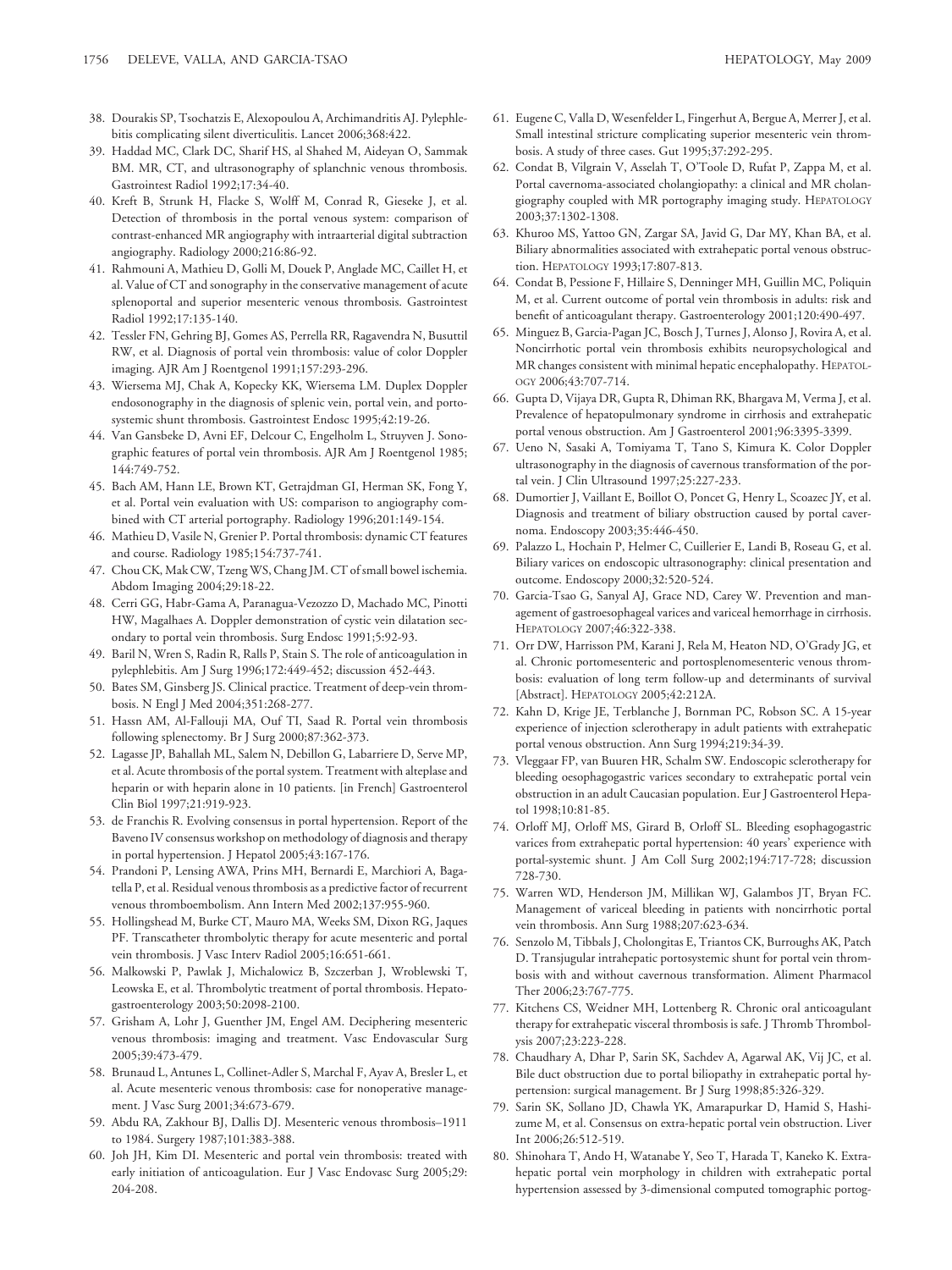raphy: a new etiology of extrahepatic portal hypertension. J Pediatr Surg 2006;41:812-816.

- 81. Balta G, Altay C, Gurgey A. PAI-1 gene 4G/5G genotype: A risk factor for thrombosis in vessels of internal organs. Am J Hematol 2002;71:89- 93.
- 82. Dubuisson C, Boyer-Neumann C, Wolf M, Meyer D, Bernard O. Protein C, protein S and antithrombin III in children with portal vein obstruction. J Hepatol 1997;27:132-135.
- 83. El-Karaksy H, El-Koofy N, El-Hawary M, Mostafa A, Aziz M, El-Shabrawi M, et al. Prevalence of factor V Leiden mutation and other hereditary thrombophilic factors in Egyptian children with portal vein thrombosis: results of a single-center case-control study. Ann Hematol 2004;83:712-715.
- 84. Heller C, Schobess R, Kurnik K, Junker R, Gunther G, Kreuz W, et al. Abdominal venous thrombosis in neonates and infants: role of prothrombotic risk factors - a multicentre case-control study. For the Childhood Thrombophilia Study Group. Br J Haematol 2000;111:534-539.
- 85. Pinto RB, Silveira TR, Rosling L, Bandinelli E. Thrombophilic disorders in children and adolescents with portal vein thrombosis. [in Portugese] J Pediatr (Rio J) 2003;79:165-172.
- 86. Yachha SK, Aggarwal R, Sharma BC, Misra RN, Aggarwal A, Naik SR. Functional protein C and anti-cardiolipin antibody in children with portal vein thrombosis. Indian J Gastroenterol 2001;20:47-49.
- 87. Mack CL, Superina RA, Whitington PF. Surgical restoration of portal flow corrects procoagulant and anticoagulant deficiencies associated with extrahepatic portal vein thrombosis. J Pediatr 2003;142:197-199.
- 88. Morag I, Epelman M, Daneman A, Moineddin R, Parvez B, Shechter T, et al. Portal vein thrombosis in the neonate: risk factors, course, and outcome. J Pediatr 2006;148:735-739.
- 89. Bellomo-Brandao MA, Morcillo AM, Hessel G, Cardoso SR, Servidoni Mde F, da-Costa-Pinto EA. Growth assessment in children with extrahepatic portal vein obstruction and portal hypertension. Arq Gastroenterol 2003;40:247-250.
- 90. Zargar SA, Javid G, Khan BA, Yattoo GN, Shah AH, Gulzar GM, et al. Endoscopic ligation compared with sclerotherapy for bleeding esophageal varices in children with extrahepatic portal venous obstruction. HEPA-TOLOGY 2002;36:666-672.
- 91. Pande GK, Reddy VM, Kar P, Sahni P, Berry M, Tandon BN, et al. Operations for portal hypertension due to extrahepatic obstruction: results and 10 year follow up. Br Med J (Clin Res Ed) 1987;295:1115- 1117.
- 92. Superina R, Bambini DA, Lokar J, Rigsby C, Whitington PF. Correction of extrahepatic portal vein thrombosis by the mesenteric to left portal vein bypass. Ann Surg 2006;243:515-521.
- 93. Okuda K, Ohnishi K, Kimura K, Matsutani S, Sumida M, Goto N, et al. Incidence of portal vein thrombosis in liver cirrhosis. An angiographic study in 708 patients. Gastroenterology 1985;89:279-286.
- 94. Francoz C, Belghiti J, Vilgrain V, Sommacale D, Paradis V, Condat B, et al. Splanchnic vein thrombosis in candidates for liver transplantation: usefulness of screening and anticoagulation. Gut 2005;54:691-697.
- 95. Tublin ME, Dodd GD 3rd, Baron RL. Benign and malignant portal vein thrombosis: differentiation by CT characteristics. AJR Am J Roentgenol 1997;168:719-723.
- 96. Rossi S, Rosa L, Ravetta V, Cascina A, Quaretti P, Azzaretti A, et al. Contrast-enhanced versus conventional and color Doppler sonography for the detection of thrombosis of the portal and hepatic venous systems. AJR Am J Roentgenol 2006;186:763-773.
- 97. Nonami T, Yokoyama I, Iwatsuki S, Starzl TE. The incidence of portal vein thrombosis at liver transplantation. HEPATOLOGY 1992;16:1195- 1198.
- 98. Amitrano L, Brancaccio V, Guardascione MA, Margaglione M, Iannaccone L, D'Andrea G, et al. Inherited coagulation disorders in cirrhotic patients with portal vein thrombosis. HEPATOLOGY 2000;31:345-348.
- 99. Amitrano L, Brancaccio V, Guardascione MA, Margaglione M, Sacco M, Martino R, et al. Portal vein thrombosis after variceal endoscopic sclerotherapy in cirrhotic patients: role of genetic thrombophilia. Endoscopy 2002;34:535-538.
- 100. Cavallari A, Vivarelli M, Bellusci R, Jovine E, Mazziotti A, Rossi C. Treatment of vascular complications following liver transplantation: multidisciplinary approach. Hepatogastroenterology 2001;48:179-183.
- 101. Settmacher U, Nussler NC, Glanemann M, Haase R, Heise M, Bechstein WO, et al. Venous complications after orthotopic liver transplantation. Clin Transplant 2000;14:235-241.
- 102. Shulman HM, Fisher LB, Schoch HG, Henne KW, McDonald GB. Venoocclusive disease of the liver after marrow transplantation: histological correlates of clinical signs and symptoms. HEPATOLOGY 1994;19: 1171-1180.
- 103. DeLeve LD, Wang X, Kuhlenkamp JF, Kaplowitz N. Toxicity of azathioprine and monocrotaline in murine sinusoidal endothelial cells and hepatocytes: the role of glutathione and relevance to hepatic venooclusive disease. HEPATOLOGY 1996;23:589-599.
- 104. DeLeve LD, Ito I, Bethea NW, McCuskey MK, Wang X, McCuskey RS. Embolization by sinusoidal lining cell obstructs the microcirculation in rat sinusoidal obstruction syndrome. Am J Physiol Gastrointest Liver Physiol 2003;284:G1045-G1052.
- 105. McDonald GB, Hinds MS, Fisher LD, Schoch HG, Wolford JL, Banaji M, et al. Veno-occlusive disease of the liver and multiorgan failure after bone marrow transplantation - a cohort study of 355 patients. Ann Intern Med 1993;118:255-267.
- 106. Lee JL, Gooley T, Bensinger W, Schiffman K, McDonald GB. Venoocclusive disease of the liver after busulfan, melphalan, and thiotepa conditioning therapy: incidence, risk factors, and outcome. Biol Blood Marrow Transplant 1999;5:306-315.
- 107. Carreras E, Rosinol L, Terol MJ, Alegre A, de Arriba F, Garcia-Larana J, et al. Veno-occlusive disease of the liver after high-dose cytoreductive therapy with busulfan and melphalan for autologous blood stem cell transplantation in multiple myeloma patients. Biol Blood Marrow Transplant 2007;13:1448-1454.
- 108. McDonald GB. Liver disease of uncertain cause. Bone Marrow Transplant 2004;33:977-978.
- 109. Jones RJ, Lee KS, Beschorner WE, Vogel VG, Grochow LB, Braine HG, et al. Venoocclusive disease of the liver following bone marrow transplantation. Transplantation 1987;44:778-783.
- 110. Blostein MD, Paltiel OB, Thibault A, Rybka WB. A comparison of clinical criteria for the diagnosis of veno-occlusive disease of the liver after bone marrow transplantation. Bone Marrow Transplant 1992;10:439- 443.
- 111. Hommeyer SC, Teefey SA, Jacobson AF, Higano CS, Bianco JA, Colacurcio CJ, et al. Venocclusive disease of the liver: prospective study of US evaluation. Radiology 1992;184:683-686.
- 112. Teefey SA, Brink JA, Borson RA, Middleton WD. Diagnosis of venoocclusive disease of the liver after bone marrow transplantation: value of duplex sonography. Am J Roentgenol 1995;164:1397-1401.
- 113. McCarville MB, Hoffer FA, Howard SC, Goloubeva O, Kauffman WM. Hepatic veno-occlusive disease in children undergoing bone-marrow transplantation: usefulness of sonographic findings. Pediatr Radiol 2001; 31:102-105.
- 114. Lassau N, Leclere J, Auperin A, Bourhis JH, Hartmann O, Valteau-Couanet D, et al. Hepatic veno-occlusive disease after myeloablative treatment and bone marrow transplantation: value of gray-scale and Doppler US in 100 patients. Radiology 1997;204:545-552.
- 115. Lassau N, Auperin A, Leclere J, Bennaceur A, Valteau-Couanet D, Hartmann O. Prognostic value of doppler-ultrasonography in hepatic venoocclusive disease. Transplantation 2002;74:60-66.
- 116. Shulman HM, Gooley T, Dudley MD, Kofler T, Feldman R, Dwyer D, et al. Utility of transvenous liver biopsies and wedged hepatic venous pressure measurements in sixty marrow transplant recipients. Transplantation 1995;59:1015-1022.
- 117. Carreras E, Granena A, Navasa M, Bruguera M, Marco V, Sierra J, et al. Transjugular liver biopsy in BMT. Bone Marrow Transplant 1993;11: 21-26.
- 118. Bearman SI, Anderson GL, Mori M, Hinds MS, Shulman HM, Mc-Donald GB. Venoocclusive disease of the liver: development of a model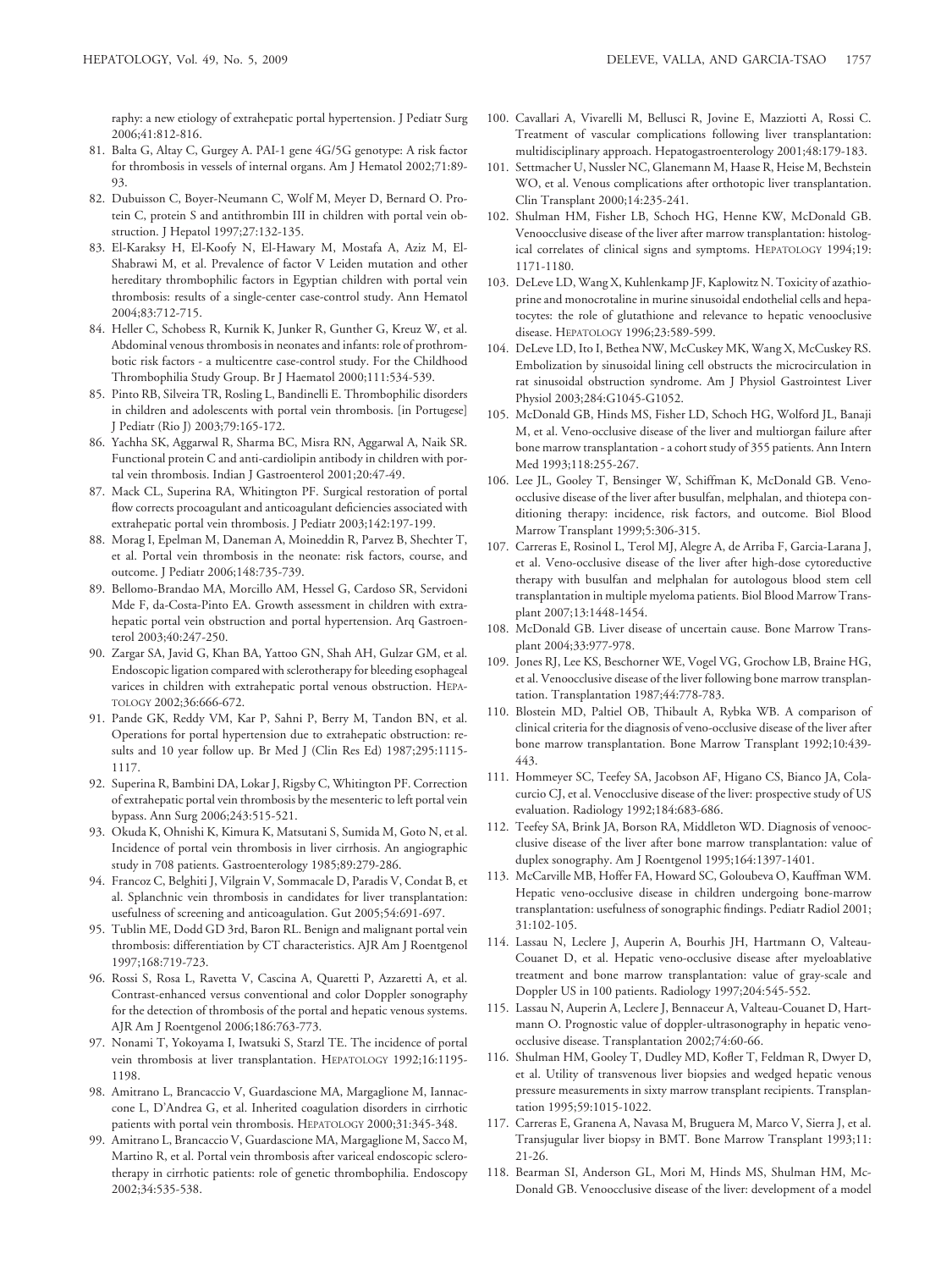for predicting fatal outcome after marrow transplantation. J Clin Oncol 1993;11:1729-1736.

- 119. McDonald GB, Sharma P, Matthews DE, Shulman HM, Thomas ED. The clinical course of 53 patients with venocclusive disease of the liver after marrow transplantation. Transplantation 1985;36:603-608.
- 120. Carreras E, Bertz H, Arcese W, Vernant JP, Tomas JF, Hagglund H, et al. Incidence and outcome of hepatic veno-occlusive disease after blood or marrow transplantation: a prospective cohort study of the European Group for Blood and Marrow Transplantation. European Group for Blood and Marrow Transplantation Chronic Leukemia Working Party. Blood 1998;92:3599-3604.
- 121. Ganem G, Saint-Marc Girardin MF, Kuentz M, Cordonnier C, Morinello G, Teboul C, et al. Venocclusive disease of the liver after allogeneic bone marrow transplantation in man. Int J Radiat Oncol Biol Phys 1988; 14:879-884.
- 122. Hasegawa S, Horibe K, Kawabe T, Kato K, Kojima S, Matsuyama T, et al. Veno-occlusive disease of the liver after allogeneic bone marrow transplantation in children with hematologic malignancies: incidence, onset time and risk factors. Bone Marrow Transplant 1998;22:1191-1197.
- 123. McDermott WV, Stone MD, Bothe A Jr, Trey C. Budd-Chiari syndrome. Historical and clinical review with an analysis of surgical corrective procedures. Am J Surg 1984;147:463-467.
- 124. Wadleigh M, Richardson PG, Zahrieh D, Lee SJ, Cutler C, Ho V, et al. Prior gemtuzumab ozogamicin exposure significantly increases the risk of veno-occlusive disease in patients who undergo myeloablative allogeneic stem cell transplantation. Blood 2003;102:1578-1582.
- 125. Dulley FL, Kanfer EJ, Appelbaum FR, Amos D, Hill RS, Buckner CD, et al. Venocclusive disease of the liver after chemoradiotherapy and autologous bone marrow transplantation. Transplantation 1987;43:870-873.
- 126. Reiss U, Cowan M, McMillan A, Horn B. Hepatic venoocclusive disease in blood and bone marrow transplantation in children and young adults: incidence, risk factors, and outcome in a cohort of 241 patients. J Pediatr Hematol Oncol 2002;24:746-750.
- 127. Frickhofen N, Wiesneth M, Jainta C, Hertenstein B, Heymer B, Bianchi L, et al. Hepatitis C virus infection is a risk factor for liver failure from veno-occlusive disease after bone marrow transplantation. Blood 1994; 83:1998-2004.
- 128. Strasser SI, Myerson D, Spurgeon CL, Sullivan KM, Storer B, Schoch HG, et al. Hepatitis C virus infection and bone marrow transplantation: a cohort study with 10-year follow-up. HEPATOLOGY 1999;29:1893- 1899.
- 129. Cordonnier C, Maury S, Esperou H, Pautas C, Beaune J, Rodet M, et al. Do minitransplants have minicosts? A cost comparison between myeloablative and nonmyeloablative allogeneic stem cell transplant in patients with acute myeloid leukemia. Bone Marrow Transplant 2005;36:649- 654.
- 130. Hogan WJ, Maris M, Storer B, Sandmaier BM, Maloney DG, Schoch HG, et al. Hepatic injury after nonmyeloablative conditioning followed by allogeneic hematopoietic cell transplantation: a study of 193 patients. Blood 2004;103:78-84.
- 131. Clift RA, Buckner CD, Appelbaum FR, Bearman SI, Petersen FB, Fisher LD, et al. Allogeneic marrow transplantation in patients with acute myeloid leukemia in first remission: a randomized trial of two irradiation regimens. Blood 1990;76:1867-1871.
- 132. DeLeve LD. Cellular target of cyclophosphamide toxicity in the murine liver: role of glutathione and site of metabolic activation. HEPATOLOGY 1996;24:830-837.
- 133. McDonald GB, Slattery JT, Bouvier ME, Ren S, Batchelder AL, Kalhorn TF, et al. Cyclophosphamide metabolism, liver toxicity, and mortality following hematopoietic stem cell transplantation. Blood 2003;101: 2043-2048.
- 134. McDonald GB, McCune JS, Batchelder A, Cole SL, Phillips B, Ren AG, et al. Metabolism-based cyclophosphamide dosing for hematopoietic cell transplant. Clin Pharmacol Ther 2005;78:298-308.
- 135. Salinger DH, McCune JS, Ren AG, Shen DD, Slattery JT, Phillips B, et al. Real-time dose adjustment of cyclophosphamide in a preparative reg-

imen for hematopoietic cell transplant: a Bayesian pharmacokinetic approach. Clin Cancer Res 2006;12:4888-4898.

- 136. Grochow LB. Busulfan disposition: the role of therapeutic monitoring in bone marrow transplantation induction regimens. Semin Oncol 1993; 20:18-25.
- 137. Demirer T, Buckner CD, Appelbaum FR, Bensinger WI, Sanders J, Lambert K, et al. Busulfan, cyclophosphamide and fractionated total body irradiation for autologous or syngeneic marrow transplantation for acute and chronic myelogenous leukemia: phase I dose escalation of busulfan based on targeted plasma levels. Bone Marrow Transplant 1996; 17:491-495.
- 138. Vaughan WP, Carey D, Perry S, Westfall AO, Salzman DE. A limited sample strategy for pharmacokinetic therapy with intravenous busulfan. Biol Blood Marrow Transplant 2002;8:619-624.
- 139. Hassan M, Ehrsson H, Ljungman P. Aspects concerning busulfan pharmacokinetics and bioavailability. Leuk Lymphoma 1996;22:395-407.
- 140. Méresse V, Hartmann O, Vassal G, Benhamou E, Valteau-Couanet D, Brugieres L, et al. Risk factors for hepatic veno-occlusive disease after high-dose busulfan-containing regimens followed by autologous bone marrow transplantation: a study in 136 children. Bone Marrow Transplant 1992;10:135-141.
- 141. Shimoni A, Bielorai B, Toren A, Hardan I, Avigdor A, Yeshuran M, et al. Intravenous busulfan-based conditioning prior to allogeneic hematopoietic stem cell transplantation: myeloablation with reduced toxicity. Exp Hematol 2003;31:428-434.
- 142. Lee J-H, Choi S-J, Lee J-H, Kim S-E, Park C-J, Chi H-S, et al. Decreased incidence of hepatic veno-occlusive disease and fewer hemostatic derangements associated with intravenous busulfan vs oral busulfan in adults conditioned with busulfan  $+$  cyclophosphamide for allogeneic bone marrow transplantation. Ann Hematol 2005;84:321-330.
- 143. Kashyap A, Wingard J, Cagnoni P, Roy J, Tarantolo S, Hu W, et al. Intravenous versus oral busulfan as part of a busulfan/cyclophosphamide preparative regimen for allogeneic hematopoietic stem cell transplantation: decreased incidence of hepatic venoocclusive disease (HVOD), HVOD-related mortality, and overall 100-day mortality. Biol Blood Marrow Transplant 2002;8:493-500.
- 144. Grochow LB, Jones RJ, Brundrett RB, Braine HG, Chen TL, Saral R, et al. Pharmacokinetics of busulfan: correlation with veno-occlusive disease in patients undergoing bone marrow transplantation. Cancer Chemother Pharmacol 1989;25:55-61.
- 145. Bleyzac N, Souillet G, Magron P, Janoly A, Martin P, Bertrand Y, et al. Improved clinical outcome of paediatric bone marrow recipients using a test dose and Bayesian pharmacokinetic individualization of busulfan dosage regimens. Bone Marrow Transplant 2001;28:743-751.
- 146. Schuler US, Ehrsam M, Schneider A, Schmidt H, Deeg J, Ehninger G. Pharmacokinetics of intravenous busulfan and evaluation of the bioavailability of the oral formulation in conditioning for haematopoietic stem cell transplantation. Bone Marrow Transplant 1998;22:241-244.
- 147. Slattery JT, Clift RA, Buckner CD, Radich J, Storer B, Bensinger WI, et al. Marrow transplantation for chronic myeloid leukemia: the influence of plasma busulfan levels on the outcome of transplantation. Blood 1997; 89:3055-3060.
- 148. Zwaveling J, Bredius RGM, Cremers SCLM, Ball LM, Lankester AC, Teepe-Twiss IM, et al. Intravenous busulfan in children prior to stem cell transplantation: study of pharmacokinetics in association with early clinical outcome and toxicity. Bone Marrow Transplant 2005;35:17-23.
- 149. Bornhauser M, Storer B, Slattery JT, Appelbaum FR, Deeg HJ, Hansen J, et al. Conditioning with fludarabine and targeted busulfan for transplantation of allogeneic hematopoietic stem cells. Blood 2003;102:820- 826.
- 150. DeLima M, Ghaddar H, Pierce S, Estey E. Treatment of newly-diagnosed acute myelogenous leukaemia in patients aged 80 years and above. Br J Haematol 1996;93:89-95.
- 151. Hagglund H, Remberger M, Klaesson S, Lonnqvist B, Ljungman P, Ringden O. Norethisterone treatment, a major risk-factor for veno-occlusive disease in the liver after allogeneic bone marrow transplantation. Blood 1998;92:4568-4572.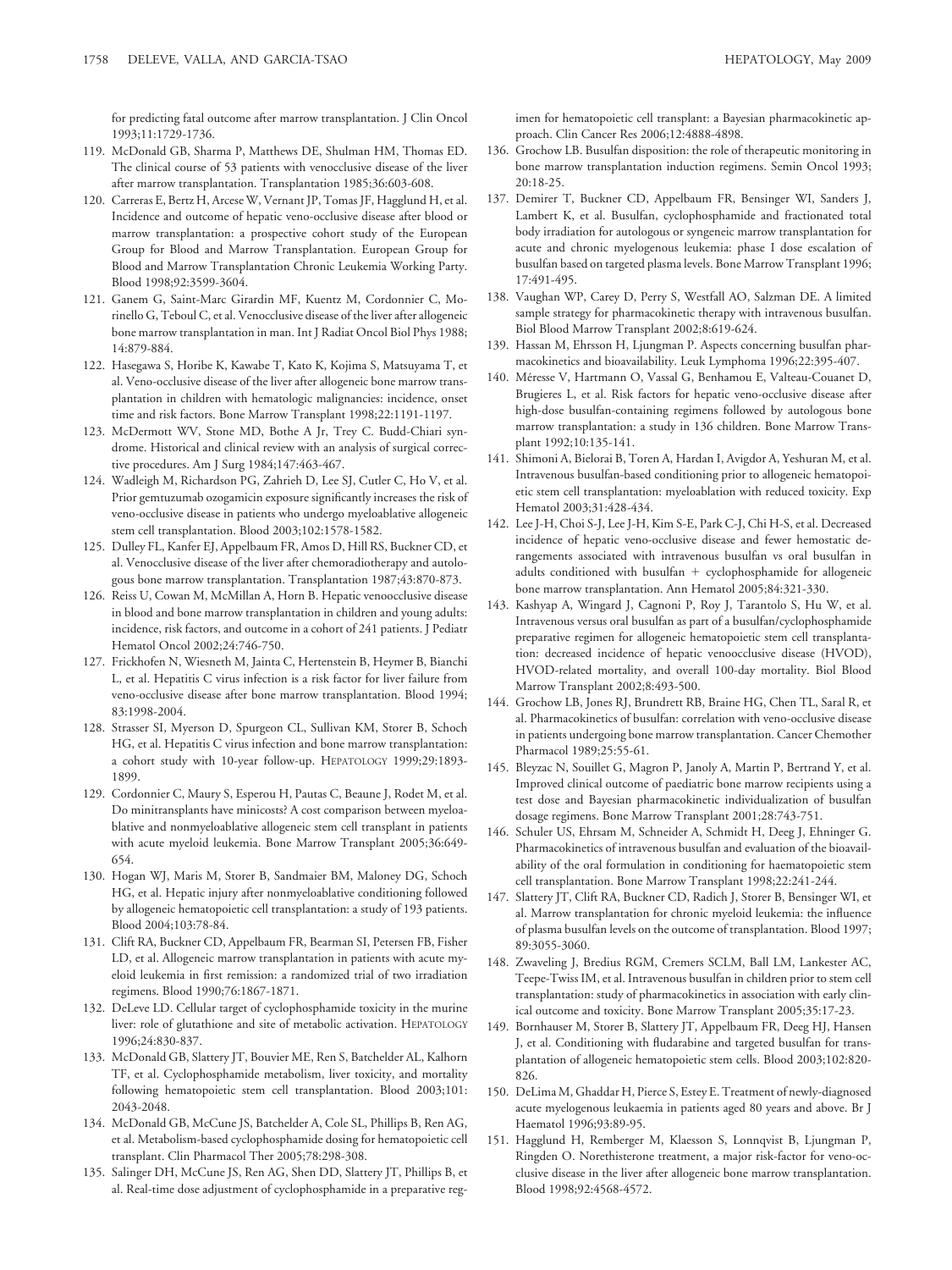- 152. Attal M, Huguet F, Rubie H, Charlet JP, Schlaifer D, Huynh A, et al. Prevention of regimen-related toxicities after bone marrow transplantation by pentoxifylline - a prospective, randomized trial. Blood 1993;82: 732-736.
- 153. Rosenthal J, Sender L, Secola R, Killen R, Millerick M, Murphy L, et al. Phase II trial of heparin prophylaxis for veno-occlusive disease of the liver in children undergoing bone marrow transplantation. Bone Marrow Transplant 1996;18:185-191.
- 154. Bearman SI, Hinds MS, Wolford JL, Petersen FB, Nugent DL, Slichter SJ, et al. A pilot study of continuous infusion heparin for the prevention of hepatic veno-occlusive disease after bone marrow transplantation. Bone Marrow Transplant 1990;5:407-411.
- 155. Marsa-Vila L, Gorin NC, Laporte JP, Labopin M, Dupuy-Montbrun MC, Fouillard L, et al. Prophylactic heparin does not prevent liver venoocclusive disease following autologous bone marrow transplantation. Eur J Haematol 1991;47:346-354.
- 156. Imran H, Tleyjeh IM, Zirakzadeh A, Rodriguez V, Khan SP. Use of prophylactic anticoagulation and the risk of hepatic veno-occlusive disease in patients undergoing hematopoietic stem cell transplantation: a systematic review and meta-analysis. Bone Marrow Transplant 2006;37: 677-686.
- 157. Essell JH, Schroeder MT, Harman GS, Halvorson R, Lew V, Callander N, et al. Ursodiol prophylaxis against hepatic complications of allogeneic bone marrow transplantation. A randomized, double-blind, placebo-controlled trial. Ann Intern Med 1998;128:975-981.
- 158. Ohashi K, Tanabe J, Watanabe R, Tanaka T, Sakamaki H, Maruta A, et al. The Japanese multicenter open randomized trial of ursodeoxycholic acid prophylaxis for hepatic veno-occlusive disease after stem cell transplantation. Am J Hematol 2000;64:32-38.
- 159. Ruutu T, Eriksson B, Remes K, Juvonen E, Volin L, Remberger M, et al. Ursodeoxycholic acid for the prevention of hepatic complications in allogeneic stem cell transplantation. Blood 2002;100:1977-1983.
- 160. Park SH, Lee MH, Lee H, Kim HS, Kim K, Kim WS, et al. A randomized trial of heparin plus ursodiol vs. heparin alone to prevent hepatic venoocclusive disease after hematopoietic stem cell transplantation. Bone Marrow Transplant 2002;29:137-143.
- 161. Tay J, Tinmouth A, Fergusson D, Huebsch L, Allan DS. Systematic review of controlled clinical trials on the use of ursodeoxycholic acid for the prevention of hepatic veno-occlusive disease in hematopoietic stem cell transplantation. Biol Blood Marrow Transplant 2007;13:206-217.
- 162. Gluckman E, Jolivet I, Scrobohaci ML, Devergie A, Traineau R, Bourdeau-Esperou H, et al. Role of PGE1 to prevent veno-occlusive disease of the liver after bone marrow transplantation. Nouv Rev Fr Hematol 1990;32:1-3.
- 163. Bearman SI, Shen DD, Hinds MS, Hill HA, McDonald GB. A phase-I phase-II study of prostaglandin E1 for the prevention of hepatic venoocclusive disease after bone marrow transplantation. Br J Haematol 1993; 84:724-730.
- 164. Clift RA, Bianco JA, Appelbaum FR, Buckner CD, Singer JW, Bakke L, et al. A randomized controlled trial of pentoxifylline for the prevention of regimen-related toxicities in patients undergoing allogeneic marrow transplantation. Blood 1993;82:2025-2030.
- 165. Barkholt L, Remberger M, Hassan Z, Fransson K, Omazic B, Svahn BM, et al. A prospective randomized study using N-acetyl-L-cysteine for early liver toxicity after allogeneic hematopoietic stem cell transplantation. Bone Marrow Transplant 2008;41:785-790.
- 166. Bearman SI, Lee JL, Baron AE, McDonald GB. Treatment of hepatic venocclusive disease with recombinant human tissue plasminogen activator and heparin in 42 marrow transplant patients. Blood 1997;89:1501- 1506.
- 167. Kulkarni S, Rodriguez M, Lafuente A, Mateos P, Mehta J, Singhal S, et al. Recombinant tissue plasminogen activator (rtPA) for the treatment of hepatic veno-occlusive disease (VOD). Bone Marrow Transplant 1999; 23:803-807.
- 168. Hagglund H, Ringden O, Ljungman P, Winiarski J, Ericzon B, Tyden G. No beneficial effects, but severe side effects caused by recombinant human tissue plasminogen activator for treatment of hepatic veno-occlusive

disease after allogeneic bone marrow transplantation. Transplant Proc 1995;27:3535.

- 169. Hagglund H, Ringden O, Ericzon BG, Duraj F, Ljungman P, Lonnqvist B, et al. Treatment of hepatic venoocclusive disease with recombinant human tissue plasminogen activator or orthotopic liver transplantation after allogeneic bone marrow transplantation. Transplantation 1996;62: 1076-1080.
- 170. Hohlfeld T, Strobach H, Schror K. Stimulation of prostacyclin synthesis by defibrotide: improved contractile recovery from myocardial "stunning". J Cardiovasc Pharmacol 1991;17:108-115.
- 171. Biagi G, Legnani C, Rodorigo G, Coccheri S. Modulation of arachidonate metabolite generation in human blood by oral defibrotide. Arzneimittelforschung 1991;41:511-514.
- 172. San T, Moini H, Emerk K, Bilsel S. Protective effect of defibrotide on perfusion induced endothelial damage. Thromb Res 2000;99:335-341.
- 173. Masini E, Lupini M, Mugnai L, Raspanti S, Mannaioni PF. Polydeoxyribonucleotides and nitric oxide release from guinea-pig hearts during ischaemia and reperfusion. Br J Pharmacol 1995;115:629-635.
- 174. Berti F, Rossoni G, Della Bella D, Villa LM, Buschi A, Trento F, et al. Nitric oxide and prostacyclin influence coronary vasomotor tone in perfused rabbit heart and modulate endothelin-1 activity. J Cardiovasc Pharmacol 1993;22:321-326.
- 175. Pellegatta F, Lu Y, Radaelli A, Zocchi MR, Ferrero E, Chierchia S, et al. Drug-induced in vitro inhibition of neutrophil-endothelial cell adhesion. Br J Pharmacol 1996;118:471-476.
- 176. Klocking HP. Acute t-PA release by defibrotide. Thromb Res 1992;66: 779-785.
- 177. Bianchi G, Barone D, Lanzarotti E, Tettamanti R, Porta R, Moltrasio D, et al. Defibrotide, a single-stranded polydeoxyribonucleotide acting as an adenosine receptor agonist. Eur J Pharmacol 1993;238:327-334.
- 178. Abbate R, Gori AM, Martini F, Attanasio M, Comeglio P, Giusti B, et al. Defibrotide reduces monocyte PAI-2 and procoagulant activity. Semin Thromb Hemost 1995;21:245-250.
- 179. Falanga A, Vignoli A, Marchetti M, Barbui T. Defibrotide reduces procoagulant activity and increases fibrinolytic properties of endothelial cells. Leukemia 2003;17:1636-1642.
- 180. Lefer AM, Aoki N, Mulloy D. Coronary endothelium-protective effects of defibrotide in ischaemia and reperfusion. Naunyn Schmiedebergs Arch Pharmakol 1990;341:246-250.
- 181. Richardson PG, Elias AD, Krishnan A, Wheeler C, Nath R, Hoppensteadt D, et al. Treatment of severe veno-occlusive disease with defibrotide: compassionate use results in response without significant toxicity in a high-risk population. Blood 1998;92:737-744.
- 182. Chopra R, Eaton JD, Grassi A, Potter M, Shaw B, Salat C, et al. Defibrotide for the treatment of hepatic veno-occlusive disease: results of the European compassionate-use study. Br J Haematol 2000;111:1122- 1129.
- 183. Richardson PG, Murakami C, Jin Z, Warren D, Momtaz P, Hoppensteadt D, et al. Multi-institutional use of defibrotide in 88 patients after stem cell transplantation with severe veno-occlusive disease and multisystem organ failure: response without significant toxicity in a high-risk population and factors predictive of outcome. Blood 2002;100:4337- 4343.
- 184. Chalandon Y, Roosnek E, Mermillod B, Newton A, Ozsahin H, Wacker P, et al. Prevention of veno-occlusive disease with defibrotide after allogeneic stem cell transplantation. Biol Blood Marrow Transplant 2004; 10:347-354.
- 185. Corbacioglu S, Greil J, Peters C, Wulffraat N, Laws HJ, Dilloo D, et al. Defibrotide in the treatment of children with veno-occlusive disease (VOD): a retrospective multicentre study demonstrates therapeutic efficacy upon early intervention. Bone Marrow Transplant 2004;33:189- 195.
- 186. Fried MW, Connaghan DG, Sharma S, Martin LG, Devine S, Holland K, et al. Transjugular intrahepatic portosystemic shunt for the management of severe venoocclusive disease following bone marrow transplantation. HEPATOLOGY 1996;24:588-591.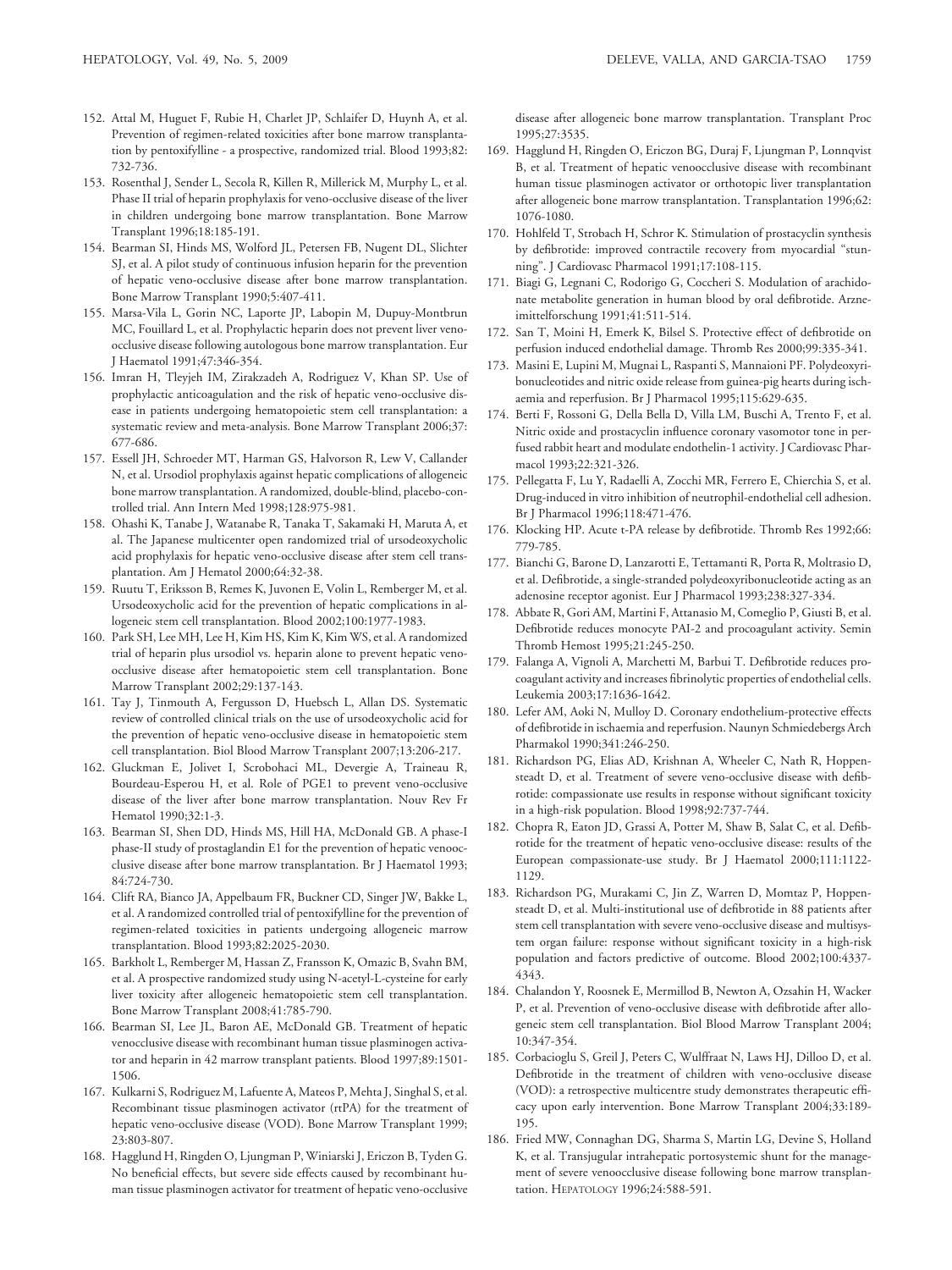- 187. Azoulay D, Castaing D, Lemoine A, Hargreaves GM, Bismuth E. Transjugular intrahepatic portosystemic shunt (TIPS) for severe veno-occlusive disease of the liver following bone marrow transplantation. Bone Marrow Transplant 2000;25:987-992.
- 188. Wang X, Kanel G, DeLeve LD. Support of sinusoidal endothelial cell glutathione prevents hepatic venoocclusive disease in vivo. HEPATOLOGY 2000;31:428-434.
- 189. DeLeve LD, Wang X, Kanel GC, Tokes ZA, Tsai J, Ito Y, et al. Decreased Hepatic Nitric Oxide Production Contributes to the Development of Rat Sinusoidal Obstruction Syndrome. HEPATOLOGY 2003;38:900-908.
- 190. DeLeve LD, Wang X, Tsai J, Kanel GC, Strasberg SM, Tokes ZA. Prevention of sinusoidal obstruction syndrome (hepatic venoocclusive disease) in the rat by matrix metalloproteinase inhibitors. Gastroenterology 2003;125:882-890.
- 191. Koenecke C, Kleine M, Schrem H, Krug U, Nashan B, Neipp M, et al. Sinusoidal obstruction syndrome of the liver after hematopoietic stem cell transplantation: decision making for orthotopic liver transplantation. Int J Hematol 2006;83:271-274.
- 192. Mellgren K, Fasth A, Saalman R, Olausson M, Abrahamsson J. Liver transplantation after stem cell transplantation with the same living donor in a monozygotic twin with acute myeloid leukemia. Ann Hematol 2005; 84:755-757.
- 193. Kim I-D, Egawa H, Marui Y, Kaihara S, Haga H, Lin Y-W, et al. A successful liver transplantation for refractory hepatic veno-occlusive disease originating from cord blood transplantation. Am J Transplant 2002; 2:796-800.
- 194. Janssen HL, Garcia-Pagan JC, Elias E, Mentha G, Hadengue A, Valla DC. Budd-Chiari syndrome: a review by an expert panel. J Hepatol 2003;38:364-371.
- 195. Shrestha SM, Okuda K, Uchida T, Maharjan KG, Shrestha S, Joshi BL, et al. Endemicity and clinical picture of liver disease due to obstruction of the hepatic portion of the inferior vena cava in Nepal. J Gastroenterol Hepatol 1996;11:170-179.
- 196. Valla D. Hepatic venous outflow tract obstruction etipathogenesis: Asia versus the West. J Gastroenterol Hepatol 2004;19:S204-S211.
- 197. Ludwig J, Hashimoto E, McGill D, Heerden Jv. Classification of hepatic venous outflow obstruction:ambiguous terminology of the Budd-Chiari syndrome. Mayo Clin Proc 1990;65:51-55.
- 198. Mehrotra G, Singh RP, Krishna A, Singh BK. Pyogenic liver abscess causing acute Budd-Chiari syndrome. Ann Trop Paediatr 1992;12:451- 453.
- 199. Uddin W, Ramage JK, Portmann B, Wilson P, Benjamin I, Tan KC, et al. Hepatic venous outflow obstruction in patients with polycystic liver disease: pathogenesis and treatment. Gut 1995;36:142-145.
- 200. Rangheard AS, Vilgrain V, Audet P, O'Toole D, Vullierme MP, Valla D, et al. Focal nodular hyperplasia inducing hepatic vein obstruction. AJR Am J Roentgenol 2002;179:759-762.
- 201. Kubo T, Shibata T, Itoh K, Maetani Y, Isoda H, Hiraoka M, et al. Outcome of percutaneous transhepatic venoplasty for hepatic venous outflow obstruction after living donor liver transplantation. Radiology 2006;239:285-290.
- 202. Wang SL, Sze DY, Busque S, Razavi MK, Kee ST, Frisoli JK, et al. Treatment of hepatic venous outflow obstruction after piggyback liver transplantation. Radiology 2005;236:352-359.
- 203. Balian A, Valla D, Naveau S, Musset D, Coue O, Lemaigre G, et al. Post-traumatic membranous obstruction of the inferior vena cava associated with a hypercoagulable state. J Hepatol 1998;28:723-726.
- 204. Kim PN, Mitchell DG, Outwater EK. Budd-Chiari syndrome: hepatic venous obstruction by an elevated diaphragm. Abdom Imaging 1999;24: 267-271.
- 205. Markert DJ, Shanmuganathan K, Mirvis SE, Nakajima Y, Hayakawa M. Budd-Chiari syndrome resulting from intrahepatic IVC compression secondary to blunt hepatic trauma. Clin Radiol 1997;52:384-387.
- 206. Dilawari JB, Bambery P, Chawla Y, Kaur U, Bhusnurmath SR, Malhotra HS, et al. Hepatic outflow obstruction (Budd-Chiari syndrome). Experience with 177 patients and a review of the literature. Medicine (Baltimore) 1994;73:21-36.
- 207. Bayraktar Y, Balkanci F, Bayraktar M, Calguneri M. Budd-Chiari syndrome: a common complication of Behcet's disease. Am J Gastroenterol 1997;92:858-862.
- 208. Dayal S, Pati HP, Pande GK, Sharma MP, Saraya AK. Multilineage hemopoietic stem cell defects in Budd Chiari syndrome. J Hepatol 1997; 26:293-297.
- 209. Deltenre P, Denninger MH, Hillaire S, Guillin MC, Casadevall N, Briere J, et al. Factor V Leiden related Budd-Chiari syndrome. Gut 2001;48: 264-268.
- 210. Hirshberg B, Shouval D, Fibach E, Friedman G, Ben-Yehuda D. Flow cytometric analysis of autonomous growth of erythroid precursors in liquid culture detects occult polycythemia vera in the Budd-Chiari syndrome. J Hepatol 2000;32:574-578.
- 211. Kumar SI, Kumar A, Srivastava S, Saraswat VA, Aggarwal R. Low frequency of factor V Leiden and prothrombin G20210A mutations in patients with hepatic venous outflow tract obstruction in northern India: a case-control study. Indian J Gastroenterol 2005;24:211-215.
- 212. Lin GL, Xu PQ, Qi H, Lian JH, Zheng H, Dang XW. Relations of Budd-Chiari syndrome to prothrombin gene mutation. Hepatobiliary Pancreat Dis Int 2004;3:214-218.
- 213. Valla D, Casadevall N, Lacombe C, Varet B, Goldwasser E, Franco D, et al. Primary myeloproliferative disorder and hepatic vein thrombosis. A prospective study of erythroid colony formation in vitro in 20 patients with Budd-Chiari syndrome. Ann Intern Med 1985;103:329-334.
- 214. Patel RK, Lea NC, Heneghan MA, Westwood NB, Milojkovic D, Thanigaikumar M, et al. Prevalence of the activating JAK2 tyrosine kinase mutation V617F in the Budd-Chiari syndrome. Gastroenterology 2006; 130:2031-2038.
- 215. Smalberg JH, Murad SD, Braakman E, Valk PJ, Janssen HL, Leebeek FW. Myeloproliferative disease in the pathogenesis and survival of Budd-Chiari syndrome. Haematologica 2006;91:1712-1713.
- 216. Aggarwal R, Ravishankar B, Misra R, Aggarwal A, Dwivedi S, Naik SR. Significance of elevated IgG anticardiolipin antibody levels in patients with Budd-Chiari syndrome. Am J Gastroenterol 1998;93:954-957.
- 217. Espinosa G, Font J, Garcia-Pagan JC, Tassies D, Reverter JC, Gaig C, et al. Budd-Chiari syndrome secondary to antiphospholipid syndrome: clinical and immunologic characteristics of 43 patients. Medicine (Baltimore) 2001;80:345-354.
- 218. Mangia A, Margaglione M, Cascavilla I, Gentile R, Cappucci G, Facciorusso D, et al. Anticardiolipin antibodies in patients with liver disease. Am J Gastroenterol 1999;94:2983-2987.
- 219. Bosy-Westphal A, Ruschmeyer M, Czech N, Oehler G, Hinrichsen H, Plauth M, et al. Determinants of hyperhomocysteinemia in patients with chronic liver disease and after orthotopic liver transplantation. Am J Clin Nutr 2003;77:1269-1277.
- 220. Li XM, Wei YF, Hao HL, Hao YB, He LS, Li JD, et al. Hyperhomocysteinemia and the MTHFR C677T mutation in Budd-Chiari syndrome. Am J Hematol 2002;71:11-14.
- 221. Hillmen P, Lewis SM, Bessler M, Luzzatto L, Dacie JV. Natural history of paroxysmal nocturnal hemoglobinuria. N Engl J Med 1995;333:1253- 1258.
- 222. Valla D, Dhumeaux D, Babany G, Hillon P, Rueff B, Rochant H, et al. Hepatic vein thrombosis in paroxysmal nocturnal hemoglobinuria. A spectrum from asymptomatic occlusion of hepatic venules to fatal Budd-Chiari syndrome. Gastroenterology 1987;93:569-575.
- 223. Zylberberg H, Valla D, Viguie F, Casadevall N. Budd-Chiari syndrome associated with 5q deletion and hypereosinophilia. J Clin Gastroenterol 1996;23:66-68.
- 224. Young ID, Clark RN, Manley PN, Groll A, Simon JB. Response to steroids in Budd-Chiari syndrome caused by idiopathic granulomatous venulitis. Gastroenterology 1988;94:503-507.
- 225. Rahhal RM, Pashankar DS, Bishop WP. Ulcerative colitis complicated by ischemic colitis and Budd Chiari syndrome. J Pediatr Gastroenterol Nutr 2005;40:94-97.
- 226. Valla D, Le MG, Poynard T, Zucman N, Rueff B, Benhamou JP. Risk of hepatic vein thrombosis in relation to recent use of oral contraceptives. A case-control study. Gastroenterology 1986;90:807-811.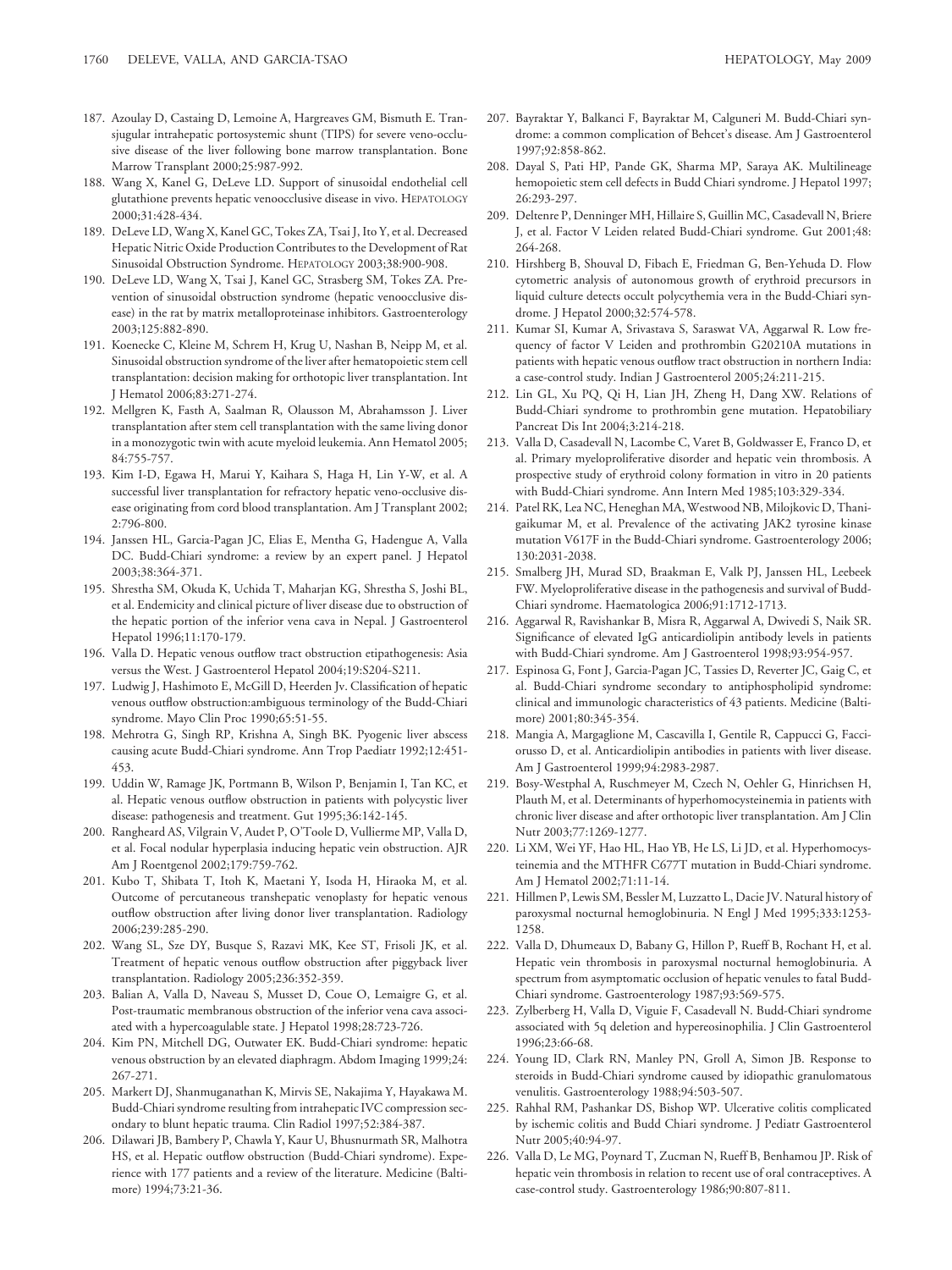- 227. Khuroo MS, Datta DV. Budd-Chiari syndrome following pregnancy. Report of 16 cases, with roentgenologic, hemodynamic and histologic studies of the hepatic outflow tract. Am J Med 1980;68:113-121.
- 228. Parker RGF. Occlusion of the hepatic veins in man. Medicine (Baltimore) 1959;38:369-402.
- 229. Hadengue A, Poliquin M, Vilgrain V, Belghiti J, Degott C, Erlinger S, et al. The changing scene of hepatic vein thrombosis: recognition of asymptomatic cases. Gastroenterology 1994;106:1042-1047.
- 230. Murad SD, Valla DC, de Groen PC, Zeitoun G, Hopmans JA, Haagsma EB, et al. Determinants of survival and the effect of portosystemic shunting in patients with Budd-Chiari syndrome. HEPATOLOGY 2004;39:500- 508.
- 231. Okuda H, Yamagata H, Obata H, Iwata H, Sasaki R, Imai F, et al. Epidemiological and clinical features of Budd-Chiari syndrome in Japan. J Hepatol 1995;22:1-9.
- 232. Cazals-Hatem D, Vilgrain V, Genin P, Denninger MH, Durand F, Belghiti J, et al. Arterial and portal circulation and parenchymal changes in Budd-Chiari syndrome: a study in 17 explanted livers. HEPATOLOGY 2003;37:510-519.
- 233. Mahmoud AEA, Helmy AS, Billingham S, Elias E. Poor prognosis and limited therapeutic options in patients with Budd-Chiari syndrome and portal venous system thrombosis. Eur J Gastroenterol Hepatol 1997;9: 485-489.
- 234. Tanaka M, Wanless IR. Pathology of the liver in Budd-Chiari syndrome: portal vein thrombosis and the histogenesis of veno-centric cirrhosis, veno-portal cirrhosis, and large regenerative nodules. HEPATOLOGY 1998; 27:488-496.
- 235. Kreel L, Freston JW, Clain D. Vascular radiology in the Budd-Chiari syndrome. Br J Radiol 1967;40:755-759.
- 236. Wilson MW, Ring EJ, LaBerge JM, Kerlan RK, Gordon RL. Percutaneous transhepatic hepatic venography in the delineation and treatment of Budd-Chiari syndrome. J Vasc Interv Radiol 1996;7:133-138.
- 237. Fisher NC, McCafferty I, Dolapci M, Wali M, Buckels JA, Olliff SP, et al. Managing Budd-Chiari syndrome: a retrospective review of percutaneous hepatic vein angioplasty and surgical shunting. Gut 1999;44:568- 574.
- 238. Tavill AS, Wood EJ, Kreel L, Jones EA, Gregory M, Sherlock S. The Budd-Chiari syndrome: correlation between hepatic scintigraphy and the clinical, radiological, and pathological findings in nineteen cases of hepatic venous outflow obstruction. Gastroenterology 1975;68:509-518.
- 239. Lim JH, Park JH, Auh YH. Membranous obstruction of inferior vena cava: comparison of findings at sonography, CT, and venography. Am J Roentgenol 1992;159:515-520.
- 240. Miller WJ, Federle MP, Straub WH, Davis PL. Budd-Chiari syndrome: imaging with pathologic correlation. Abdom Imaging 1993;18:329-335.
- 241. Chawla Y, Kumar S, Dhiman RK, Suri S, Dilawari JB. Duplex Doppler sonography in patients with Budd-Chiari syndrome. J Gastroenterol Hepatol 1999;14:904-907.
- 242. Grant EG, Perrella R, Tessler FN, Lois J, Busuttil R. Budd-Chiari syndrome: the results of duplex and color Doppler imaging. AJR Am J Roentgenol 1989;152:377-381.
- 243. Millener P, Grant EG, Rose S, Duerinckx A, Schiller VL, Tessler FN, et al. Color Doppler imaging findings in patients with Budd-Chiari syndrome: correlation with venographic findings. AJR Am J Roentgenol 1993;161:307-312.
- 244. Menu Y, Sebag G, Vigrain V, Arrivé L, Nahum H. Budd-Chiari syndrome: MR evaluation. Diagn Interv Radiol 1990;2:23-28.
- 245. Gupta S, Barter S, Phillips GW, Gibson RN, Hodgson HJ. Comparison of ultrasonography, computed tomography and 99mTc liver scan in diagnosis of Budd-Chiari syndrome. Gut 1987;28:242-247.
- 246. Baert AL, Fevery J, Marchal G, Goddeeris P, Wilms G, Ponette E, et al. Early diagnosis of Budd-Chiari syndrome by computed tomography and ultrasonography: report of five cases. Gastroenterology 1983;84:587-595.
- 247. Mathieu D, Kracht M, Zafrani E, Dhumeaux D, Vasile N. Budd-Chiari syndrome. In: Ferrucci JR, Matthieu DG, eds. Advances in Hepatobiliary Radiology. St Louis, MO: C.V. Mosby Co.; 1990:3-28.
- 248. Van Beers B, Pringot J, Trigaux JP, Dautrebande J, Mathurin P. Hepatic heterogeneity on CT in Budd-Chiari syndrome: correlation with regional disturbances in portal flow. Gastrointest Radiol 1988;13:61-66.
- 249. Solano FX, Young E, Talamo TS, Dekker A. Constrictive pericarditis mimicking Budd-Chiari syndrome. Am J Med 1986;80:113-115.
- 250. Kakar S, Kamath PS, Burgart LJ. Sinusoidal dilatation and congestion in liver biopsy: is it always due to venous outflow impairment? Arch Pathol Lab Med 2004;128:901-904.
- 251. Rector WG, Xu YH, Goldstein L, Peters RL, Reynolds TB. Membranous obstruction of the inferior vena cava in the United States. Medicine (Baltimore) 1985;64:134-143.
- 252. Wanless I, Liu J, Butany J. Role of thrombosis in the pathogenesis of congestive hepatic fibrosis (cardiac cirrhosis). HEPATOLOGY 1995;21: 1232-2137.
- 253. DeLeve LD, Shulman HM, McDonald GB. Toxic injury to hepatic sinusoids: sinusoidal obstruction syndrome (veno-occlusive disease). Semin Liver Dis 2002;22:27-42.
- 254. Tang TJ, Batts KP, de Groen PC, van Hoek B, Haagsma EB, Hop WC, et al. The prognostic value of histology in the assessment of patients with Budd-Chiari syndrome. J Hepatol 2001;35:338-343.
- 255. Zeitoun G, Escolano S, Hadengue A, Azar N, El Younsi M, Mallet A, et al. Outcome of Budd-Chiari syndrome: a multivariate analysis of factors related to survival including surgical portosystemic shunting. HEPATOL-OGY 1999;30:84-89.
- 256. Vons C, Smadja C, Franco D, Valla D, Rueff B, Benhamou JP. Successful pregnancy after Budd-Chiari syndrome. Lancet 1984;2:975.
- 257. Landolfi R, Marchioli R, Kutti J, Gisslinger H, Tognoni G, Patrono C, et al. Efficacy and safety of low-dose aspirin in polycythemia vera. N Engl J Med 2004;350:114-124.
- 258. Campbell DA, Rolles K, Jamieson N, O'Grady J, Wight D, Williams R, et al. Hepatic transplantation with perioperative and long term anticoagulation as treatment for Budd-Chiari syndrome. Surg Gynecol Obstet 1988;166:511-518.
- 259. Halff G, Todo S, Tzakis AG, Gordon RD, Starzl TE. Liver transplantation for the Budd-Chiari syndrome. Ann Surg 1990;211:43-49.
- 260. Cruz E, Ascher NL, Roberts JP, Bass NM, Yao FY. High incidence of recurrence and hematologic events following liver transplantation for Budd-Chiari syndrome. Clin Transplant 2005;19:501-506.
- 261. Hemming AW, Langer B, Greig P, Taylor BR, Adams R, Heathcote EJ. Treatment of Budd-Chiari syndrome with portosystemic shunt or liver transplantation. Am J Surg 1996;171:176-180; discussion 180-171.
- 262. Ringe B, Lang H, Oldhafer KJ, Gebel M, Flemming P, Georgii A, et al. Which is the best surgery for Budd-Chiari syndrome: venous decompression or liver transplantation? A single-center experience with 50 patients. HEPATOLOGY 1995;21:1337-1344.
- 263. Shaked A, Goldstein RM, Klintmalm GB, Drazan K, Husberg B, Busuttil RW. Portosystemic shunt versus orthotopic liver transplantation for the Budd-Chiari syndrome. Surg Gynecol Obstet 1992;174:453-459.
- 264. Srinivasan P, Rela M, Prachalias A, Muiesan P, Portmann B, Mufti GJ, et al. Liver transplantation for Budd-Chiari syndrome. Transplantation 2002;73:973-977.
- 265. Mentha G, Giostra E, Majno PE, Bechstein WO, Neuhaus P, O'Grady J, et al. Liver transplantation for Budd-Chiari syndrome: A European study on 248 patients from 51 centres. J Hepatol 2006;44:520-528.
- 266. Zhang CQ, Fu LN, Xu L, Zhang GQ, Jia T, Liu JY, et al. Long-term effect of stent placement in 115 patients with Budd-Chiari syndrome. World J Gastroenterol 2003;9:2587-2591.
- 267. Plessier A, Sibert A, Consigny Y, Hakime A, Zappa M, Denninger MH, et al. Aiming at minimal invasiveness as a therapeutic strategy for Budd-Chiari syndrome. HEPATOLOGY 2006;44:1308-1316.
- 268. Sharma S, Texeira A, Texeira P, Elias E, Wilde J, Olliff SP. Pharmacological thrombolysis in Budd Chiari syndrome: a single centre experience and review of the literature. J Hepatol 2004;40:172-180.
- 269. Hernandez-Guerra M, Lopez E, Bellot P, Piera C, Turnes J, Abraldes JG, et al. Systemic hemodynamics, vasoactive systems, and plasma volume in patients with severe Budd-Chiari syndrome. HEPATOLOGY 2006;43:27- 33.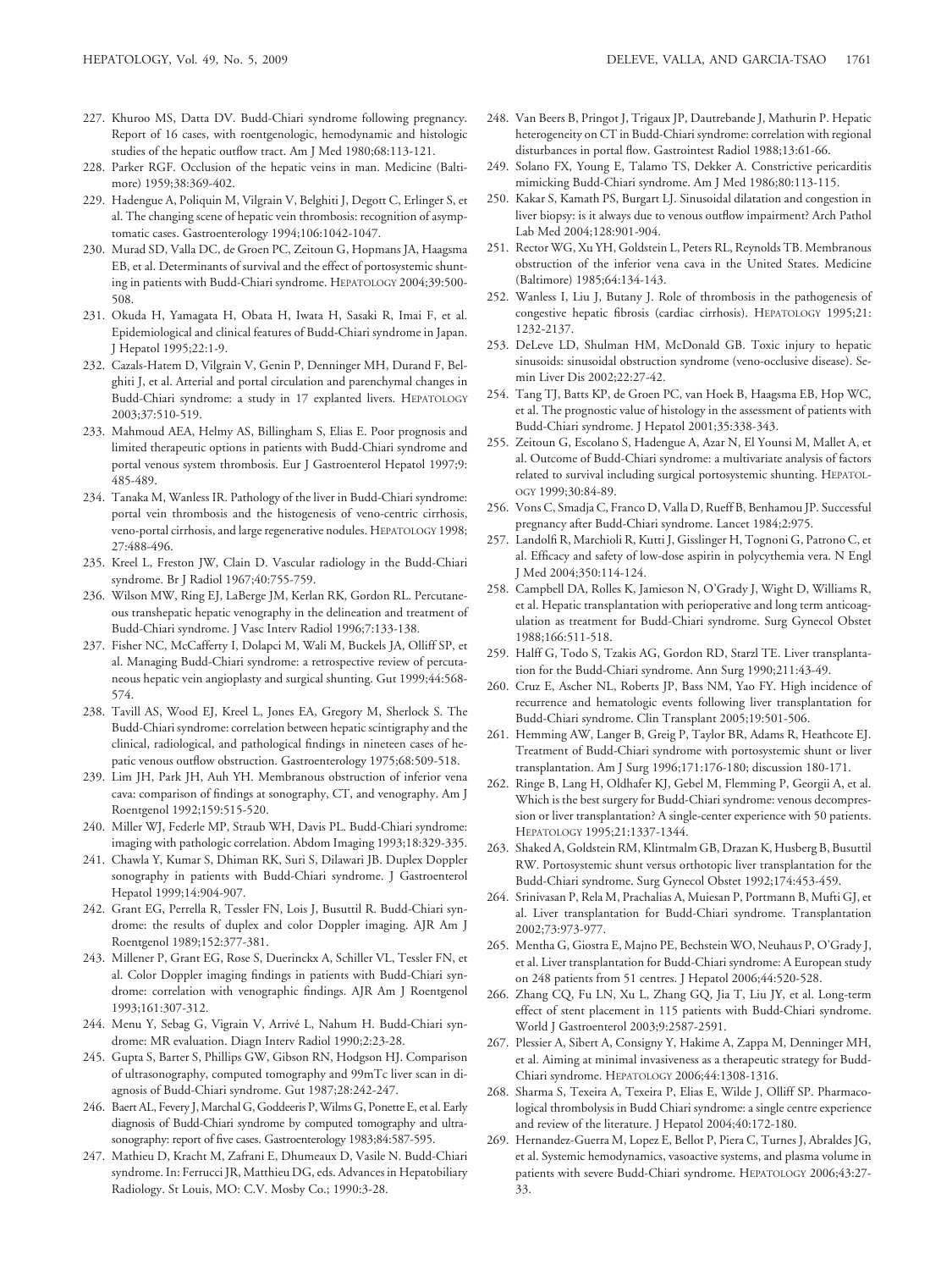- 270. Valla D, Hadengue A, el Younsi M, Azar N, Zeitoun G, Boudet MJ, et al. Hepatic venous outflow block caused by short-length hepatic vein stenoses. HEPATOLOGY 1997;25:814-819.
- 271. Okuda K. Inferior vena cava thrombosis at its hepatic portion (obliterative hepatocavopathy). Semin Liver Dis 2002;22:15-26.
- 272. Griffith JF, Mahmoud AE, Cooper S, Elias E, West RJ, Olliff SP. Radiological intervention in Budd-Chiari syndrome: techniques and outcome in 18 patients. Clin Radiol 1996;51:775-784.
- 273. Martin LG, Henderson JM, Millikan WJ, Casarella WJ, Kaufman SL. Angioplasty for long-term treatment of patients with Budd-Chiari syndrome. AJR Am J Roentgenol 1990;154:1007-1010.
- 274. Núñez O, de la Cruz G, Molina J, Borrego GM, Marín I, Ponferrada A, et al. Interventional radiology, angioplasty and TIPS in Budd-Chiari syndrome. [in Spanish] Gastroenterol Hepatol 2003;26:461-464.
- 275. Pelage JP, Denys A, Valla D, Sibert A, Sauvanet A, Belghiti J, et al. Budd-Chiari syndrome due to prothrombotic disorder: mid-term patency and efficacy of endovascular stents. Eur Radiol 2003;13:286-293.
- 276. Qiao T, Liu CJ, Liu C, Chen K, Zhang XB, Zu MH. Interventional endovascular treatment for Budd-Chiari syndrome with long-term follow-up. Swiss Med Wkly 2005;135:318-326.
- 277. Witte AM, Kool LJ, Veenendaal R, Lamers CB, van Hoek B. Hepatic vein stenting for Budd-Chiari syndrome. Am J Gastroenterol 1997;92: 498-501.
- 278. Lee BB, Villavicencio L, Kim YW, Do YS, Koh KC, Lim HK, et al. Primary Budd-Chiari syndrome: outcome of endovascular management for suprahepatic venous obstruction. J Vasc Surg 2006;43:101-108.
- 279. Furui S, Sawada S, Irie T, Makita K, Yamauchi T, Kusano S, et al. Hepatic inferior vena cava obstruction: treatment of two types with Gianturco expandable metallic stents. Radiology 1990;176:665-670.
- 280. Baijal SS, Roy S, Phadke RV, Agrawal DK, Kumar S, Choudhuri G. Management of idiopathic Budd-Chiari syndrome with primary stent placement: early results. J Vasc Interv Radiol 1996;7:545-553.
- 281. Guan H. Diagnosis and treatment of membraneous obstruction of the inferior vena cava. [in Chinese] Zhonghua Wai Ke Za Zhi 1990;28:760- 763, 783-764.
- 282. Kohli V, Pande GK, Dev V, Reddy KS, Kaul U, Nundy S. Management of hepatic venous outflow obstruction. Lancet 1993;342:718-722.
- 283. Sato M, Yamada R, Tsuji K, Kishi K, Terada M, Shioyama Y, et al. Percutaneous transluminal angioplasty in segmental obstruction of the hepatic inferior vena cava: long-term results. Cardiovasc Intervent Radiol 1990;13:189-192.
- 284. Yamada R, Sato M, Kawabata M, Nakatsuka H, Nakamura K, Kobayashi N. Segmental obstruction of the hepatic inferior vena cava treated by transluminal angioplasty. Radiology 1983;149:91-96.
- 285. Yang XL, Chen CR, Cheng TO. Nonoperative treatment of membranous obstruction of the inferior vena cava by percutaneous balloon transluminal angioplasty. Am Heart J 1992;124:405-412.
- 286. Bilbao JI, Pueyo JC, Longo JM, Arias M, Herrero JI, Benito A, et al. Interventional therapeutic techniques in Budd-Chiari syndrome. Cardiovasc Intervent Radiol 1997;20:112-119.
- 287. De BK, Biswas PK, Sen S, Das D, De KK, Das U, et al. Management of the Budd-Chiari syndrome by balloon cavoplasty. Indian J Gastroenterol 2001;20:151-154.
- 288. Khuroo MS, Al-Suhabani H, Al-Sebayel M, Al Ashgar H, Dahab S, Khan MQ, et al. Budd-Chiari syndrome: long-term effect on outcome with transjugular intrahepatic portosystemic shunt. J Gastroenterol Hepatol 2005;20:1494-1502.
- 289. Mishra TK, Routray SN, Behera M, Patnaik UK, Satapathy C. Percutaneous balloon angioplasty of membranous obstruction of the inferior vena cava. Indian Heart J 2003;55:362-364.
- 290. Tyagi S, Jain BL, Kumar N, Lahoti D, Arora R. Balloon dilatation of inferior vena cava stenosis in Budd-Chiari syndrome. J Assoc Physicians India 1996;44:378-380.
- 291. Wu T, Wang L, Xiao Q, Wang B, Li S, Li X, et al. Percutaneous balloon angioplasty of inferior vena cava in Budd-Chiari syndrome-R1. Int J Cardiol 2002;83:175-178.
- 292. Xiaoming Z, Zhonggao W. Interventional or semi-interventional treatment for Budd-Chiari syndrome. Chin Med Sci J 2003;18:111-115.
- 293. Xu K, Feng B, Zhong H, Zhang X, Su H, Li H, et al. Clinical application of interventional techniques in the treatment of Budd-Chiari syndrome. Chin Med J (Engl) 2003;116:609-615.
- 294. Langlet P, Valla D. Is surgical portosystemic shunt the treatment of choice in Budd-Chiari syndrome? Acta Gastroenterol Belg 2002;65:155- 160.
- 295. Bachet JB, Condat B, Hagege H, Plessier A, Consigny Y, Belghiti J, et al. Long-term portosystemic shunt patency as a determinant of outcome in Budd-Chiari syndrome. J Hepatol 2007;46:60-68.
- 296. Panis Y, Belghiti J, Valla D, Benhamou JP, Fekete F. Portosystemic shunt in Budd-Chiari syndrome: long-term survival and factors affecting shunt patency in 25 patients in Western countries. Surgery 1994;115:276-281.
- 297. Langlet P, Escolano S, Valla D, Coste-Zeitoun D, Denie C, Mallet A, et al. Clinicopathological forms and prognostic index in Budd-Chiari syndrome. J Hepatol 2003;39:496-501.
- 298. Feng LS, Peng QP, Li K, Ma XX, Zhao YF, Ye XX, et al. Management of severe Budd-Chiari syndrome: report of 147 cases. Hepatobiliary Pancreat Dis Int 2004;3:522-525.
- 299. Savader SJ, Venbrux AC, Klein AS, Osterman FA. Percutaneous intervention in portosystemic shunts in Budd-Chiari syndrome. J Vasc Interv Radiol 1991;2:489-495.
- 300. Bismuth H, Sherlock DJ. Portasystemic shunting versus liver transplantation for the Budd-Chiari syndrome. Ann Surg 1991;214:581-589.
- 301. Ganger DR, Klapman JB, McDonald V, Matalon TA, Kaur S, Rosenblate H, et al. Transjugular intrahepatic portosystemic shunt (TIPS) for Budd-Chiari syndrome or portal vein thrombosis: review of indications and problems. Am J Gastroenterol 1999;94:603-608.
- 302. Ryu RK, Durham JD, Krysl J, Shrestha R, Shrestha R, Everson GT, et al. Role of TIPS as a bridge to hepatic transplantation in Budd-Chiari syndrome. J Vasc Interv Radiol 1999;10:799-805.
- 303. Slakey DP, Klein AS, Venbrux AC, Cameron JL. Budd-Chiari syndrome: current management options. Ann Surg 2001;233:522-527.
- 304. Cejna M, Peck-Radosavljevic M, Schoder M, Thurnher S, Ba-Ssalamah A, Angermayr B, et al. Repeat interventions for maintenance of transjugular intrahepatic portosystemic shunt function in patients with Budd-Chiari syndrome. J Vasc Interv Radiol 2002;13:193-199.
- 305. Perello A, Garcia-Pagan JC, Gilabert R, Suarez Y, Moitinho E, Cervantes F, et al. TIPS is a useful long-term derivative therapy for patients with Budd-Chiari syndrome uncontrolled by medical therapy. HEPATOLOGY 2002;35:132-139.
- 306. Blokzijl H, de Knegt RJ. Long-term effect of treatment of acute Budd-Chiari syndrome with a transjugular intrahepatic portosytemic shunt. HEPATOLOGY 2002;35:1551-1552.
- 307. Mancuso A, Fung K, Mela M, Tibballs J, Watkinson A, Burroughs AK, et al. TIPS for acute and chronic Budd-Chiari syndrome: a single-centre experience. J Hepatol 2003;38:751-754.
- 308. Kavanagh PM, Roberts J, Gibney R, Malone D, Hegarty J, McCormick PA. Acute Budd-Chiari syndrome with liver failure: the experience of a policy of initial interventional radiological treatment using transjugular intrahepatic portosystemic shunt. J Gastroenterol Hepatol 2004;19: 1135-1139.
- 309. Attwell A, Ludkowski M, Nash R, Kugelmas M. Treatment of Budd-Chiari syndrome in a liver transplant unit, the role of transjugular intrahepatic porto-systemic shunt and liver transplantation. Aliment Pharmacol Ther 2004;20:867-873.
- 310. Rossle M, Olschewski M, Siegerstetter V, Berger E, Kurz K, Grandt D. The Budd-Chiari syndrome: outcome after treatment with the transjugular intrahepatic portosystemic shunt. Surgery 2004;135:394-403.
- 311. Safka V, Hulek P, Krajina A, Dulicek P, Fejfar T, Jirkovsky V, et al. Budd-Chiari syndrome and TIPS–twelve years' experience. [in Czech] Cas Lek Cesk 2005;144(Suppl 3):38-42.
- 312. Molmenti EP, Segev DL, Arepally A, Hong J, Thuluvath PJ, Rai R, et al. The utility of TIPS in the management of Budd-Chiari syndrome. Ann Surg 2005;241:978-981; discussion 982-973.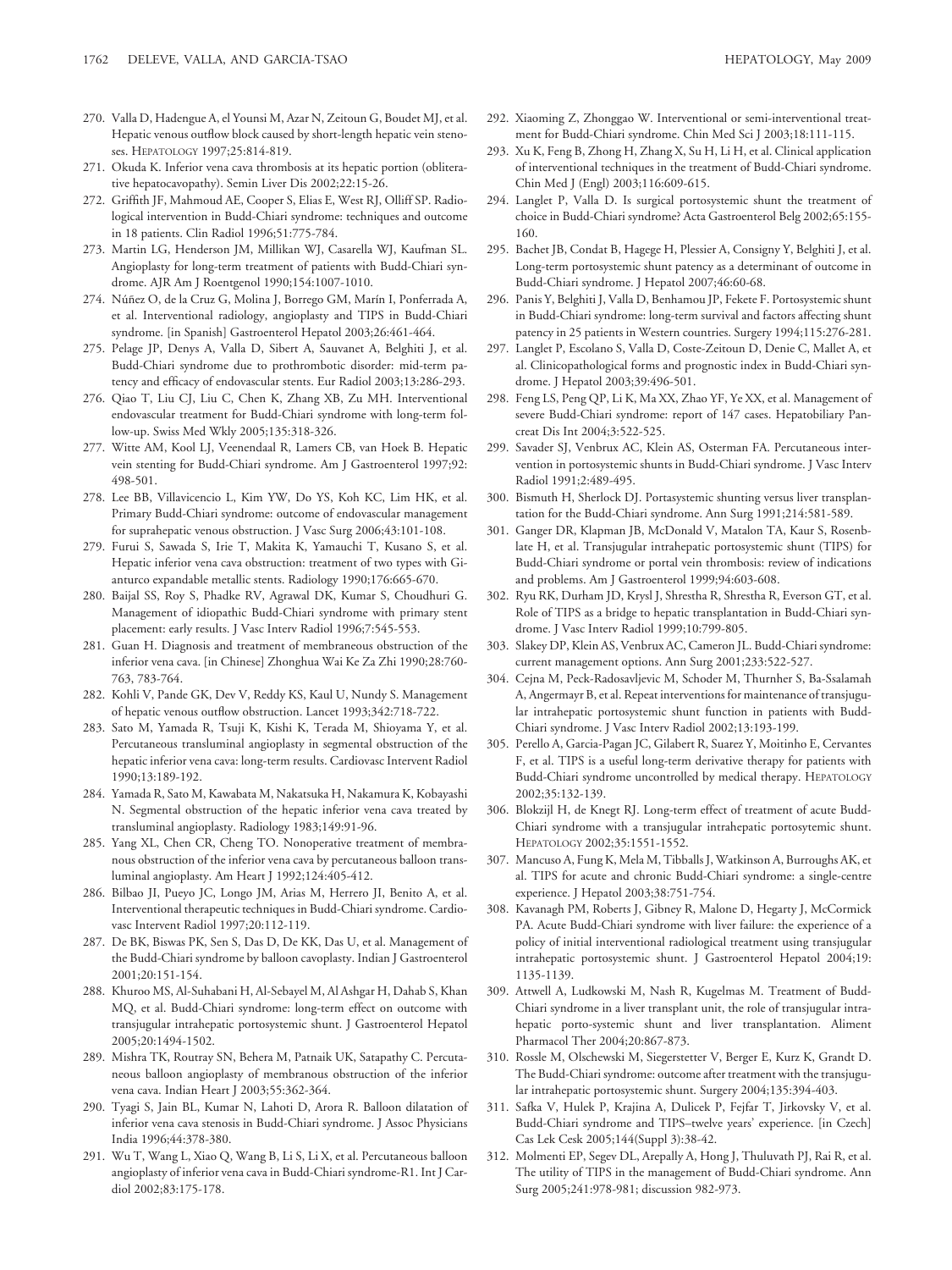- 313. Eapen CE, Velissaris D, Heydtmann M, Gunson B, Olliff S, Elias E. Favourable medium term outcome following hepatic vein recanalisation and/or transjugular intrahepatic portosystemic shunt for Budd Chiari syndrome. Gut 2006;55:878-884.
- 314. Hernandez-Guerra M, Turnes J, Rubinstein P, Olliff S, Elias E, Bosch J, et al. PTFE-covered stents improve TIPS patency in Budd-Chiari syndrome. HEPATOLOGY 2004;40:1197-1202.
- 315. Henderson JM, Nagle A, Curtas S, Geisinger M, Barnes D. Surgical shunts and TIPS for variceal decompression in the 1990s. Surgery 2000; 128:540-547.
- 316. Jamieson NV, Williams R, Calne RY. Liver transplantation for Budd-Chiari syndrome, 1976-1990. Ann Chir 1991;45:362-365.
- 317. Segev DL, Nguyen GC, Locke JE, Simpkins CE, Montgomery RA, Maley WR, et al. Twenty years of liver transplantation for Budd-Chiari syndrome: a national registry analysis. Liver Transpl 2007;13:1285- 1294.
- 318. Melear JM, Goldstein RM, Levy MF, Molmenti EP, Cooper B, Netto GJ, et al. Hematologic aspects of liver transplantation for Budd-Chiari syndrome with special reference to myeloproliferative disorders. Transplantation 2002;74:1090-1095.
- 319. Valla DC. Prognosis in Budd Chiari syndrome after re-establishing hepatic venous drainage. Gut 2006;55:761-763.
- 320. Min AD, Atillasoy EO, Schwartz ME, Thiim M, Miller CM, Bodenheimer HC. Reassessing the role of medical therapy in the management of hepatic vein thrombosis. Liver Transpl Surg 1997;3:423-429.
- 321. Ostapowicz G, Fontana RJ, Schiødt FV, Larson A, Davern TJ, Han SHB, et al. Results of a prospective study of acute liver failure at 17 tertiary care centers in the United States. Ann Intern Med 2002;137:947-954.
- 322. Havlioglu N, Brunt EM, Bacon BR. Budd-Chiari syndrome and hepatocellular carcinoma: a case report and review of the literature. Am J Gastroenterol 2003;98:201-204.
- 323. Moucari R, Rautou PE, Cazals-Hatem D, Geara A, Bureau C, Consigny Y, et al. Hepatocellular carcinoma in Budd-Chiari syndrome: characteristics and risk factors. Gut 2008;57:828-835.
- 324. Shin SH, Chung YH, Suh DD, Shin JW, Jang MK, Ryu SH, et al. Characteristic clinical features of hepatocellular carcinoma associated with Budd-Chiari syndrome: evidence of different carcinogenic process from hepatitis B virus-associated hepatocellular carcinoma. Eur J Gastroenterol Hepatol 2004;16:319-324.
- 325. Moucari R, Plessier A, Rautou PE, Consigny Y, Denninger MH, Cazals-Hatem D, et al. Hepatocellular carcinoma in Budd-Chiari syndrome: characteristics and risk factors [Abstract]. HEPATOLOGY 2006;44:461A.
- 326. Boudhina T, Ghram N, Ben Becher S, Lakhoua R, Ayachi R, Hammou-Jeddi A, et al. Budd-Chiari syndrome in children. Apropos of 7 cases. [in French] Arch Fr Pediatr 1991;48:243-248.
- 327. Gentil-Kocher S, Bernard O, Brunelle F, Hadchouel M, Maillard JN, Valayer J, et al. Budd-Chiari syndrome in children: report of 22 cases. J Pediatr 1988;113:30-38.
- 328. Odell JA, Rode H, Millar AJ, Hoffman HD. Surgical repair in children with the Budd-Chiari syndrome. J Thorac Cardiovasc Surg 1995;110: 916-923.
- 329. Murad SD, Valla DC, de Groen PC, Zeitoun G, Haagsma EB, Kuipers EJ, et al. Pathogenesis and treatment of Budd-Chiari syndrome combined with portal vein thrombosis. Am J Gastroenterol 2006;101:83-90.
- 330. Gallego C, Velasco M, Marcuello P, Tejedor D, De Campo L, Friera A. Congenital and acquired anomalies of the portal venous system. Radiographics 2002;22:141-159.
- 331. Buscarini E, Plauchu H, Garcia-Tsao G, White RI Jr, Sabba C, Miller F, et al. Liver involvement in hereditary hemorrhagic telangiectasia: consensus recommendations. Liver Int 2006;26:1040-1046.
- 332. Shovlin CL, Guttmacher AE, Buscarini E, Faughnan ME, Hyland RH, Kjeldsen AD, et al. Diagnostic criteria for hereditary hemorrhagic telangiectasia (Rendu-Osler-Weber syndrome). Am J Med Genet 2000;91:65- 66.
- 333. De Gaetano AM, Gui B, Macis G, Manfredi R, Di Stasi C. Congenital absence of the portal vein associated with focal nodular hyperplasia in the

liver in an adult woman: imaging and review of the literature. Abdom Imaging 2004;29:455-459.

- 334. Kim T, Murakami T, Sugihara E, Hori M, Wakasa K, Nakamura H. Hepatic nodular lesions associated with abnormal development of the portal vein. AJR Am J Roentgenol 2004;183:1333-1338.
- 335. Wanless IR, Lentz JS, Roberts EA. Partial nodular transformation of liver in an adult with persistent ductus venosus. Review with hypothesis on pathogenesis. Arch Pathol Lab Med 1985;109:427-432.
- 336. Grazioli L, Alberti D, Olivetti L, Rigamonti W, Codazzi F, Matricardi L, et al. Congenital absence of portal vein with nodular regenerative hyperplasia of the liver. Eur Radiol 2000;10:820-825.
- 337. Buscarini E, Danesino C, Plauchu H, de Fazio C, Olivieri C, Brambilla G, et al. High prevalence of hepatic focal nodular hyperplasia in subjects with hereditary hemorrhagic telangiectasia. Ultrasound Med Biol 2004; 30:1089-1097.
- 338. Garcia-Tsao G, Korzenik JR, Young L, Henderson KJ, Byrd R, Pollak JS, et al. Liver disease in patients with hereditary hemorrhagic telangiectasia. N Engl J Med 2000;343:931-936.
- 339. Wanless IR, Gryfe A. Nodular transformation of the liver in hereditary hemorrhagic telangiectasia. Arch Pathol Lab Med 1986;110:331-335.
- 340. Johnson DW, Berg JN, Baldwin MA, Gallione CJ, Marondel I, Yoon SJ, et al. Mutations in the activin receptor-like kinase 1 gene in hereditary haemorrhagic telangiectasia type 2. Nat Genet 1996;13:189-195.
- 341. McAllister KA, Grogg KM, Johnson DW, Gallione CJ, Baldwin MA, Jackson CE, et al. Endoglin, a TGF-beta binding protein of endothelial cells, is the gene for hereditary haemorrhagic telangiectasia type 1. Nat Genet 1994;8:345-351.
- 342. Siddiki H, Doherty MG, Fletcher JG, Stanson AW, Vrtiska TJ, Hough DM, et al. Abdominal findings in hereditary hemorrhagic telangiectasia: pictorial essay on 2D and 3D findings with isotropic multiphase CT. Radiographics 2008;28:171-184.
- 343. Ianora AA, Memeo M, Sabba C, Cirulli A, Rotondo A, Angelelli G. Hereditary hemorrhagic telangiectasia: multi-detector row helical CT assessment of hepatic involvement. Radiology 2004;230:250-259.
- 344. Buonamico P, Suppressa P, Lenato GM, Pasculli G, D'Ovidio F, Memeo M, et al. Liver involvement in a large cohort of patients with hereditary hemorrhagic telangiectasia: Echo-color-Doppler vs multislice computed tomography study. J Hepatol 2008;48:811-812.
- 345. Garcia-Tsao G. Liver involvement in hereditary hemorrhagic telangiectasia (HHT). J Hepatol 2007;46:499-507.
- 346. Brakensiek K, Frye-Boukhriss H, Malzer M, Abramowicz M, Bahr MJ, von Beckerath N, et al. Detection of a significant association between mutations in the ACVRL1 gene and hepatic involvement in German patients with hereditary haemorrhagic telangiectasia. Clin Genet 2008; 74:171-177.
- 347. Lesca G, Olivieri C, Burnichon N, Pagella F, Carette MF, Gilbert-Dussardier B, et al. Genotype-phenotype correlations in hereditary hemorrhagic telangiectasia: data from the French-Italian HHT network. Genet Med 2007;9:914-922.
- 348. Sabba C, Pasculli G, Lenato GM, Suppressa P, Lastella P, Memeo M, et al. Hereditary hemorrhagic telangiectasia: clinical features in ENG and ALK1 mutation carriers. J Thromb Haemost 2007;5:1149-1157.
- 349. Bayrak-Toydemir P, McDonald J, Markewitz B, Lewin S, Miller F, Chou LS, et al. Genotype-phenotype correlation in hereditary hemorrhagic telangiectasia: mutations and manifestations. Am J Med Genet 2006; 140:463-470.
- 350. Letteboer TG, Mager HJ, Snijder RJ, Koeleman BP, Lindhout D, Ploos van Amstel HK, et al. Genotype - phenotype relationship in hereditary hemorrhagic telangiectasia. J Med Genet 2006;43:371-377.
- 351. Blewitt RW, Brown CM, Wyatt JI. The pathology of acute hepatic disintegration in hereditary haemorrhagic telangiectasia. Histopathology 2003;42:265-269.
- 352. Caselitz M, Bahr MJ, Bleck JS, Chavan A, Manns MP, Wagner S, et al. Sonographic criteria for the diagnosis of hepatic involvement in hereditary hemorrhagic telangiectasia (HHT). HEPATOLOGY 2003;37:1139- 1146.